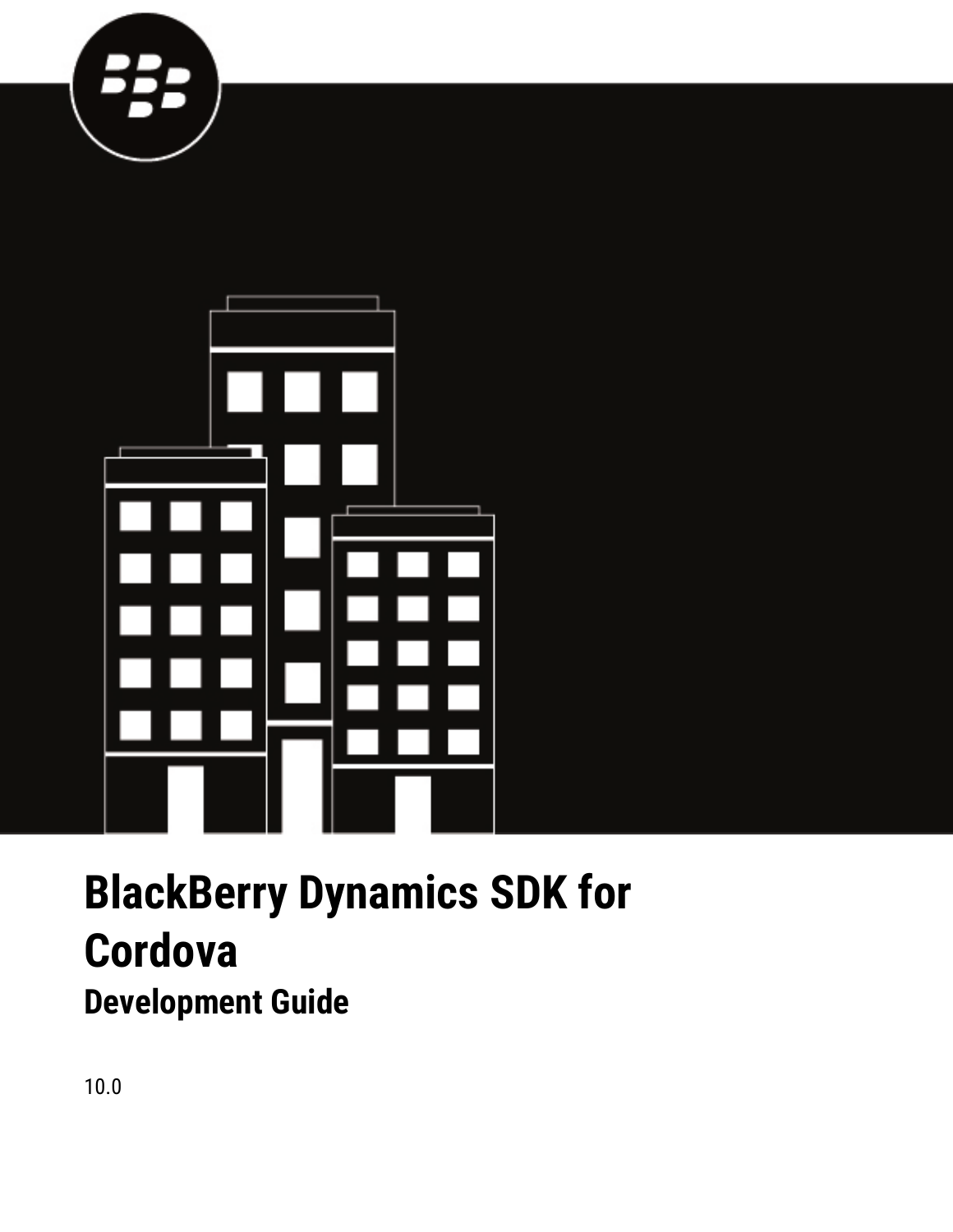2021-10-08Z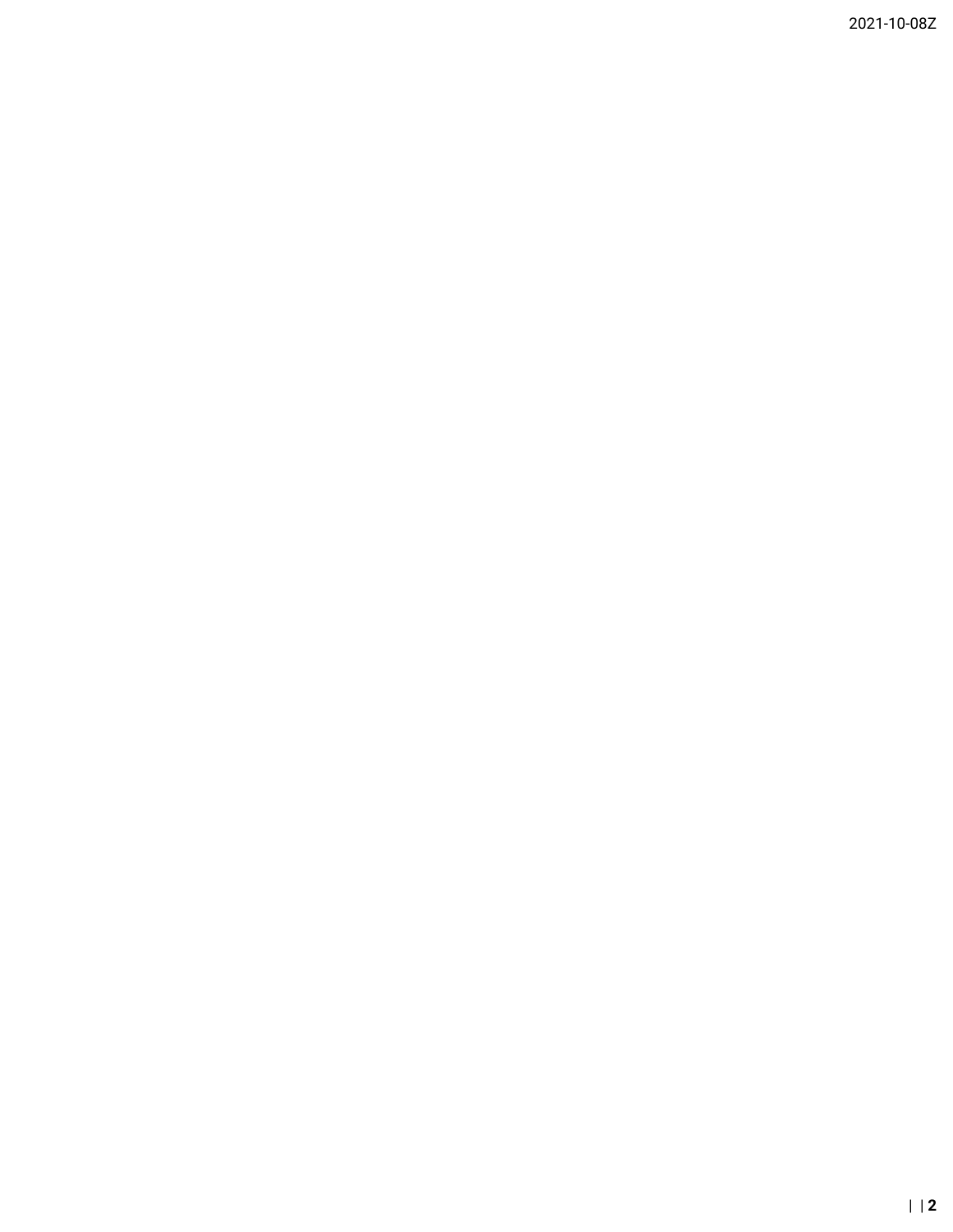## **Contents**

| Requirements and support for platform-specific features 12                   |  |
|------------------------------------------------------------------------------|--|
|                                                                              |  |
|                                                                              |  |
| Relationship between the entitlement ID and version and native identifiers18 |  |
|                                                                              |  |
|                                                                              |  |
|                                                                              |  |
|                                                                              |  |

| Steps to get started with the BlackBerry Dynamics SDK21 |  |
|---------------------------------------------------------|--|
|                                                         |  |
|                                                         |  |
|                                                         |  |
|                                                         |  |
|                                                         |  |
|                                                         |  |
|                                                         |  |
|                                                         |  |
|                                                         |  |

| Implementing SafetyNet attestation for BlackBerry Dynamics apps27 |  |
|-------------------------------------------------------------------|--|
|                                                                   |  |
|                                                                   |  |
|                                                                   |  |
|                                                                   |  |
|                                                                   |  |
|                                                                   |  |

|--|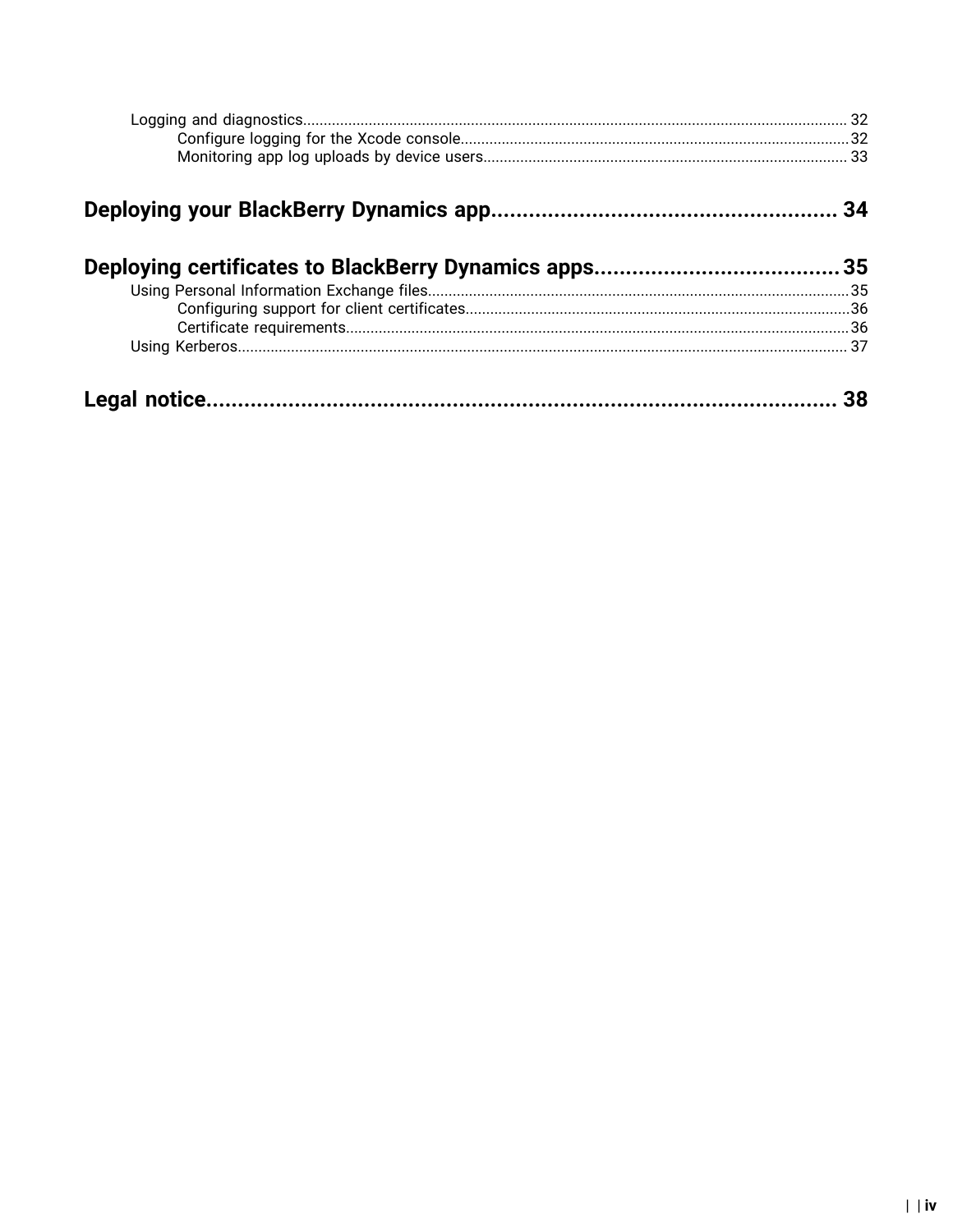## <span id="page-4-0"></span>**What is the BlackBerry Dynamics SDK?**

The BlackBerry Dynamics SDK provides a powerful set of tools that you can use to create secure productivity apps for a BlackBerry UEMdomain. The SDK leverages the full capabilities of the secure BlackBerry Dynamics platform, so you can focus on building your apps rather than learning how to secure, deploy, and manage those apps.

The BlackBerry Dynamics SDK is available for all major development platforms. It allows you to leverage many valuable services, including secure communication, securing data in file systems and databases, inter-app data exchange, presence, push, directory lookup, single sign-on authentication, identity and access management, and more.

This guide will provide:

- Information about supported features
- Development requirements and prerequisites
- Instructions for installing, configuring, and using the SDK
- Considerations for key platform features
- Information about the sample apps provided with the SDK
- Testing and troubleshooting guidance
- Guidance for deploying your app

This guide is intended for intermediate and experienced developers with an understanding of how to create apps for the intended platform. It is not a basic tutorial.

### <span id="page-4-1"></span>**BlackBerry Dynamics API reference**

The BlackBerry Dynamics SDK API reference describes the available interfaces, classes, methods, and much more. The API reference for each SDK platform is available at [https://developers.blackberry.com/us/en/](https://developers.blackberry.com/us/en/resources/api-reference.html) [resources/api-reference.html](https://developers.blackberry.com/us/en/resources/api-reference.html).

### <span id="page-4-2"></span>**Key features of the BlackBerry Dynamics SDK**

This section provides more information about key features of the BlackBerry Dynamics SDK. It does not detail the complete feature set. For more information about the full list of supported features and APIs, see the [BlackBerry](https://developers.blackberry.com/us/en/resources/api-reference.html) [Dynamics SDK API reference for your platform.](https://developers.blackberry.com/us/en/resources/api-reference.html)

For more information about the requirements and prerequisites to support platform-specific features, see [Requirements and support for platform-specific features.](#page-11-0)

The implementation of some of the features discussed in this section will depend on how the UEM administrator has configured your organization's servers, network, and other infrastructure components. Contact the administrator to clarify whether there are components of a feature that are configured or managed using the management server.

### <span id="page-4-3"></span>**Activation**

#### **Infrastructure and enterprise activation**

After a BlackBerry Dynamics app is installed on a user's device, the user must activate the app in order to use it. The activation process registers the app with the management server and gives the app access to the full capabilities of the BlackBerry Dynamics platform. The activation process ensures that all end users are fully authorized and permitted to use the app.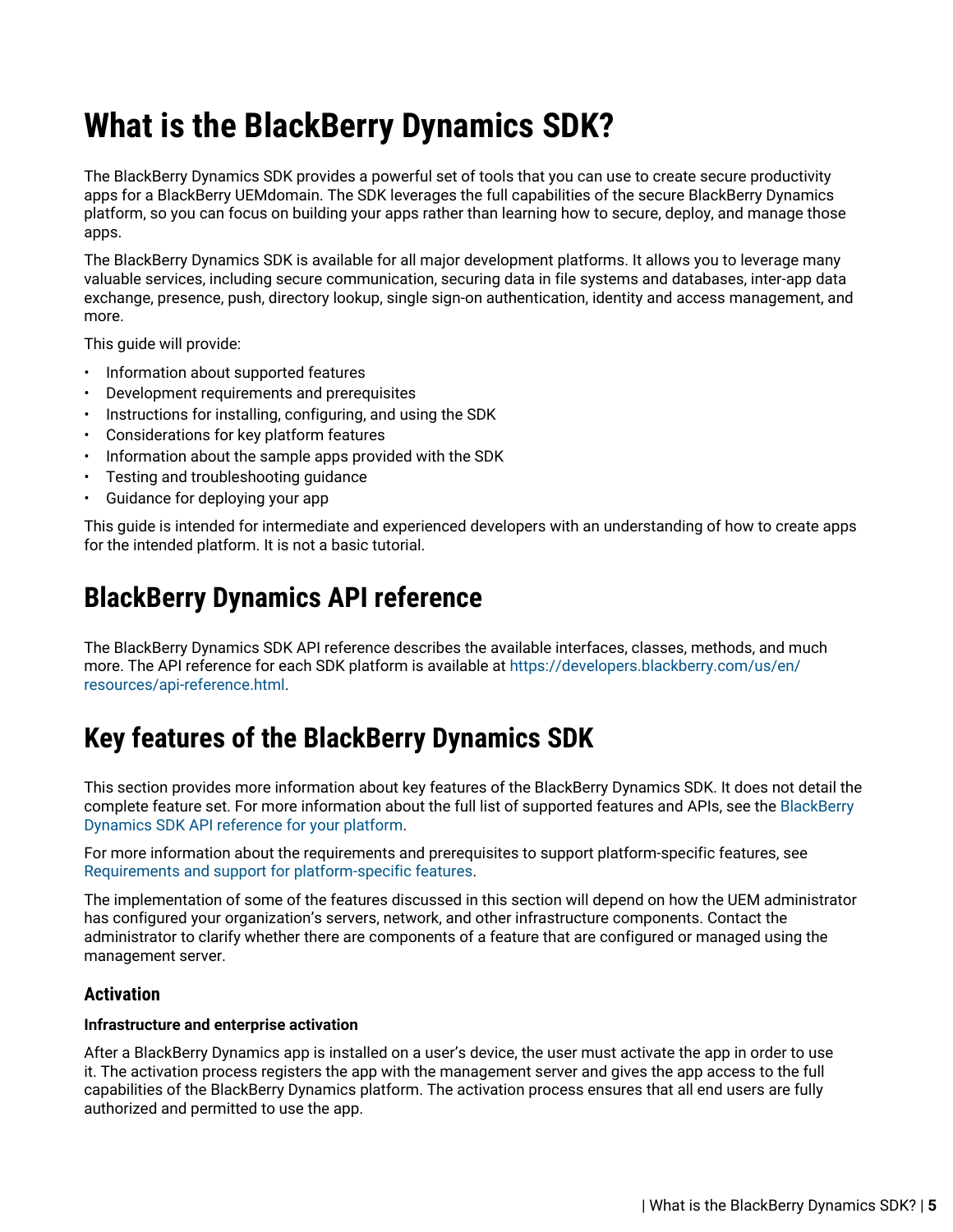Users can activate a BlackBerry Dynamics app manually using an activation password, QR code, or access key provided by the administrator or obtained from UEM Self-Service, by using the UEM Client, or by using the Easy Activation feature described below.

For more information about activating BlackBerry Dynamics apps, see the Activation section in the [GDAndroid](https://developer.blackberry.com/files/blackberry-dynamics/android/classcom_1_1good_1_1gd_1_1_g_d_android.html) [class reference](https://developer.blackberry.com/files/blackberry-dynamics/android/classcom_1_1good_1_1gd_1_1_g_d_android.html) or [GDiOS class reference](https://developer.blackberry.com/files/blackberry-dynamics/ios/interface_g_di_o_s.html) and [Managing BlackBerry Dynamics apps](https://docs.blackberry.com/en/endpoint-management/blackberry-uem/current/administration/blackberry-dynamics) in the UEM Administration content.

### **Easy Activation**

Easy Activation simplifies the process of activating multiple BlackBerry Dynamics apps on a user's device. With Easy Activation, a device user only needs to activate the first BlackBerry Dynamics app on their device; when the user installs additional BlackBerry Dynamics apps, the user can choose to delegate the activation process to the previously activated app. Any BlackBerry Dynamics app can be an activation delegate, but priority is given to the app that is configured as the [authentication delegate](#page-8-0).

Easy Activation is automatically enabled for all BlackBerry Dynamics apps that are produced by BlackBerry. To enable Easy Activation for your custom BlackBerry Dynamics app, the UEM administrator must specify the app package ID (Android) or bundle ID (iOS) in the BlackBerry Dynamics app settings in the management console. Contact your organization's administrator to provide this information. For instructions for specifying the package ID or bundle ID for an app, see [Manage settings for a BlackBerry Dynamics app](https://docs.blackberry.com/en/endpoint-management/blackberry-uem/current/administration/blackberry-dynamics/vvq1471962941016) in the UEM Administration content.

On the application side, Easy Activation is enabled by default by the BlackBerry Dynamics Runtime.

For more information, see the Easy Activation section in the [BlackBerry Dynamics Security White Paper.](https://docs.blackberry.com/content/dam/docs-blackberry-com/release-pdfs/en/blackberry-dynamics/BlackBerry%20Dynamics%20Security%20White%20Paper.pdf)

#### **iOS user enrollment and DEP activation enhancements**

The BlackBerry Dynamics SDK for iOS version 8.0 and later and UEM version 12.13 and later feature the following activation enhancements for iOS user enrollment and DEP:

- MDM enrollment and the activation of BlackBerry Dynamics apps doesn't require the UEM Client.
- After a new device is enrolled on UEM, UEM prompts the user to install the BlackBerry Dynamics app that is configured as the authentication delegate (that app must be assigned to the user). When the user opens this app for the first time, it activates automatically. The user can then activate additional BlackBerry Dynamics apps using Easy Activation.

#### **Programmatic activation**

**Note:** This feature is not currently supported for the BlackBerry Dynamics SDK for Cordova.

The programmatic activation feature enables a BlackBerry Dynamics app to activate without any user interaction and without displaying activation prompts or progress screens. This can be useful when targeting your apps to a consumer audience or for developing apps for devices that have limited or no means of user input.

For more information about programmatic activation, see programmaticActivityInit in the [BlackBerry](https://developer.blackberry.com/files/blackberry-dynamics/android/classcom_1_1good_1_1gd_1_1_g_d_android.html#a7323a7df6d53fc8e5f06f4c757404c09) [Dynamics SDK for Android API Reference](https://developer.blackberry.com/files/blackberry-dynamics/android/classcom_1_1good_1_1gd_1_1_g_d_android.html#a7323a7df6d53fc8e5f06f4c757404c09) or programmaticAuthorize in the [BlackBerry Dynamics SDK for iOS](https://developer.blackberry.com/files/blackberry-dynamics/ios/interface_g_di_o_s.html#a5e18b7d1750883d36817c82b7eba3afb) [API Reference.](https://developer.blackberry.com/files/blackberry-dynamics/ios/interface_g_di_o_s.html#a5e18b7d1750883d36817c82b7eba3afb)

Note the following implementation details:

- Decide whether you want users to specify a password to unlock a BlackBerry Dynamics app after the initial activation. You can use programmatic activation while still requiring users to type a password to unlock the app. This setting is configured in a BlackBerry Dynamics profile in UEM.
- To activate the app, your application server must use the [BlackBerry Web Services REST APIs](https://docs.blackberry.com/en/development-tools/blackberry-web-services-for-blackberry-uem/) to retrieve the user credentials and to generate an access key. You may need to create a new UEM user account or to lookup an existing user account. See the User resource in the [BlackBerry Web Services REST API reference](https://docs.blackberry.com/en/development-tools/blackberry-web-services-for-blackberry-uem/) for the available REST APIs that can be used to create a user, lookup a user, and to generate an access key.
- Pass the user credentials to the app and call programmaticActivityInit or programmaticAuthorize with the retrieved credentials, setting ShowUserInterface to false.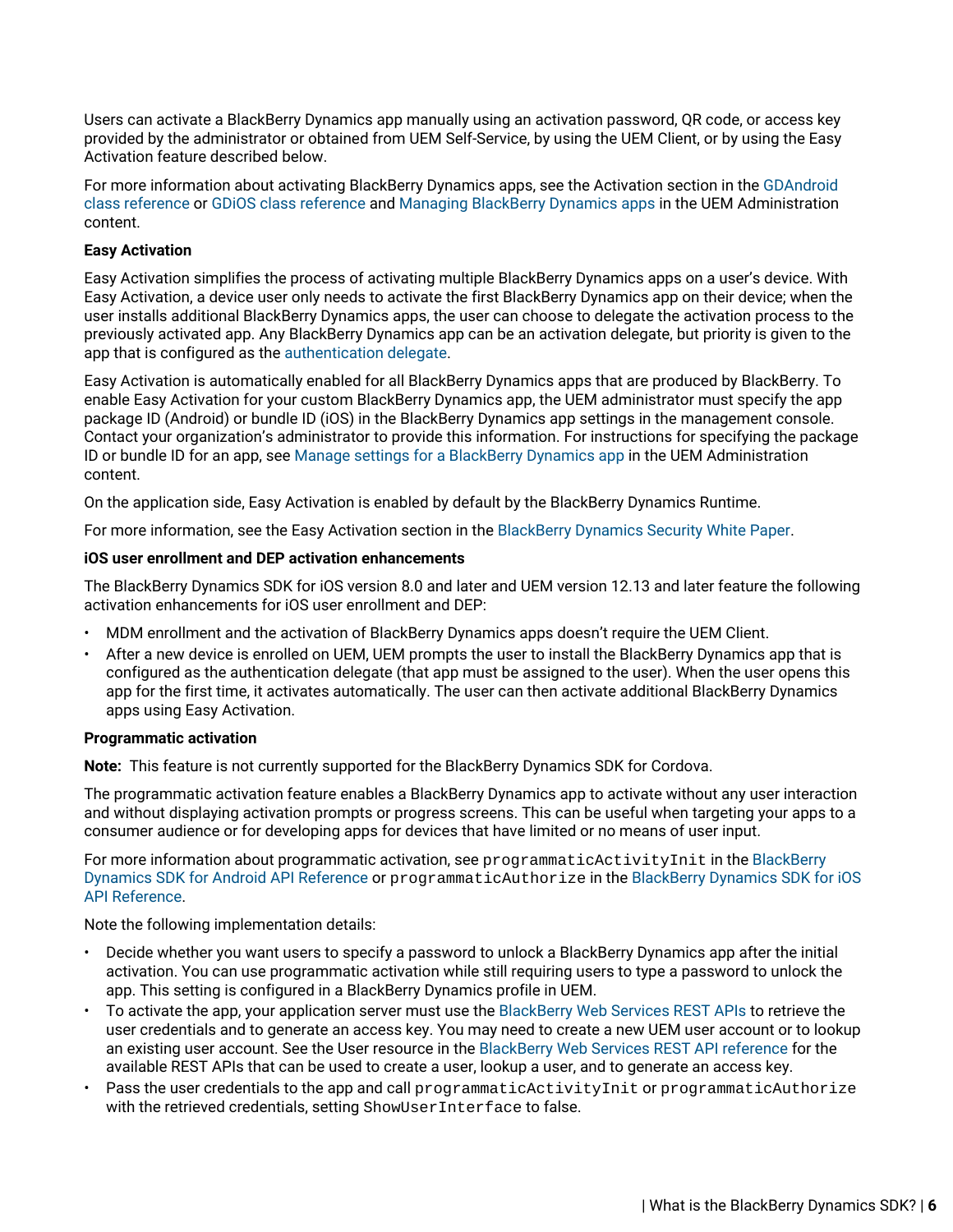- For Android, receive the broadcast event GD\_STATE\_ACTIVATION\_ACTION to track activation progress from NotActivated to InProgress to Activated. You can choose to display a progress indicator during this short period.
- For iOS, observe GDState.BBActivationState to track activation progress from NotActivated to InProgress to Activated. You can choose to display a progress indicator during this short period.
- Once activation completes, the user is prompted to set a password (unless you've configured the BlackBerry Dynamics profile to not require a password). The app should wait for the GD\_STATE\_AUTHORIZED\_ACTION notification.
- You can use configureUI ([Android/](https://developer.blackberry.com/files/blackberry-dynamics/android/classcom_1_1good_1_1gd_1_1_g_d_android.html#a745a99d166c1d5e497d71f56b32d8904)[iOS\)](https://developer.blackberry.com/files/blackberry-dynamics/ios/interface_g_di_o_s.html#a6e47e48d17ab541c99d4c296b239de58) to customize the UI of the password screen (for example, with a custom logo and colors).

### <span id="page-6-0"></span>**Secure storage**

#### **Secure file system**

BlackBerry Dynamics apps store data in a secure, encrypted file system. For more information, see [BlackBerry](https://developer.blackberry.com/files/blackberry-dynamics/android/namespacecom_1_1good_1_1gd_1_1file.html) [Dynamics File I/O Package](https://developer.blackberry.com/files/blackberry-dynamics/android/namespacecom_1_1good_1_1gd_1_1file.html) in the BlackBerry Dynamics SDK for Android API reference, or [GDFileManager](https://developer.blackberry.com/files/blackberry-dynamics/ios/interface_g_d_file_manager.html) and [GDFileHandle](https://developer.blackberry.com/files/blackberry-dynamics/ios/interface_g_d_file_handle.html) in the BlackBerry Dynamics SDK for iOS API reference.

#### **Core data**

BlackBerry Dynamics apps can store Core Data objects in a secure, encrypted store. For more information, see [GDPersistentStoreCoordinator](https://developer.blackberry.com/devzone/files/blackberry-dynamics/ios/interface_g_d_persistent_store_coordinator.html) in the API reference.

#### **Secure SQL database**

BlackBerry Dynamics apps can leverage a secure SQL database that stores and encrypts data on the user's device. The secure SQL database is based on the SQLite library.

For more information, see the BlackBerry Dynamics SQL Database page in the BlackBerry Dynamics SDK API reference [\(Android/](https://developer.blackberry.com/files/blackberry-dynamics/android/namespacecom_1_1good_1_1gd_1_1database.html)[iOS](https://developer.blackberry.com/files/blackberry-dynamics/ios/sqlite.html)).

### <span id="page-6-1"></span>**Secure communication**

The BlackBerry Dynamics platform enables secure data exchange between a BlackBerry Dynamics app on an end user's device and a back-end application server on the Internet or behind the enterprise firewall. Any communication through the enterprise firewall uses the secure BlackBerry Dynamics proxy infrastructure. One app can communicate with multiple application servers.

To learn more about the programming interfaces for secure communication, see [GDSocket](https://developer.blackberry.com/files/blackberry-dynamics/android/classcom_1_1good_1_1gd_1_1net_1_1_g_d_socket.html) and [GDHttpClient](https://developer.blackberry.com/files/blackberry-dynamics/android/classcom_1_1good_1_1gd_1_1net_1_1_g_d_http_client.html) in the BlackBerry Dynamics SDK for Android API reference, or [GDSocket](https://developer.blackberry.com/devzone/files/blackberry-dynamics/ios/interface_g_d_socket.html), [GDURLLoadingSystem,](https://developer.blackberry.com/devzone/files/blackberry-dynamics/ios/interface_g_d_u_r_l_loading_system.html) and [NSURLSession](https://developer.blackberry.com/files/blackberry-dynamics/ios/nsurlsession_support.html) [Support](https://developer.blackberry.com/files/blackberry-dynamics/ios/nsurlsession_support.html) in the BlackBerry Dynamics SDK for iOS API reference.

#### **AppKinetics**

AppKinetics, or Inter-Container Communication (ICC), is a method for securely exchanging data and commands between two BlackBerry Dynamics apps on the same device. The exchange uses a consumer-provider model: one app initiates a service request that the other app receives and responds to as a service provider.

For more information about AppKinetics, see the [Inter-Container Communication Package](https://developer.blackberry.com/files/blackberry-dynamics/android/namespacecom_1_1good_1_1gd_1_1icc.html) in the BlackBerry Dynamics SDK for Android API reference, or [GDService](https://developer.blackberry.com/files/blackberry-dynamics/ios/interface_g_d_service.html) and [GDServiceClient](https://developer.blackberry.com/files/blackberry-dynamics/ios/interface_g_d_service_client.html) in the BlackBerry Dynamics SDK for iOS API reference.

### <span id="page-6-2"></span>**Shared Services Framework**

BlackBerry Dynamics apps can communicate with each other and application servers using the Shared Services Framework, a collaboration system that is defined by two components: one that provides a service and another that consumes the service.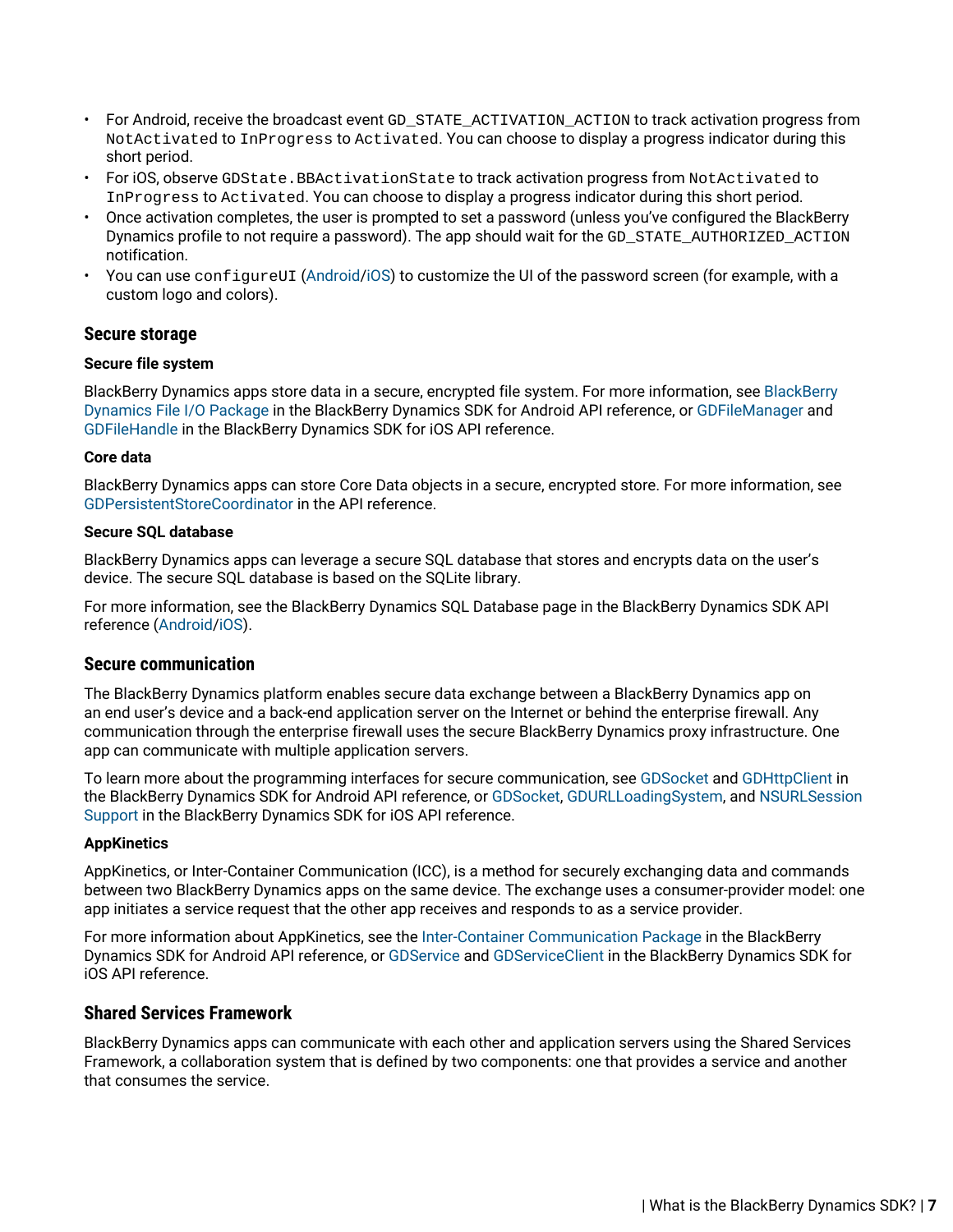The provider can be a client-side service, which is a BlackBerry Dynamics app that uses the GDService APIs ([Android](https://developer.blackberry.com/files/blackberry-dynamics/android/classcom_1_1good_1_1gd_1_1icc_1_1_g_d_service.html)[/iOS\)](https://developer.blackberry.com/files/blackberry-dynamics/ios/interface_g_d_service.html), or a server-side service that is provided by an application server or other remote system. The service is consumed by a BlackBerry Dynamics app that communicates with the provider using AppKinetics (a proprietary BlackBerry ICC protocol) for client-side services or a protocol such as HTTPS for server-side services.

The typical steps that are required to consume a service:

- **1.** Service discovery: The BlackBerry Dynamics app (the consumer) queries for service providers using the [GDAndroid.getServiceProvidersFor](https://developer.blackberry.com/files/blackberry-dynamics/android/classcom_1_1good_1_1gd_1_1_g_d_android.html) API or the [GDiOS.getServiceProvidersFor](https://developer.blackberry.com/files/blackberry-dynamics/ios/interface_g_di_o_s.html) API. Service discovery is optional but recommended for both types of services because it respects user entitlements and permissions.
- **2.** Provider selection: The consuming app selects the provider. This is handled by the app code.
- **3.** Service request: The consuming app sends a service request to the provider using the GDServiceClient API ([Android](https://developer.blackberry.com/files/blackberry-dynamics/android/classcom_1_1good_1_1gd_1_1icc_1_1_g_d_service_client.html)[/iOS\)](https://developer.blackberry.com/files/blackberry-dynamics/ios/interface_g_d_service_client.html) for client-side services or TCP sockets or HTTP over BlackBerry Dynamics secure communication [\(Android](https://developer.blackberry.com/files/blackberry-dynamics/android/index.html)[/iOS\)](https://developer.blackberry.com/files/blackberry-dynamics/ios/index.html) for server-side services.
- **4.** Service response: The consuming app receives the provider response using the same interface that was used for the request (the GDServiceClient API ([Android](https://developer.blackberry.com/files/blackberry-dynamics/android/classcom_1_1good_1_1gd_1_1icc_1_1_g_d_service_client.html)/[iOS\)](https://developer.blackberry.com/files/blackberry-dynamics/ios/interface_g_d_service_client.html) for client-side services or BlackBerry Dynamics secure communication [\(Android](https://developer.blackberry.com/files/blackberry-dynamics/android/index.html)[/iOS\)](https://developer.blackberry.com/files/blackberry-dynamics/ios/index.html) for server-side services).

Client-side services can be used offline and are ideal if the service requires specific user interaction.

Server-side services can be provided by a clustered application server and are ideal if the server software already exists outside of the BlackBerry Dynamics platform.

Client-side and server-side services both require user entitlement in the management console.

If you want your custom BlackBerry Dynamics app to use the Shared Services Framework, the UEM administrator must specify the app package ID (Android) or bundle ID (iOS) in the BlackBerry Dynamics app settings in the management console. Contact your organization's administrator to provide this information. For instructions for specifying the package ID or bundle ID for an app, see [Manage settings for a BlackBerry Dynamics app](https://docs.blackberry.com/en/endpoint-management/blackberry-uem/current/administration/blackberry-dynamics/vvq1471962941016) in the *UEM Administration Guide*.

Sample apps that are included with the SDK demonstrate how to use the Shared Services Framework. For more information about how to use the Shared Services Framework, see the following resources:

- [GDAndroid.getServiceProvidersFor](https://developer.blackberry.com/files/blackberry-dynamics/android/classcom_1_1good_1_1gd_1_1_g_d_android.html)
- [GDiOS.getServiceProvidersFor](https://developer.blackberry.com/files/blackberry-dynamics/ios/interface_g_di_o_s.html)
- GDService ([Android/](https://developer.blackberry.com/files/blackberry-dynamics/android/classcom_1_1good_1_1gd_1_1icc_1_1_g_d_service.html)[iOS\)](https://developer.blackberry.com/files/blackberry-dynamics/ios/interface_g_d_service.html)
- GDServiceClient [\(Android](https://developer.blackberry.com/files/blackberry-dynamics/android/classcom_1_1good_1_1gd_1_1icc_1_1_g_d_service_client.html)[/iOS](https://developer.blackberry.com/files/blackberry-dynamics/ios/interface_g_d_service_client.html))
- BlackBerry Dynamics Service Definition ([Android](https://developer.blackberry.com/files/blackberry-dynamics/android/_i_c_c_service_definition.html)[/iOS\)](https://developer.blackberry.com/files/blackberry-dynamics/ios/_i_c_c_service_definition.html)
- [Definitions and descriptions of published services](https://marketplace.blackberry.com/services)

Server-side services can use the Push Channel API ([Android](https://developer.blackberry.com/files/blackberry-dynamics/android/_g_n_p.html)[/iOS\)](https://developer.blackberry.com/files/blackberry-dynamics/ios/_g_n_p.html) to send notifications to BlackBerry Dynamics apps. The channel is end-to-end secure at the same level as BlackBerry Dynamics secure communication. As a result, the BlackBerry Dynamics app does not need to poll the application server, which decreases the load on both the app and the application server. Any application server that is a service provider can use the Push Channel.

### <span id="page-7-0"></span>**Data Leakage Prevention**

The BlackBerry UEM administrator can use Data Leakage Prevention (DLP) settings in BlackBerry Dynamics profiles (UEM) to configure data protection standards, including enabling or disabling copy and paste between BlackBerry Dynamics apps and non-BlackBerry Dynamics apps, screen captures, dictation, FIPS, and more.

Contact your organization's administrator to configure DLP standards as necessary for your custom BlackBerry Dynamics apps.

Note the following for the different platforms of the SDK: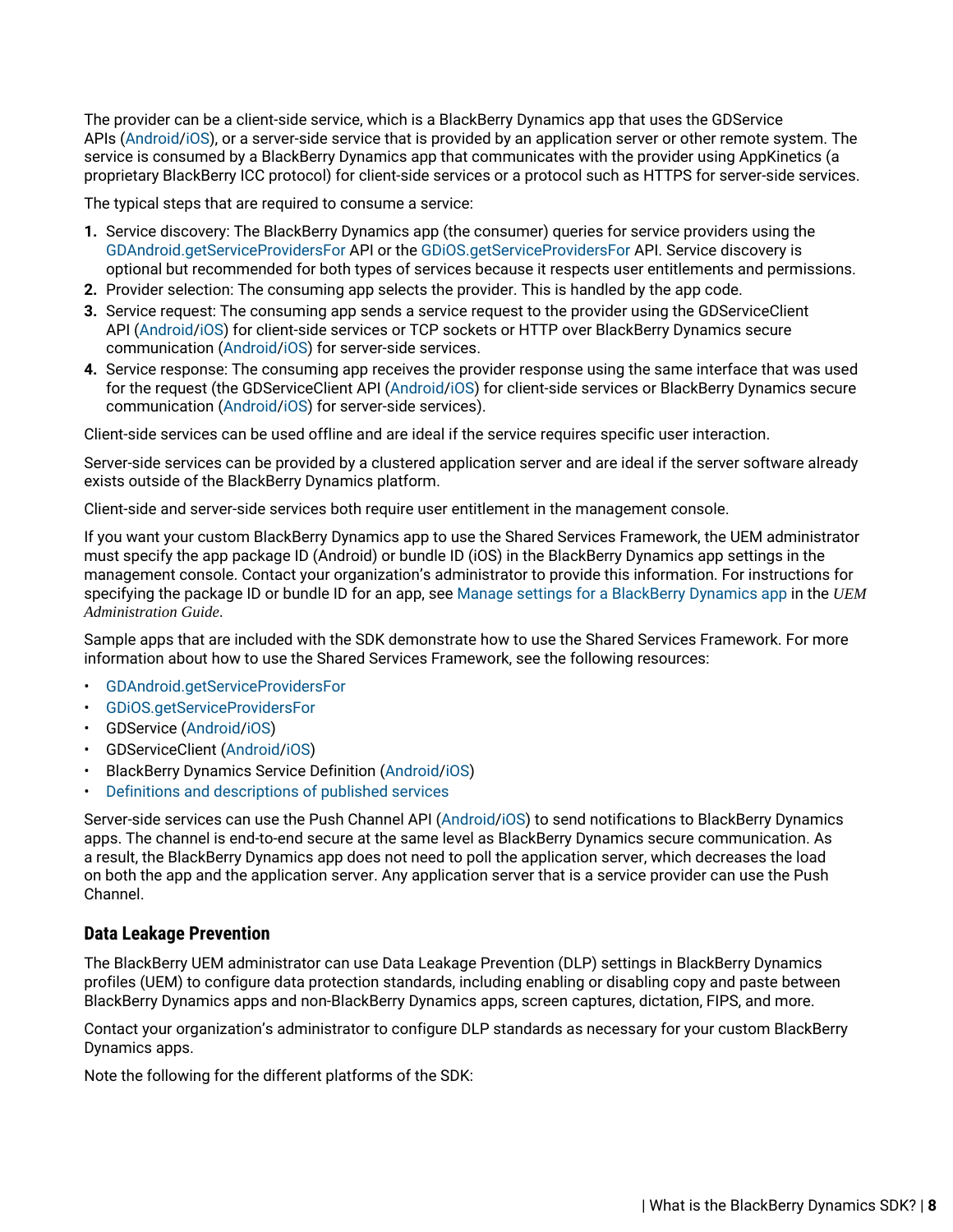| <b>SDK platform</b>                           | <b>Notes</b>                                                                                                                                                                                                                                                                                                                                                                                 |
|-----------------------------------------------|----------------------------------------------------------------------------------------------------------------------------------------------------------------------------------------------------------------------------------------------------------------------------------------------------------------------------------------------------------------------------------------------|
| <b>BlackBerry Dynamics SDK for</b><br>Android | The SDK provides the following classes to manage the secure copy,<br>cut, and paste of data: ClipboardManager, GDTextView, GDEditText,<br>GDAutoCompleteTextView, and GDSearchView. The secure copy-cut-<br>paste sample app demonstrates uses of the secure clipboard.                                                                                                                      |
|                                               | Due to current DLP controls, the setOnReceiveContentListener method is<br>not supported in the following components and widgets:                                                                                                                                                                                                                                                             |
|                                               | com.good.gd.widget.GDAutoCompleteTextView<br>com.good.gd.widget.GDEditText<br>com.good.gd.widget.GDMultiAutoCompleteTextView<br>com.good.gd.widget.GDSearchView<br>com.good.gd.widget.GDTextView<br>com.good.gd.widget.GDWebView<br>com.blackberry.bbwebview.BBWebView                                                                                                                       |
| <b>BlackBerry Dynamics SDK for iOS</b>        | The BlackBerry Dynamics Runtime can secure or block text in transit<br>to or from the clipboard, depending on the configuration of the DLP<br>settings. The Runtime secures text by encrypting it when it is cut or<br>copied to the clipboard and decrypting it when it is pasted. These<br>operations are handled automatically by the Runtime, so no development<br>changes are required. |
| <b>BlackBerry Dynamics SDK for</b><br>Cordova | You do not need to make any development changes to support DLP for<br>Cordova apps for iOS or Android. Note that for Android Cordova apps,<br>secure cut, copy, and paste is currently blocked.                                                                                                                                                                                              |

### <span id="page-8-0"></span>**User authentication**

BlackBerry UEM offers the following options to adjust the user experience for accessing BlackBerry Dynamics apps.

### **Fingerprint and biometric authentication**

Various forms of biometric authentication are supported by the BlackBerry Dynamics SDK, including fingerprint authentication and for Android and Touch ID and Face ID for iOS. The BlackBerry UEM administrator can use a BlackBerry Dynamics profile (UEM) to enable biometric authentication. Contact your organization's administrator to enable and configure these features.

For more information, see [BlackBerry Dynamics and Fingerprint Authentication](https://developers.blackberry.com/content/dam/developer-blackberry-com/resource-assets/pdf/whitepaper_fingerprint.pdf).

### **Authentication delegation**

The BlackBerry UEM administrator can configure up to three BlackBerry Dynamics apps on users' devices to act as an authentication delegate (a primary, secondary, and tertiary delegate). When a user opens any BlackBerry Dynamics app, the device will display the login screen of the authentication delegate app. After the user logs in successfully, all of the BlackBerry Dynamics apps on the device are unlocked. The user does not need to enter a password again until the idle timeout is reached.

If you want your custom BlackBerry Dynamics app to be an authentication delegate, the UEM administrator must specify the app package ID (Android) or bundle ID (iOS) in the BlackBerry Dynamics app settings in the management console. Contact your organization's administrator to provide this information. For instructions for specifying the package ID or bundle ID for an app, see [Manage settings for a BlackBerry Dynamics app](https://docs.blackberry.com/en/endpoint-management/blackberry-uem/current/administration/blackberry-dynamics/vvq1471962941016) in the *UEM Administration Guide*.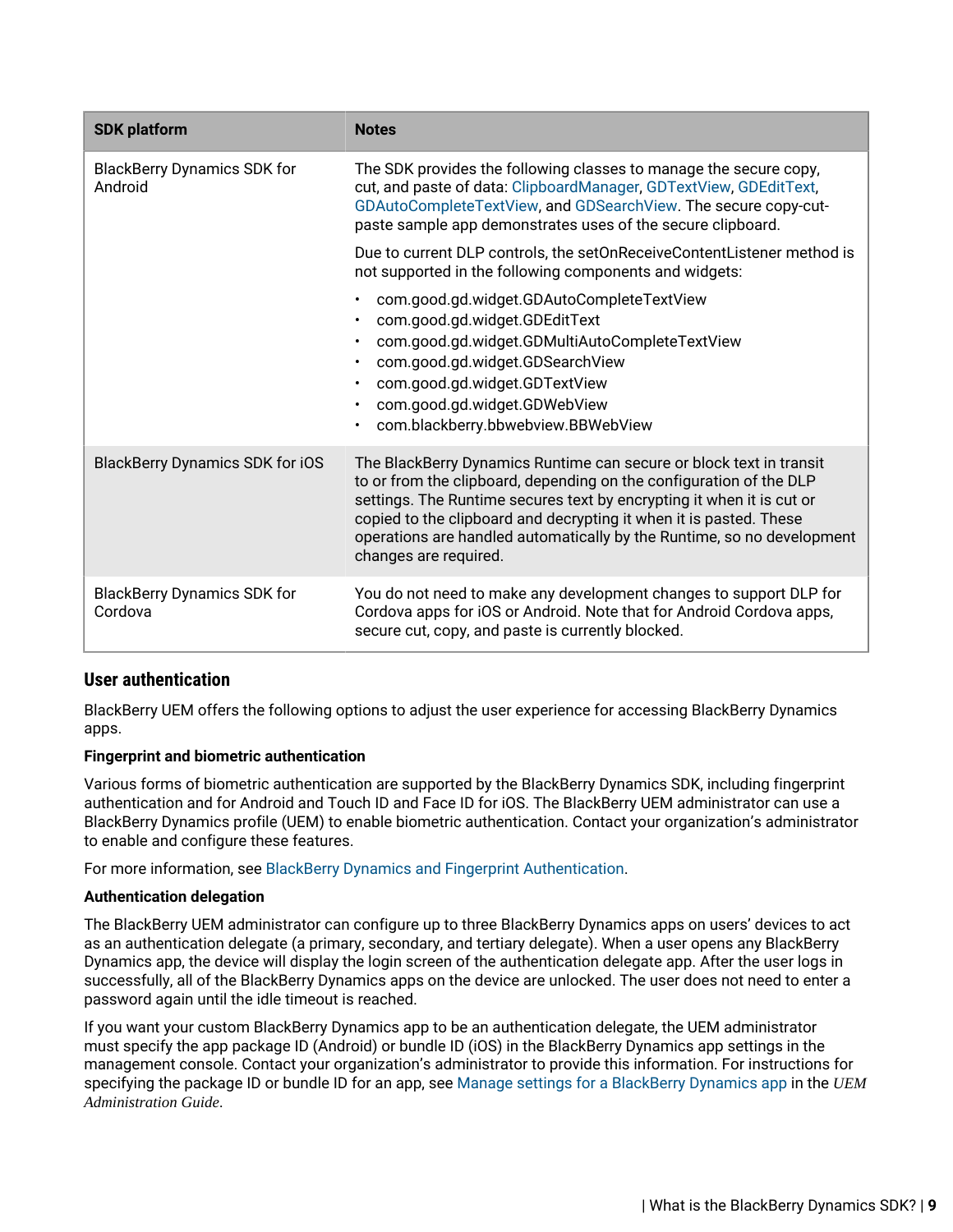The administrator configures one or more authentication delegate using a BlackBerry Dynamics profile. It is a best practice to configure the most commonly used app as the authentication delegate. Contact your organization's administrator to configure one or more authentication delegates.

**Note:** If the administrator configures a secondary authentication delegate, the administrator must notify users that if they delete the primary authentication delegate app, the user must unlock the secondary delegate app and set the app password again so that it can be used to authenticate any additional BlackBerry Dynamics apps. The same requirement applies if a tertiary delegate is configured and the primary and secondary delegate apps are deleted.

#### **Do not require a password**

Enabled using a BlackBerry Dynamics profile, this setting removes the password login for BlackBerry Dynamics apps. Users cannot choose whether to use a password.

Do not enable authentication delegation and this setting in the same profile or policy set. This feature is supported in UEM 12.7 or later. If the setting is enabled and then disabled at a later date, users are prompted to create a password the next time they log in to a BlackBerry Dynamics app.

You can use the [GDAndroid.getInstance\(\).canAuthorizeAutonomously\(\)](https://developer.blackberry.com/files/blackberry-dynamics/android/classcom_1_1good_1_1gd_1_1_g_d_android.html) or [\[GDiOS](https://developer.blackberry.com/files/blackberry-dynamics/ios/interface_g_di_o_s.html) [sharedInstance\].canAuthorizeAutonomously](https://developer.blackberry.com/files/blackberry-dynamics/ios/interface_g_di_o_s.html) method to check if this feature is enabled. See the GDInteraction sample app (Android) or the SecureStore sample app (iOS) for examples of this method.

### **Bypass the app unlock screen**

Enabled in the UEM Client settings for a specific BlackBerry Dynamics app (UEM), this setting allows an app to completely bypass the password login screen.

For more information and programming guidance, see the [Bypass Unlock Developer Guide](https://developers.blackberry.com/content/dam/developer-blackberry-com/resource-assets/pdf/BypassUnlock.pdf).

#### **Background Authorize for iOS**

**Note:** This feature is not currently supported for the BlackBerry Dynamics SDK for Cordova.

Background Authorize is a restricted API that allows a recently locked BlackBerry Dynamics app to use the principal [BlackBerry Dynamics APIs](https://developer.blackberry.com/files/blackberry-dynamics/ios/interface_g_di_o_s.html) (such as secure storage and secure communication) when the app is running in the background.

This feature can be useful in scenarios where the app has stopped unexpectedly and is started in the background in response to an APNS message (for example, a new email). If Background Authorize is enabled, the app can download new data and store it in the secure container. When the user brings the app to the foreground they can authorize and immediately access the data (for example, messages).

To access this restricted API, submit a request to the BlackBerry Dynamics Registrar program at [BlackBerryDynamicsRegistrar@blackberry.com.](mailto:BlackBerryDynamicsRegistrar@blackberry.com)

For more information about this feature, see the [Background Authorize Developer Guide.](https://developers.blackberry.com/content/dam/developer-blackberry-com/resource-assets/pdf/Background_Authorize_White_Paper.pdf)

#### **Background Authorize for Android**

**Note:** This feature is not currently supported for the BlackBerry Dynamics SDK for Cordova.

[GDAndroid.canAuthorizeAutonomously](https://developer.blackberry.com/files/blackberry-dynamics/android/classcom_1_1good_1_1gd_1_1_g_d_android.html#aa7a9cb82899788984f06762797f3263c) allows BlackBerry Dynamics apps to background unlock, receive state callback, and use credential-protected storage. The app can use canAuthorizeAutonomously() to check if it is possible to use background unlock, and if possible, authorize with serviceInit().

#### **Web Authentication**

The SDK supports [ASWebAuthenticationSession](https://developer.apple.com/documentation/authenticationservices/aswebauthenticationsession?language=objc). The BlackBerry Dynamics implementation of ASWebAuthenticationSession utilizes BlackBerry Dynamics secure communication and secure storage for cookies. To protect enterprise credentials from being stored in the iOS keychain, the device user will not be able to use the Safari saved passwords feature in the embedded webview.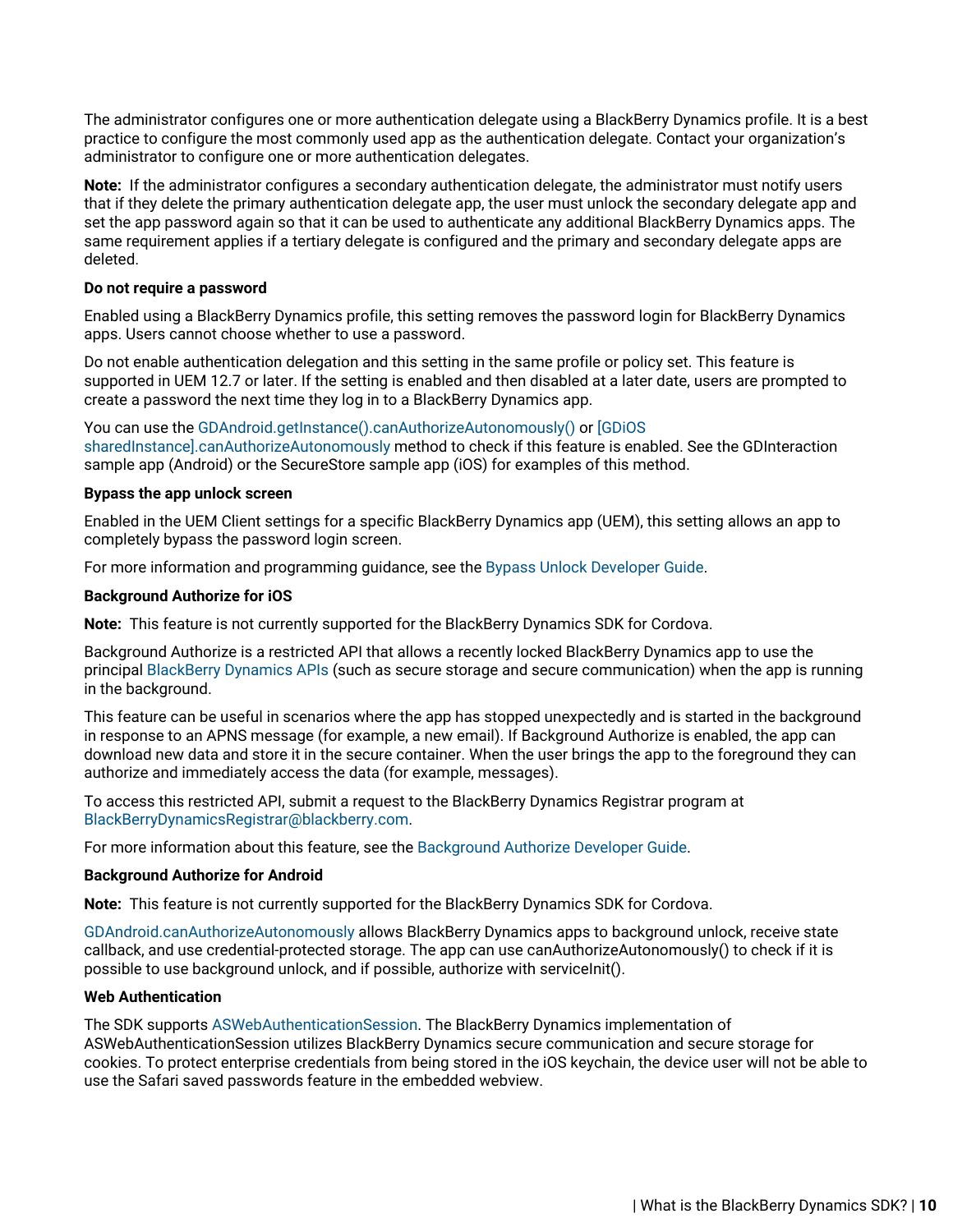Initialize an instance of ASWebAuthenticationSession in your app to allow user authentication through a web service, including those operated by a third party. The page will open in a secure, embedded webview in iOS, or the users default browser (if it supports web authentication sessions) on macOS. For more information, see [Authenticating a User Through a Web Service](https://developer.apple.com/documentation/authenticationservices/authenticating_a_user_through_a_web_service?language=objc).

### <span id="page-10-0"></span>**Administrative controls**

The BlackBerry UEM administrator can use various server settings, policies, and profiles to manage BlackBerry Dynamics apps and ensure that app usage meets the organization's security standards. Consult with your organization's administrator to ensure that your custom apps adhere to the configured settings in the management console.

For more information, see [Controlling BlackBerry Dynamics on users devices](https://docs.blackberry.com/en/endpoint-management/blackberry-uem/current/administration/blackberry-dynamics/aio1515009850720), [Enforcing compliance rules for](https://docs.blackberry.com/en/endpoint-management/blackberry-uem/current/administration/device-features-it-policies/enforcing-compliance-rules) [devices,](https://docs.blackberry.com/en/endpoint-management/blackberry-uem/current/administration/device-features-it-policies/enforcing-compliance-rules) and [Managing BlackBerry Dynamics apps](https://docs.blackberry.com/en/endpoint-management/blackberry-uem/current/administration/blackberry-dynamics) in the *UEM Administration Guide*.

You also have the option to add new management policies and settings that are specific to your custom BlackBerry Dynamics app to the UEM management console so that they can be configured and applied to users by UEM administrators. For more information, see Adding custom policies for your app to the UEM management console.

### <span id="page-10-1"></span>**Advanced security features with BlackBerry Protect Mobile**

The BlackBerry Dynamics SDK integrates the BlackBerry Protect library to support BlackBerry Protect Mobile for UEM. BlackBerry Protect is a licensed service that offers a suite of features that enhances UEM's ability to detect, prevent, and resolve security threats without disrupting the productivity of your workforce. BlackBerry Protect is configured and managed by the UEM administrator. No additional development or integration effort is required if your organization wants to leverage the BlackBerry Protect features for custom BlackBerry Dynamics apps.

BlackBerry Protect uses a combination of advanced technologies, including:

- The cloud-based CylanceINFINITY service that uses sophisticated AI and machine learning to identify malware and unsafe URL
- The UEM server that provides a complete device management and compliance infrastructure for your organization
- BlackBerry apps that monitor and enforce security standards at the device and user level

The seamless integration of these technologies establishes a secure ecosystem where data is protected and malicious activities are identified at all endpoints and eliminated proactively.

BlackBerry Protect includes the following features:

- Malware detection for Android apps (including BlackBerry Dynamics apps) that are uploaded to UEM for internal deployment
- Malware detection on Android devices
- Sideloaded app detection on iOS and Android devices
- Safe browsing with BlackBerry Dynamics apps
- Integrity checking for BlackBerry Dynamics apps on iOS devices using the Apple DeviceCheck framework
- Hardware certificate attestation for BlackBerry Dynamics apps on Android devices

For more information about BlackBerry Protect, see the [BlackBerry Protect documentation](https://docs.blackberry.com/en/cylance-and-security/blackberry-protect-mobile-uem/).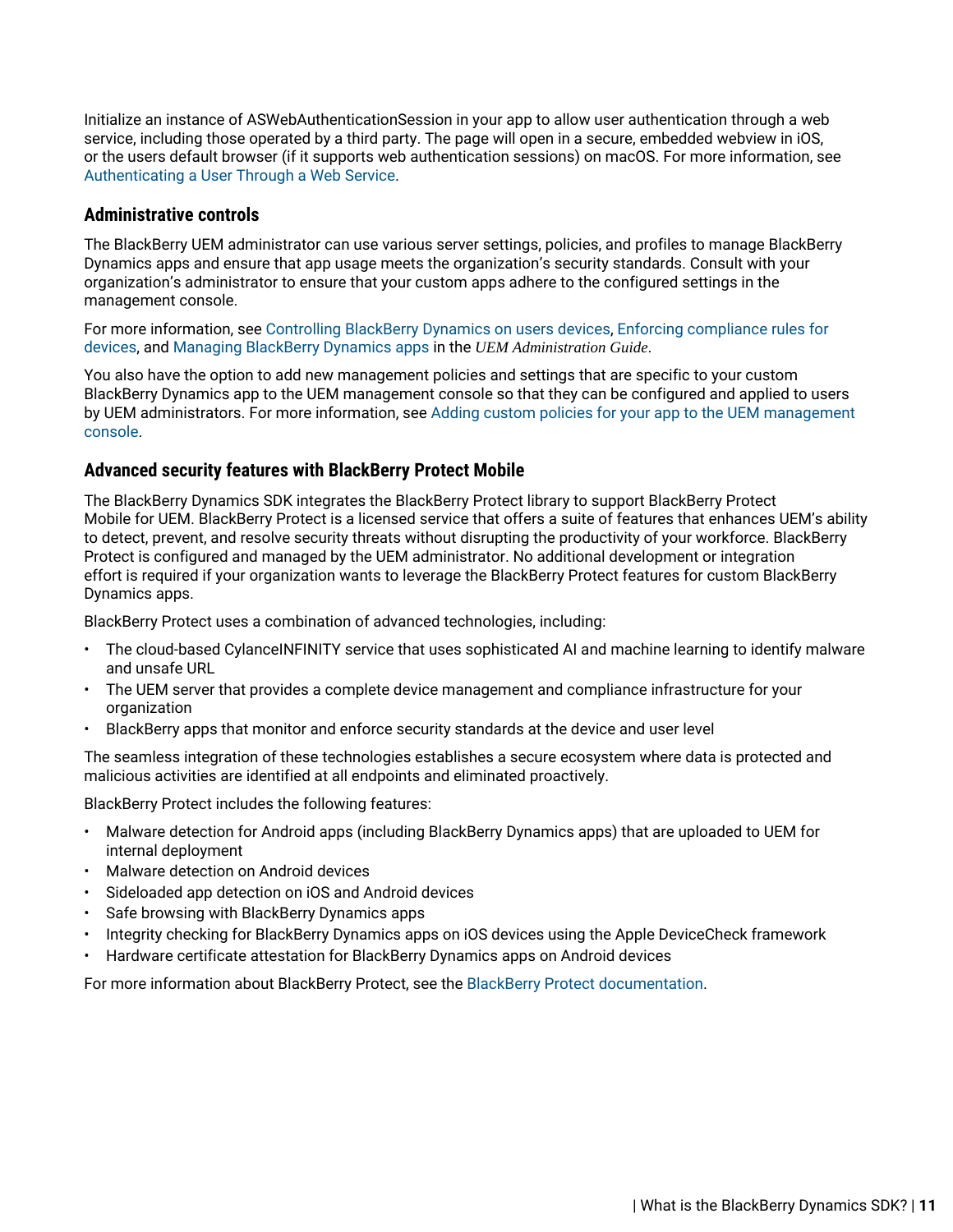## <span id="page-11-0"></span>**Requirements and support for platform-specific features**

This section provides the software requirements for using the SDK, as well as prerequisites that are required to support platform-specific features.

### <span id="page-11-1"></span>**Software requirements**

#### **Android development**

| <b>Item</b>                                        | <b>Requirement</b>                                                                                                                                                                                                                                                                                                                                                                                                                                                                             |
|----------------------------------------------------|------------------------------------------------------------------------------------------------------------------------------------------------------------------------------------------------------------------------------------------------------------------------------------------------------------------------------------------------------------------------------------------------------------------------------------------------------------------------------------------------|
| Compatibility with previous<br>versions of the SDK | The BlackBerry Dynamics SDK for Android is compatible with these<br>previous releases of the SDK:<br>9.2.x<br>$\cdot$ 9.1.x                                                                                                                                                                                                                                                                                                                                                                    |
| <b>Supported Android OS</b>                        | Android 8.0 or later                                                                                                                                                                                                                                                                                                                                                                                                                                                                           |
| <b>BlackBerry Dynamics Handheld</b><br>Library     | Minimum API level: 26                                                                                                                                                                                                                                                                                                                                                                                                                                                                          |
| <b>AndroidX libraries</b>                          | Your apps must use the AndroidX support libraries to compile<br>successfully. The SDK supports the following minimum versions. It is<br>recommended to use the latest stable version of each library.<br>androidx.appcompat:appcompat:1.0.0<br>androidx.cardview:cardview:1.0.0<br>androidx.constraintlayout:constraintlayout:1.1.3<br>androidx.core:core:1.0.0<br>androidx.legacy:legacy-support-v4:1.0.0<br>androidx.preference:preference:1.1.0<br>androidx.recyclerview:recyclerview:1.0.0 |
| <b>Build requirements</b>                          | If the app project uses the SDK .jar distribution, load the shared<br>$\bullet$<br>libraries libsbgse.so and libgdndk.so                                                                                                                                                                                                                                                                                                                                                                       |
| <b>Google Play Services</b>                        | The SDK uses Google Play Services version 17.0.0 to support some of<br>its functionality.<br>If your app uses the following Google Play Services libraries, verify that<br>you are using the following minimum version or later:<br>com.google.android.gms:play-services-location:17.0.0<br>com.google.android.gms:play-services-safetynet:17.0.0                                                                                                                                              |
| Supported CPU architectures                        | ARMv7<br>ARMv8<br>x86<br>x86_64                                                                                                                                                                                                                                                                                                                                                                                                                                                                |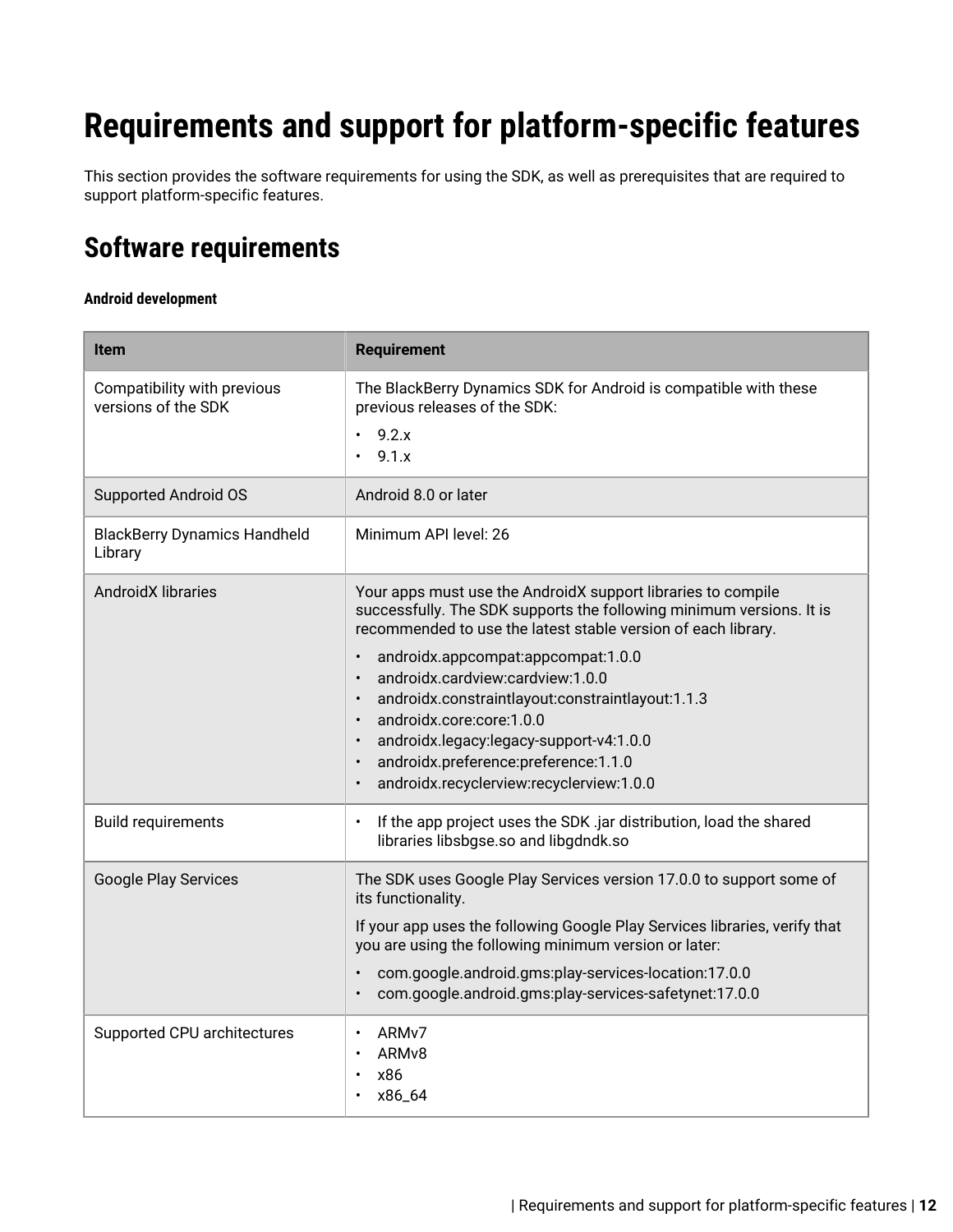| Item                                        | <b>Requirement</b>                                                                                                                                                                                                                                                                                                                                                                                                                                                                                                                                                                                                                                                                                                                                                                                                                                                                                                                                                                                                                                                                                                                                                                                                                            |
|---------------------------------------------|-----------------------------------------------------------------------------------------------------------------------------------------------------------------------------------------------------------------------------------------------------------------------------------------------------------------------------------------------------------------------------------------------------------------------------------------------------------------------------------------------------------------------------------------------------------------------------------------------------------------------------------------------------------------------------------------------------------------------------------------------------------------------------------------------------------------------------------------------------------------------------------------------------------------------------------------------------------------------------------------------------------------------------------------------------------------------------------------------------------------------------------------------------------------------------------------------------------------------------------------------|
| Java compatibility                          | Applications must be built using Java 8 compatibility. For more<br>information, see https://developer.android.com/studio/write/java8-<br>support.                                                                                                                                                                                                                                                                                                                                                                                                                                                                                                                                                                                                                                                                                                                                                                                                                                                                                                                                                                                                                                                                                             |
| Suggested versions of platform<br>and tools | Android Studio 3 or later<br>The following values specified in sdk/libs/handheld/gd/build.gradle.<br>٠<br>Other versions of tools will work, but the BlackBerry Dynamics library<br>gradle files might need to be updated accordingly.<br>com.android.tools.build:gradle: 3.6.3 (or follow the instructions<br>from the Android Developers Blog: Preparing your Grade build for<br>package visibility in Android 11 to use a major Gradle version with<br>the latest dot release)<br>compileSdkVersion 30<br>$\bullet$<br>buildToolsVersion "30.0.0"                                                                                                                                                                                                                                                                                                                                                                                                                                                                                                                                                                                                                                                                                          |
| Package visibility restrictions             | Package visibility updates were made in SDK version 8.1 and later<br>to address changes in Android 11 to how apps query and interact<br>with other apps that are installed on the same device. These changes<br>impact apps with the target SDK level set to Android 11 or later only<br>(targetSDKLevel=Android 11). If a BlackBerry Dynamics app is not<br>upgraded to SDK version 8.1 and you change the target SDK level<br>to Android 11, the app cannot communicate with other BlackBerry<br>Dynamics apps on the same device, breaking interoperability features<br>(Easy Activation, authentication delegation, and so on).<br>To support the new package visibility queries element, you must either<br>upgrade the Android Gradle plugin to version 3.6.3 or later or follow the<br>instructions from the Android Developers Blog: Preparing your Grade<br>build for package visibility in Android 11 to use a major Gradle version<br>with the latest dot release.<br>Apps that target Android 11 are able to perform interoperability<br>operations with the apps that don't target Android 11. Apps that are not<br>targeted to Android 11 can run on Android 11 and are not affected by the<br>package visibility restrictions. |
| Character encoding for build files          | Build files (for example, settings.json) must use UTF-8 character<br>encoding. Verify that the editor that you plan to use does not add non-<br>UTF-8 characters or headers. In general, Java does not work with UTF-8-<br>BOM (byte order mark).                                                                                                                                                                                                                                                                                                                                                                                                                                                                                                                                                                                                                                                                                                                                                                                                                                                                                                                                                                                             |
| Supported launch modes                      | Apps built with the BlackBerry Dynamics SDK for Android support the<br>following launch modes in AndroidManifest.xml:<br>android:launchMode="standard"<br>android:launchMode="SingleTop"<br>android:launchMode="singleTask"                                                                                                                                                                                                                                                                                                                                                                                                                                                                                                                                                                                                                                                                                                                                                                                                                                                                                                                                                                                                                   |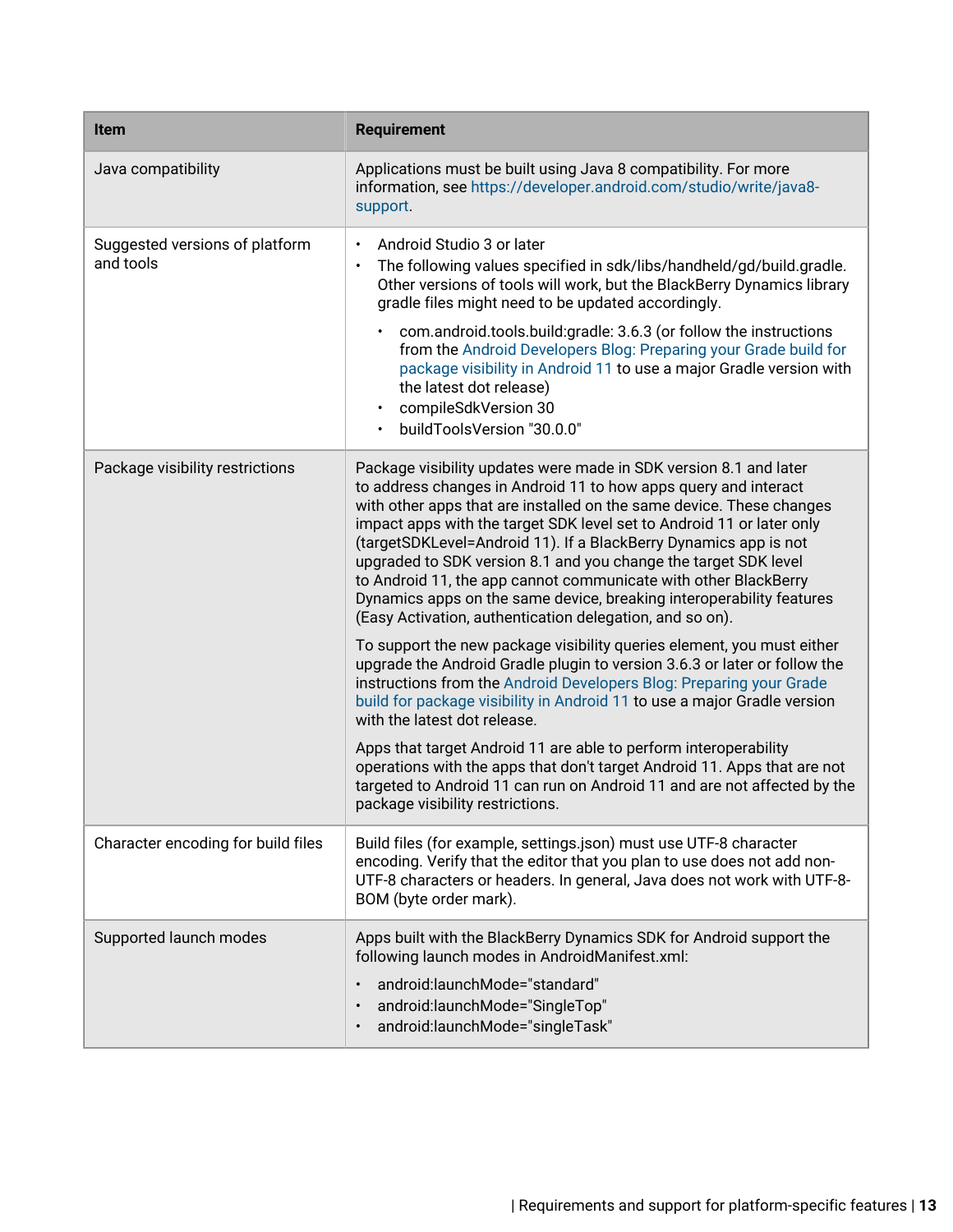| <b>Item</b>                                    | <b>Requirement</b>                                                                                                                                                                                                                                                                                                 |
|------------------------------------------------|--------------------------------------------------------------------------------------------------------------------------------------------------------------------------------------------------------------------------------------------------------------------------------------------------------------------|
| <b>BlackBerry Dynamics Launcher</b><br>Library | The BlackBerry Dynamics Launcher is a user-friendly interface that<br>allows users to easily access and switch between BlackBerry Dynamics<br>apps, configure app settings, and take advantage of other useful<br>features. For more information, see the BlackBerry Dynamics Launcher<br>Framework documentation. |
|                                                | The BlackBerry Dynamics SDK and the BlackBerry Dynamics Launcher<br>Library are mutually dependent. See the BlackBerry Dynamics SDK<br>for Android Release Notes for the required version of the BlackBerry<br>Dynamics Launcher Library.                                                                          |
| Restricted key prefix                          | The key prefix "blackberry" is reserved by BlackBerry and should not<br>be used for key values, key attributes, or key elements. For more<br>information and examples, see the Application Policies Definition in the<br>appendix of the API Reference.                                                            |

### **iOS development**

| <b>Item</b>                                        | <b>Requirement</b>                                                                                                                                    |
|----------------------------------------------------|-------------------------------------------------------------------------------------------------------------------------------------------------------|
| Compatibility with previous<br>versions of the SDK | The latest release of the BlackBerry Dynamics SDK for iOS is compatible<br>with these previous releases of the SDK:<br>$\cdot$ 9.2.x<br>$\cdot$ 9.1.x |
| Deployment target                                  | iOS 13 or later                                                                                                                                       |
| iOS SDK                                            | 13.0 or later                                                                                                                                         |
| Xcode                                              | Xcode 12 or 13                                                                                                                                        |
| Supported programming<br>languages                 | Objective-C<br>٠<br>Swift 4, 4.2, 5<br>$\bullet$                                                                                                      |
| Supported Internet Protocols                       | IPv4<br>$\bullet$<br>IP <sub>v</sub> 6<br>$\bullet$                                                                                                   |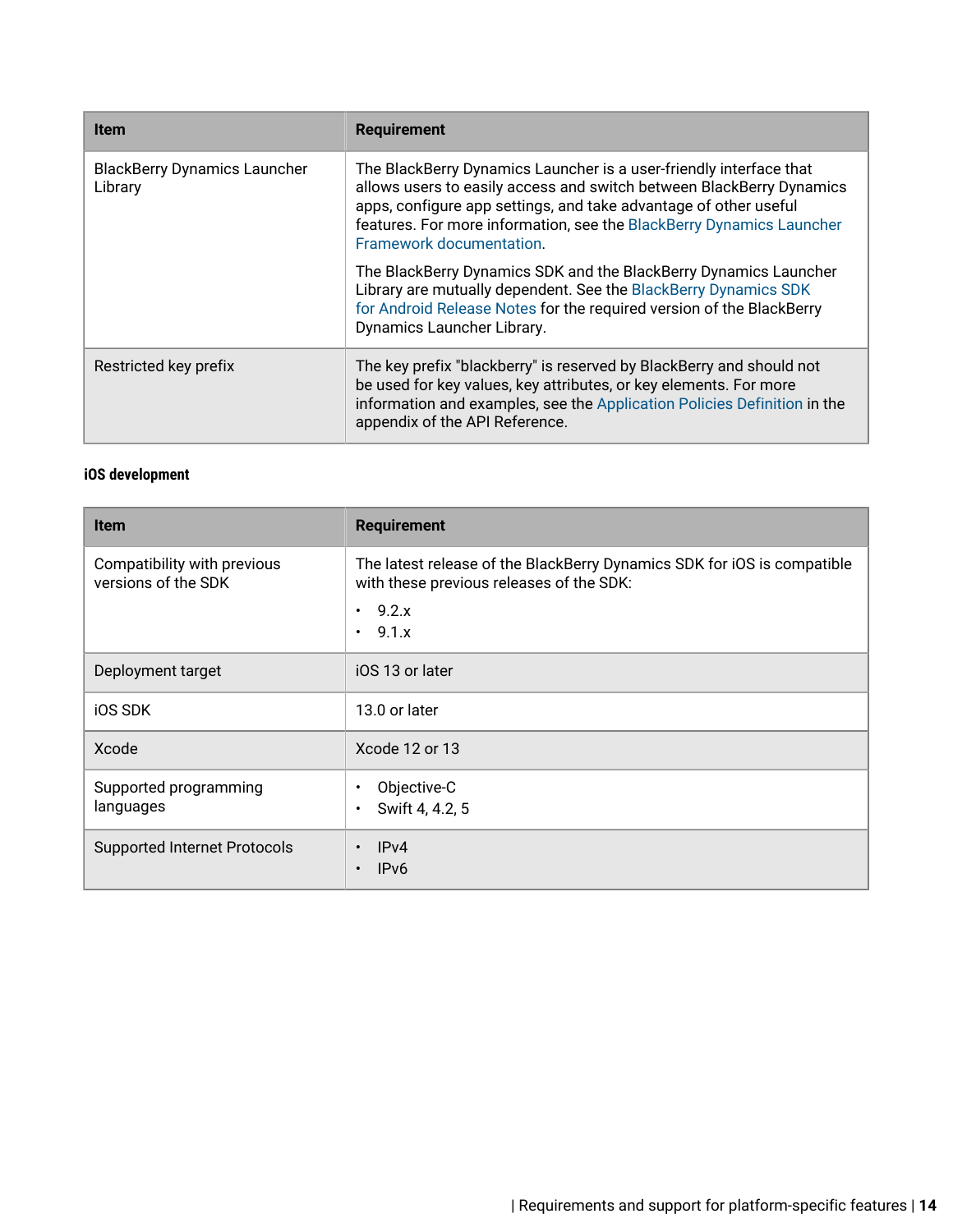| <b>Item</b>                                 | <b>Requirement</b>                                                                                                                                                                                                                                                                                                                                                                                                                                                                                                                                                                        |
|---------------------------------------------|-------------------------------------------------------------------------------------------------------------------------------------------------------------------------------------------------------------------------------------------------------------------------------------------------------------------------------------------------------------------------------------------------------------------------------------------------------------------------------------------------------------------------------------------------------------------------------------------|
| Frameworks and libraries                    | The BlackBerry Dynamics Runtime static library requires the following<br>frameworks and libraries in the Link Binary With Libraries build phase:                                                                                                                                                                                                                                                                                                                                                                                                                                          |
|                                             | AdSupport.framework<br>$\bullet$<br>AuthenticationServices.framework<br>AVFoundation.framework<br>$\bullet$<br>BlackBerryCerticom.framework<br>BlackBerryCerticomSBGSE.framework<br>CFNetwork.framework<br>CoreData.framework<br>$\bullet$<br>CoreServices.framework<br>CoreTelephony.framework<br>DeviceCheck.framework<br>libz.tbd<br>$\bullet$<br>LocalAuthentication.framework<br>MessageUI.framework<br>Quartzcore.framework<br>QuickLook.framework<br>SafariServices.framework<br>Security.framework<br>SystemConfiguration.framework<br>WebKit.framework                           |
| Info.plist requirements                     | In the Info.plist file, add the key "Privacy - Camera Usage Description"<br>with the value "Allow camera usage to scan a QR code". This is not<br>required if the app already uses the camera for its own purposes.                                                                                                                                                                                                                                                                                                                                                                       |
| Native bundle ID                            | If you develop a BlackBerry Dynamics app for use on both iPhone and<br>iPad devices, use a single native bundle ID for all variations of the app.<br>UEM will only accept a single native bundle ID.                                                                                                                                                                                                                                                                                                                                                                                      |
| Keychain group sharing for<br>multiple apps | Keychain group sharing allows groups of apps to share information that<br>is stored on a device's keychain. Keychain group sharing is required<br>when you are developing multiple inter-related apps. The setting is part<br>of a project's build.                                                                                                                                                                                                                                                                                                                                       |
|                                             | To enable keychain group sharing in an Xcode project, open the project<br>file, navigate to the app target Capabilities tab, and turn on Keychain<br>Sharing. You may be asked for your developer password and to choose<br>a development team. The provisioning profiles for each app must come<br>from the same team and must share the same App ID prefix (see row<br>below). For the Keychain Group, specify com. good.gd.data.<br>If the settings for keychain group sharing change, it is recommended to<br>do a fresh reinstall of the new version of the app instead of upgrading |
|                                             | the old version. This ensures that the new keychain settings take effect.                                                                                                                                                                                                                                                                                                                                                                                                                                                                                                                 |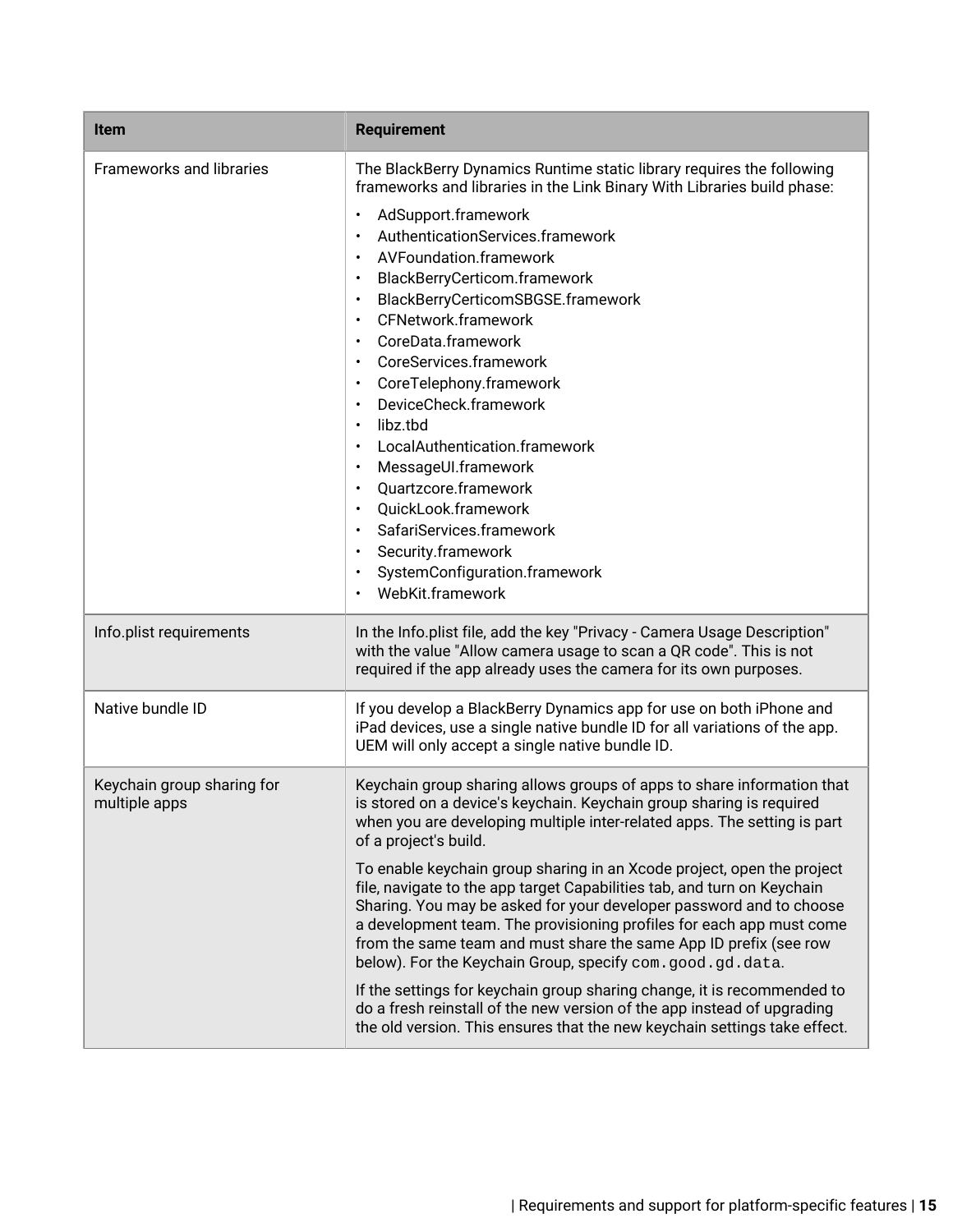| <b>Item</b>                                    | <b>Requirement</b>                                                                                                                                                                                                                                                                                                 |
|------------------------------------------------|--------------------------------------------------------------------------------------------------------------------------------------------------------------------------------------------------------------------------------------------------------------------------------------------------------------------|
| App ID prefix                                  | An App ID prefix is a unique ID that groups a collection of apps and<br>enables those apps to share keychain and UIPasteboard data. Apps that<br>share keychain data must have a common App ID prefix from Apple.                                                                                                  |
|                                                | For more information, see Technical Note TN2311: Managing Multiple<br>App ID Prefixes.                                                                                                                                                                                                                             |
|                                                | The Apple App ID prefix is completely independent of the BlackBerry<br>Dynamics entitlement ID.                                                                                                                                                                                                                    |
| <b>BlackBerry Dynamics Launcher</b><br>Library | The BlackBerry Dynamics Launcher is a user-friendly interface that<br>allows users to easily access and switch between BlackBerry Dynamics<br>apps, configure app settings, and take advantage of other useful<br>features. For more information, see the BlackBerry Dynamics Launcher<br>Framework documentation. |
|                                                | The BlackBerry Dynamics SDK and the BlackBerry Dynamics Launcher<br>Library are mutually dependent. See the BlackBerry Dynamics SDK for<br>iOS Release Notes for the required version of the BlackBerry Dynamics<br>Launcher Library.                                                                              |
| Restricted key prefix                          | The key prefix "blackberry" is reserved by BlackBerry and should not<br>be used for key values, key attributes, or key elements. For more<br>information and examples, see the Application Policies Definition in the<br>appendix of the API Reference.                                                            |

### **Cordova development**

| <b>Item</b>                 | <b>Requirement</b>                                                                                                                                                                                                                                                                                                                                                                                                       |
|-----------------------------|--------------------------------------------------------------------------------------------------------------------------------------------------------------------------------------------------------------------------------------------------------------------------------------------------------------------------------------------------------------------------------------------------------------------------|
| Development environment     | The macOS platform is recommended for developing an app with the<br>BlackBerry Dynamics SDK for Cordova. Development on a Windows<br>computer is supported only for the Android platform.                                                                                                                                                                                                                                |
| Supported Cordova libraries | 10                                                                                                                                                                                                                                                                                                                                                                                                                       |
| Node.js                     | 10.x (LTS) or later                                                                                                                                                                                                                                                                                                                                                                                                      |
| AngularJS                   | Version 1.x (without lonic)                                                                                                                                                                                                                                                                                                                                                                                              |
| Angular                     | Version 7.x<br>Note the following limitations for Android only:<br>Synchronous HTTP requests via XMLHttpRequest are not supported.<br>$\bullet$<br>The requests are treated as asynchronous.<br>File uploads with FormData() are not supported. Use the FileTransfer<br>$\bullet$<br>plug-in for file uploads and downloads. For more information, see<br>Plug-ins available in the BlackBerry Dynamics SDK for Cordova. |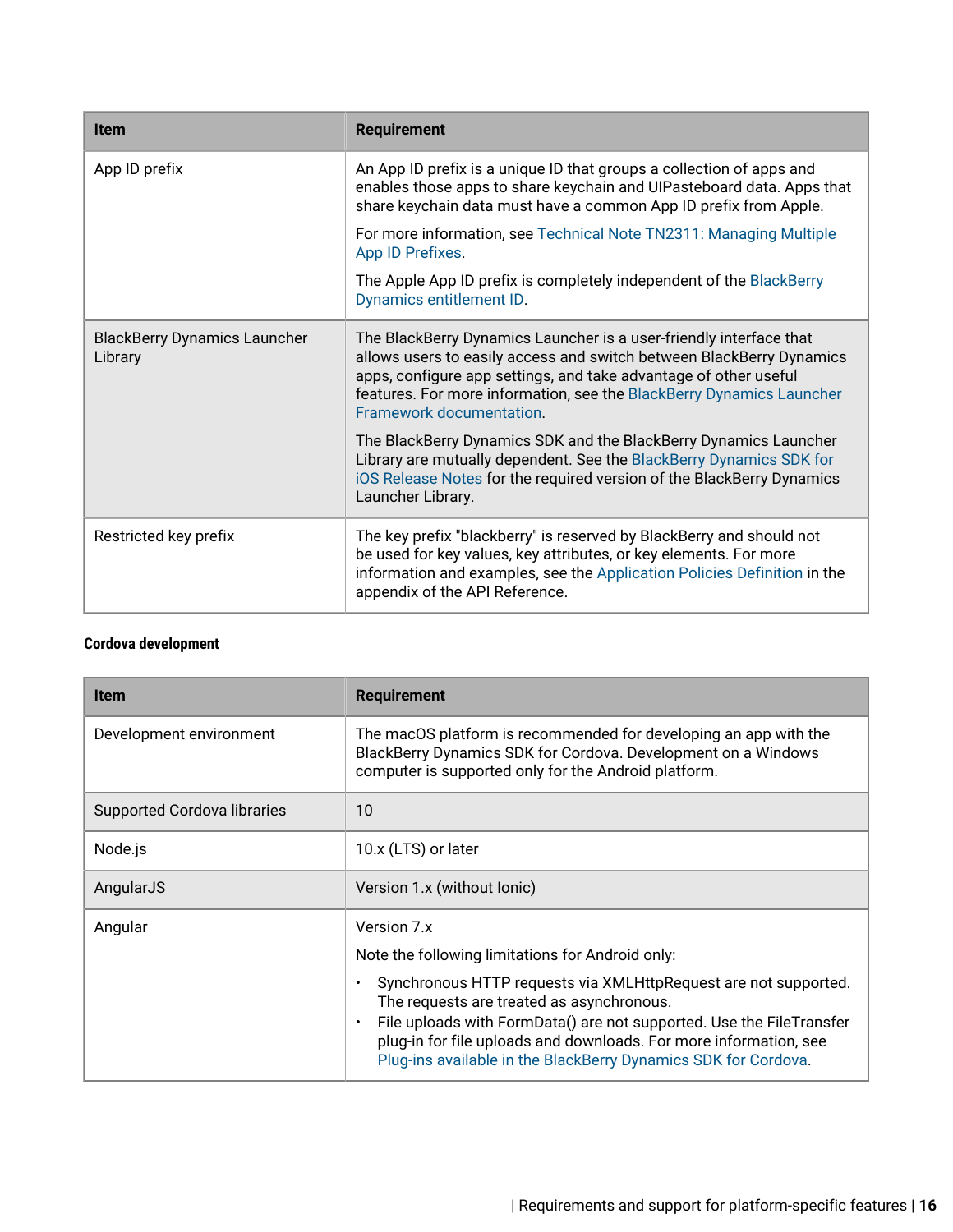| <b>Item</b>                                                       | <b>Requirement</b>                                                                                                                                                                                                                                                                                                                                                                                                                                                                                                                                                                                                                                                            |
|-------------------------------------------------------------------|-------------------------------------------------------------------------------------------------------------------------------------------------------------------------------------------------------------------------------------------------------------------------------------------------------------------------------------------------------------------------------------------------------------------------------------------------------------------------------------------------------------------------------------------------------------------------------------------------------------------------------------------------------------------------------|
| <b>lonic</b>                                                      | Version 4, 5<br><b>Note:</b> Support for lonic 4 is deprecated and will be removed in a future<br>release.<br>The SDK supports lonic projects with the angular type only; projects with<br>a react or vue type are not supported.                                                                                                                                                                                                                                                                                                                                                                                                                                             |
| Compatibility with BlackBerry<br>Dynamics SDK for Android and iOS | This release of the BlackBerry Dynamics SDK for Cordova is compatible<br>with BlackBerry Dynamics SDK for Android version 10.x and the<br>BlackBerry Dynamics SDK for iOS version 10.x.<br>The BlackBerry Dynamics SDK for Cordova requires use of the<br>BlackBerry Dynamics SDK for iOS dynamic framework. The BlackBerry<br>Dynamics SDK for iOS static framework is no longer supported. For more<br>information, see the readme file for the Base plug-in (cordova-plugin-bbd-<br>base).<br>It is recommended that you always build and test with the most recent<br>release of the BlackBerry Dynamics SDK for Cordova, to take advantage<br>of new fixes and features. |
| <b>Unsupported BlackBerry Dynamics</b><br>features                | Android: Data Leakage Prevention (DLP)                                                                                                                                                                                                                                                                                                                                                                                                                                                                                                                                                                                                                                        |

### <span id="page-16-0"></span>**Using an entitlement ID and version to uniquely identify a BlackBerry Dynamics app**

BlackBerry Dynamics apps are uniquely identified by a BlackBerry Dynamics entitlement ID (GDApplicationID) and entitlement version (GDApplicationVersion). The entitlement ID and entitlement version are used to manage enduser entitlement in the management console. The values are also used for app publishing and service provider registration.

These values are specified in the assets/settings.json file for Android or in the Info.plist file for iOS.

If you are using the BlackBerry Dynamics SDK for Cordova, you will instead specify the entitlement ID and version by adding the following lines to the config.xml file:

```
<preference name="GDApplicationID" value="Your_Custom_Application_ID" />
<preference name="GDApplicationVersion" value="Your_Custom_Application_Version" />
```
You must define both the entitlement ID and the entitlement version for all of your BlackBerry Dynamics apps, regardless of whether you use the [Shared Services Framework](#page-6-2). The same entitlement ID must be used to represent the app across all platforms.

For more information about setting and checking the entitlement ID and version, the proper format to use for these values, and other requirements and considerations:

- See the [GDAndroid Class reference](https://developer.blackberry.com/files/blackberry-dynamics/android/classcom_1_1good_1_1gd_1_1_g_d_android.html) in the BlackBerry Dynamics SDK for Android API Reference, especially these sections:
	- Identification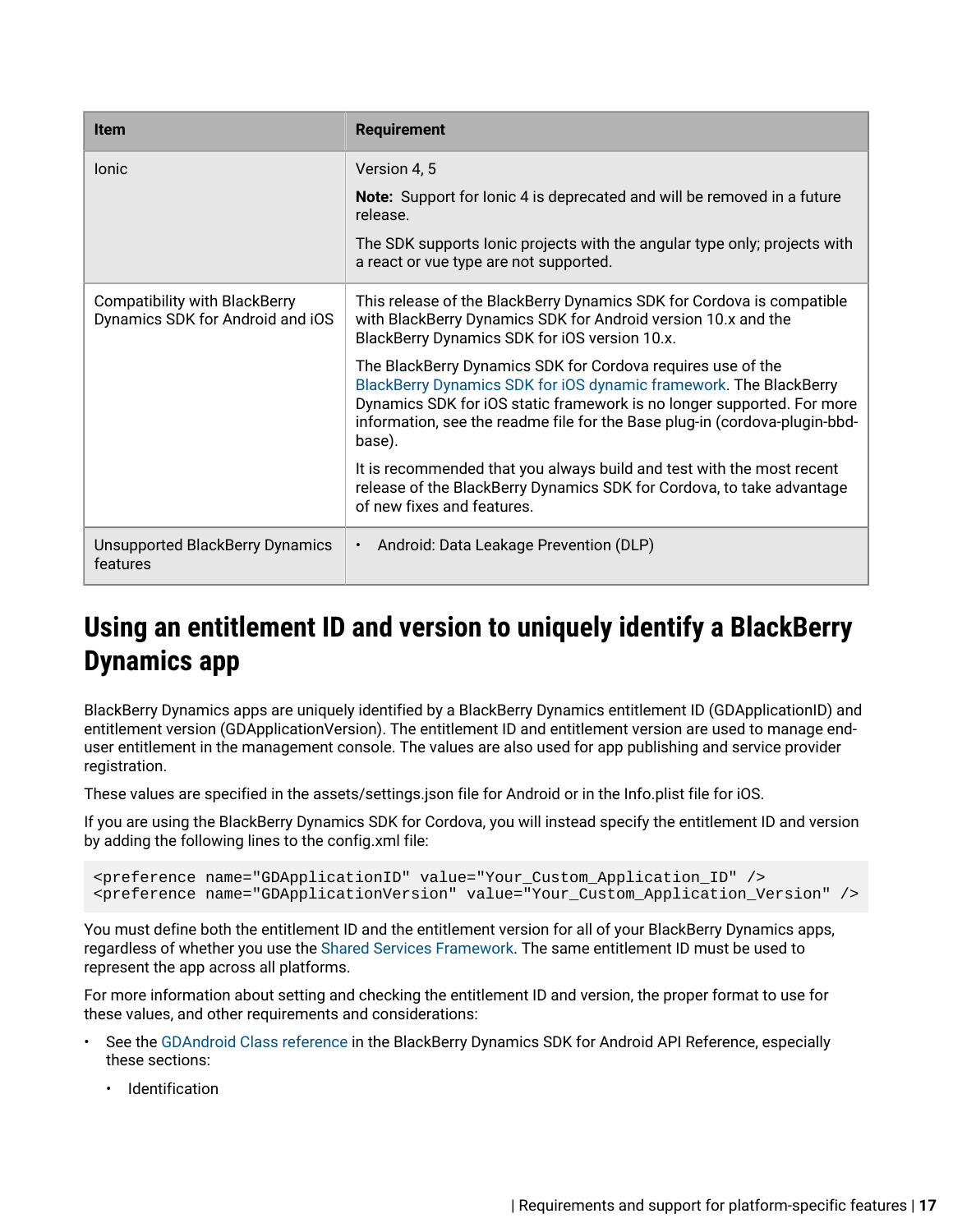- Indirect Authorization Initiation
- void authorize (GDAppEventListener eventListener ) throws GDInitializationError
- See the [GDiOS Class reference](https://developer.blackberry.com/files/blackberry-dynamics/ios/interface_g_di_o_s.html) in the BlackBerry Dynamics SDK for iOS API Reference, especially these sections:
	- Identification
	- Authorization
	- - (void) authorize: (id< GDiOSDelegate > \_Nonnull) delegate

### <span id="page-17-0"></span>**Relationship between the entitlement ID and version and native identifiers**

The entitlement ID (GDApplicationID) and entitlement version (GDApplicationVersion) of a BlackBerry Dynamics app are different from the native identifiers that are required by the app OS platform. The native identifiers for Android are the packageName and packageVersion values in the AndroidManifest.xml file. The native identifiers for iOS are the CFBundleIdentifier and CFBundleVersion in the Info.plist file. The values of the entitlement ID and entitlement version and the platform native identifiers can be the same, but do not have to be.

To take advantage of BlackBerry Dynamics features such as [Easy Activation](#page-4-3), [authentication delegation,](#page-8-0) [certificate](#page-34-0) [sharing](#page-34-0), the [Shared Services Framework,](#page-6-2) and more, the UEM administrator must specify the entitlement ID and version and the native identifier (package name or bundle ID) for a custom BlackBerry Dynamics app in the management console. For more information, see [Add an internal BlackBerry Dynamics app entitlement](https://docs.blackberry.com/en/endpoint-management/blackberry-uem/current/administration/blackberry-dynamics/Adding-Dynamics-apps/zjx1471960344735) and [Manage settings for a BlackBerry Dynamics app](https://docs.blackberry.com/en/endpoint-management/blackberry-uem/current/administration/blackberry-dynamics/vvq1471962941016) in the *UEM Administration Guide*.

The native identifiers for your custom BlackBerry Dynamics app should be unique, especially with respect to apps that are available through public app stores. Duplicate native identifiers can prevent the proper installation or upgrade of an app.

You must change the native app version if you want to distribute a new version of the app. You only need to change the entitlement version if the app starts to provide a new shared service or shared service version, or if the app stops providing a shared service or shared service version.

### <span id="page-17-1"></span>**Using the entitlement version for the Shared Services Framework**

For BlackBerry Dynamics apps that provide a service that is consumed by other BlackBerry Dynamics apps through the [Shared Services Framework](#page-6-2), you should include the entitlement version in the app's AndroidManifest.xml file. This allows the SDK routines that work with the services to identify the required version of the service provider.

See the snippet below, or the AppKinectics sample apps, for examples of how to add the entitlement version to the AndroidManifest.xml file for the service-provider app. The GDApplicationVersion value must match the same value that you specified in assets/settings.json.

```
<manifest xmlns:android="http://schemas.android.com/apk/res/android"
    package="com.good.gd.example.appkinetics
      [...]
      <app
          [...]
          <meta-data android:name="GDApplicationVersion" android:value
  ="your_value_here"/>
      </app>
</manifest>
```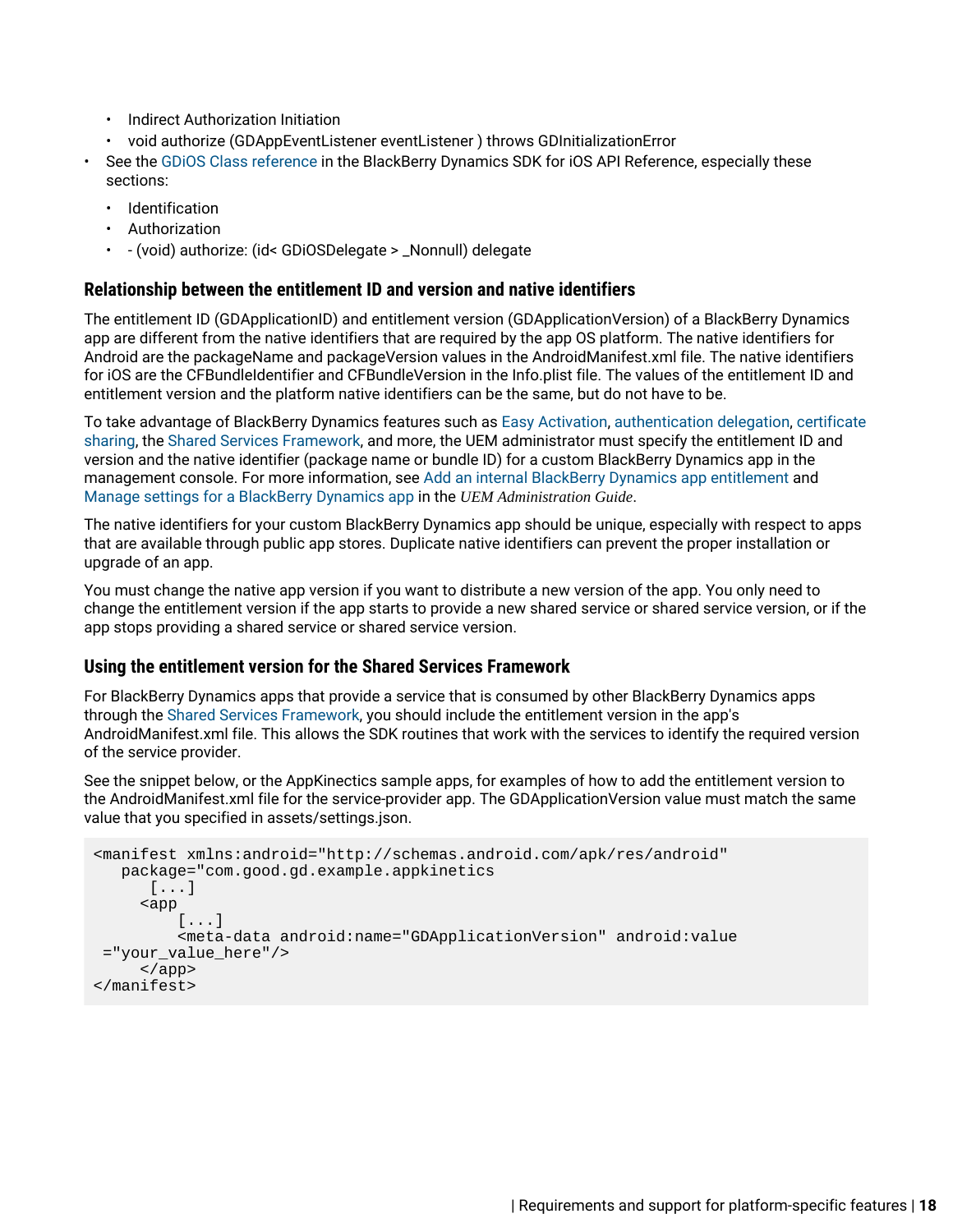### <span id="page-18-0"></span>**FIPS compliance**

It is a best practice to make your BlackBerry Dynamics apps compliant with U.S. Federal Information Processing Standards (FIPS) 140-2.The BlackBerry Dynamics SDK distribution contains FIPS canisters and tools.

The BlackBerry UEM administrator enables FIPS compliance using a BlackBerry Dynamics profile (UEM). If enabled, BlackBerry Dynamics apps must start in FIPS-compliant mode. The SDK determines whether a service is running in FIPS mode when the app communicates with the server to receive policies.

FIPS compliance enforces the following constraints:

- The use of MD4 and MD5 are prohibited. As a result, access to NTLM-protected or NTLM2-protected web pages and files is blocked.
- In secure socket key exchanges with ephemeral keys, with servers that are not configured to use Diffie-Hellman keys of sufficient length, BlackBerry Dynamics retries with static RSA cipher suites.

**Note:**

- When you enable FIPS compliance, user certificates must use encryption that meets FIPS standards. If a user tries to import a certificate with encryption that is not compliant, the user receives an error message indicating that the certificate is not allowed and cannot be imported.
- For iOS, when you build for testing with the x86 64-bit simulator, FIPS mode is not enforced. As a result, you might see a difference in behavior with the simulator compared to actual operation. BlackBerry recommends that you always test your app on actual iOS hardware and not rely exclusively on the simulation.
- If you use the SDK dynamic framework, FIPS linking is not required.

### <span id="page-18-1"></span>**Declaring a URL type to support BlackBerry Dynamics features**

A BlackBerry Dynamics app for iOS devices must declare a URL type so that it can be discovered by other apps on the same device. This enables [AppKinetics](#page-6-1), which is required for many BlackBerry Dynamics features. The URL type and schemes are declared in the app's Info.plist file.

The URL type must be the same as the app's native bundle ID. Within the URL type declaration, the following URL schemes must be declared. For example, if the native bundle ID of the app is com. example.gd. myapp and its entitlement version (GDApplicationVersion) is 1.0.0.0, then the declared URL type is com. example.gd.myapp and the schema declarations are as follows:

| Format                                      | <b>Description</b>                                                                                        | <b>Example</b>           |
|---------------------------------------------|-----------------------------------------------------------------------------------------------------------|--------------------------|
| com.good.gd.discovery.<br>enterprise        | Always required for enterprise<br>apps (not required for ISV apps)                                        | Exactly as shown         |
| <bundle id="">.<br/>sc<sub>3</sub></bundle> | Always required                                                                                           | com.example.qd.myapp.sc3 |
| <bundle id="">.<br/>sc<sub>2</sub></bundle> | Enables an app to use<br>authentication delegation and<br>is required for all BlackBerry<br>Dynamics apps | com.example.gd.myapp.sc2 |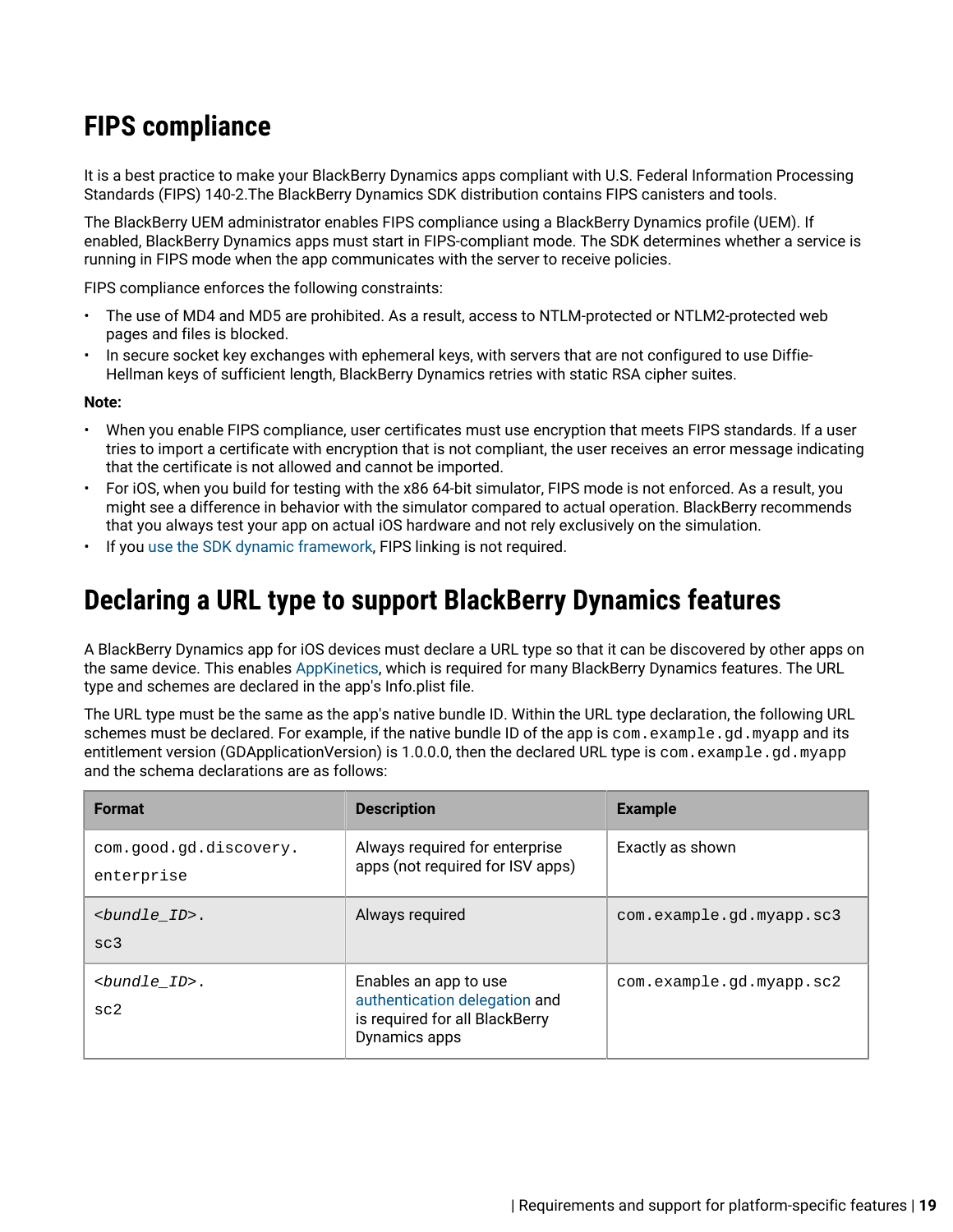| <b>Format</b>                                      | <b>Description</b>                 | <b>Example</b>            |
|----------------------------------------------------|------------------------------------|---------------------------|
| <bundle_id>.</bundle_id>                           | Required only if your app provides | com.example.gd.myapp.sc2. |
| sc2. <gdapplicationversion></gdapplicationversion> | a discoverable service             | 1.0.0.0                   |

### <span id="page-19-0"></span>**Support for WKWebView**

The BlackBerry Dynamics SDK for Cordova is compatible with iOS WKWebView. For details about WKWebView support in the BlackBerry Dynamics SDK for iOS, see the [BlackBerry Dynamics SDK for iOS Development Guide.](https://docs.blackberry.com/en/development-tools/blackberry-dynamics-sdk-ios/)

The Base plug-in (cordova-plugin-bbd-base) automatically integrates cordova-plugin-wkwebviewengine to add support for WKWebView.

cordova-plugin-wkwebview-engine changes the underlying web view control to WKWebView instead of UIWebView.

Note the following support details:

- UIWebView support is removed. Use WKWebView instead.
- The WKWebView Engine plugin is compatible with Cordova 6.0.0 and later.
- The XmlHttpRequest interface will be redirected to the BlackBerry Dynamics secure infrastructure.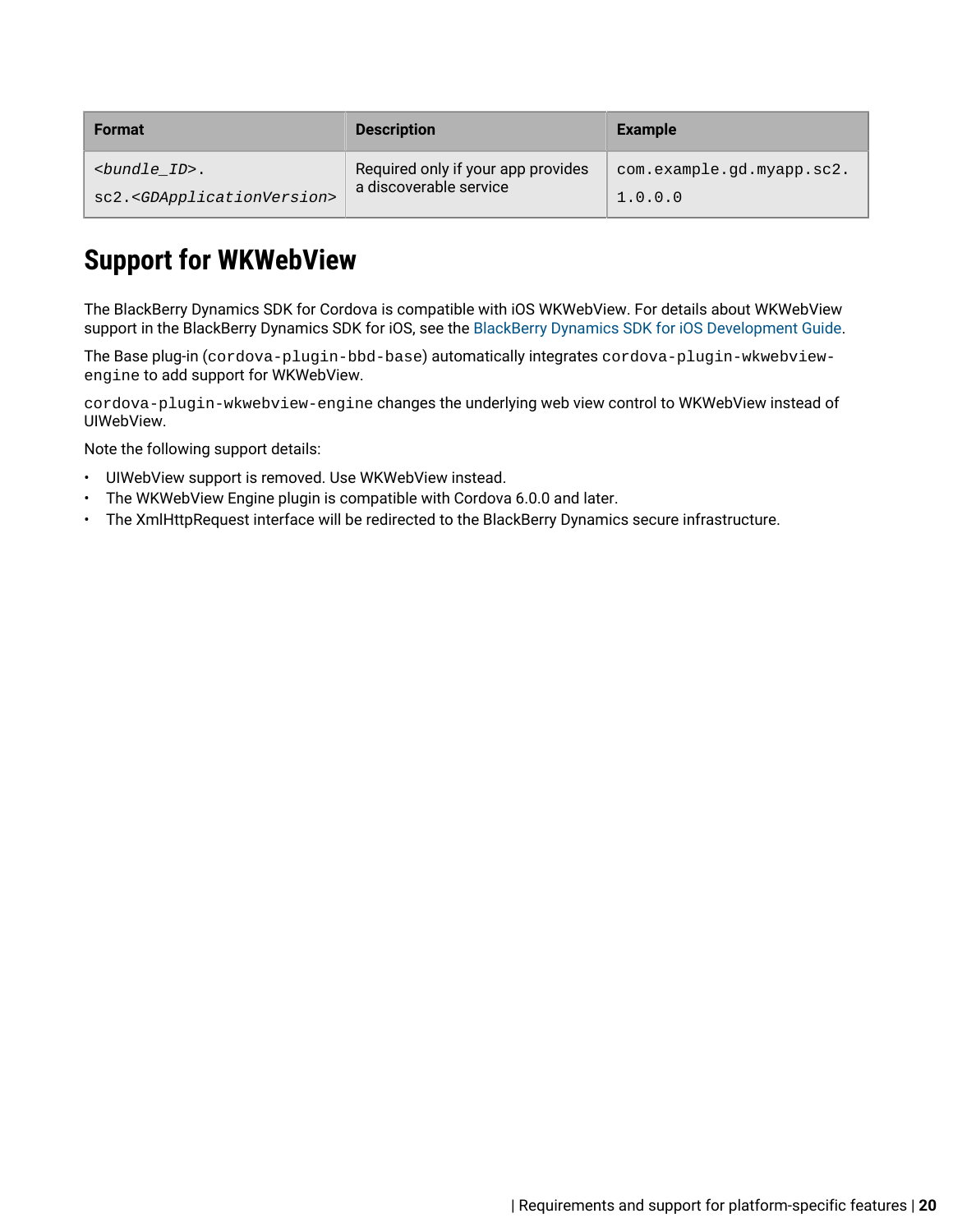## <span id="page-20-0"></span>**Steps to get started with the BlackBerry Dynamics SDK**

| <b>Step</b>    | <b>Action</b>                                                                                                                                                                                                                                                                                                                                                      |
|----------------|--------------------------------------------------------------------------------------------------------------------------------------------------------------------------------------------------------------------------------------------------------------------------------------------------------------------------------------------------------------------|
|                | Download and install the BlackBerry Dynamics SDK for Cordova and integrate the<br>BlackBerry Dynamics SDK for Android and/or iOS.                                                                                                                                                                                                                                  |
| $\overline{2}$ | Install the BlackBerry Dynamics plug-ins.<br>If you want to implement SafetyNet attestation for your BlackBerry Dynamics app, see<br>Implementing SafetyNet attestation for BlackBerry Dynamics apps before you install the<br>Base plug-in.                                                                                                                       |
| 3              | Consult the BlackBerry Dynamics SDK API reference for instructions for implementing the<br>desired features of the BlackBerry Dynamics platform.<br>See the sample apps included in the SDK package for examples of how to implement key<br>features.<br>For additional guidance and code examples, see the Getting started workflow for BlackBerry<br>developers. |
| 4              | Test and debug your app.<br>The SDK allows you to test in enterprise simulation mode and supports automated testing.                                                                                                                                                                                                                                               |
| 5 <sub>5</sub> | Deploy your app.                                                                                                                                                                                                                                                                                                                                                   |
| 6              | Optionally, deploy certificates to the BlackBerry Dynamics apps on users' devices.                                                                                                                                                                                                                                                                                 |

### <span id="page-20-1"></span>**Install the BlackBerry Dynamics SDK for Cordova**

**Before you begin:** Visit [BlackBerry Developer Downloads](https://developers.blackberry.com/us/en/resources/downloads.html) to download the BlackBerry Dynamics SDK for Cordova. When you click the link, you are prompted to log in to the Developer site with your BlackBerry Online Account. If you don't already have an account, you can register and create one. Extract the BlackBerry Dynamics SDK for Cordova package to the desired project directory.

- **1.** If you are developing for Android, install the [Android SDK](https://developer.android.com/studio/intro/update.html).
- **2.** Integrate the BlackBerry Dynamics SDK for Android and/or the BlackBerry Dynamics SDK for iOS. You can use the [Base plug-in](#page-23-0) to download the [BlackBerry Dynamics SDK for Android using Gradle](https://docs.blackberry.com/en/development-tools/blackberry-dynamics-sdk-android/10_0/blackberry-dynamics-sdk-android-devguide/Steps-to-get-started-And-iOS/Integrate-the-SDK-using-Gradle) and the [BlackBerry](https://docs.blackberry.com/en/development-tools/blackberry-dynamics-sdk-ios/10_0/blackberry-dynamics-sdk-ios-devguide/Steps-to-get-started-And-iOS/Use-the-Dynamics-SDK-dynamic-library/Configure-a-new-or-existing-BlackBerry-Dynamics-app-to-use-the-dynamic-library) [Dynamics SDK for iOS using CocoaPods](https://docs.blackberry.com/en/development-tools/blackberry-dynamics-sdk-ios/10_0/blackberry-dynamics-sdk-ios-devguide/Steps-to-get-started-And-iOS/Use-the-Dynamics-SDK-dynamic-library/Configure-a-new-or-existing-BlackBerry-Dynamics-app-to-use-the-dynamic-library). For additional information, see the [BlackBerry Dynamics SDK](https://docs.blackberry.com/en/development-tools/blackberry-dynamics-sdk-android/) [Development Guide](https://docs.blackberry.com/en/development-tools/blackberry-dynamics-sdk-android/) for the desired platform.

For iOS apps, you must use the [BlackBerry Dynamics SDK for iOS dynamic framework.](https://docs.blackberry.com/en/development-tools/blackberry-dynamics-sdk-ios/current/blackberry-dynamics-sdk-ios-devguide/Steps-to-get-started-And-iOS/Use-the-Dynamics-SDK-dynamic-library) The BlackBerry Dynamics SDK for iOS static framework is no longer supported.

- **3.** If you are developing for Android, install the [Android SDK/ADT bundle](https://developer.android.com/studio/index.html#download).
- **4.** If you are developing for iOS, install [Xcode](https://developer.apple.com/xcode/).
- **5.** Install [Node.js](https://nodejs.org/en/).

After the installation completes, the npm command is available in your terminal shell.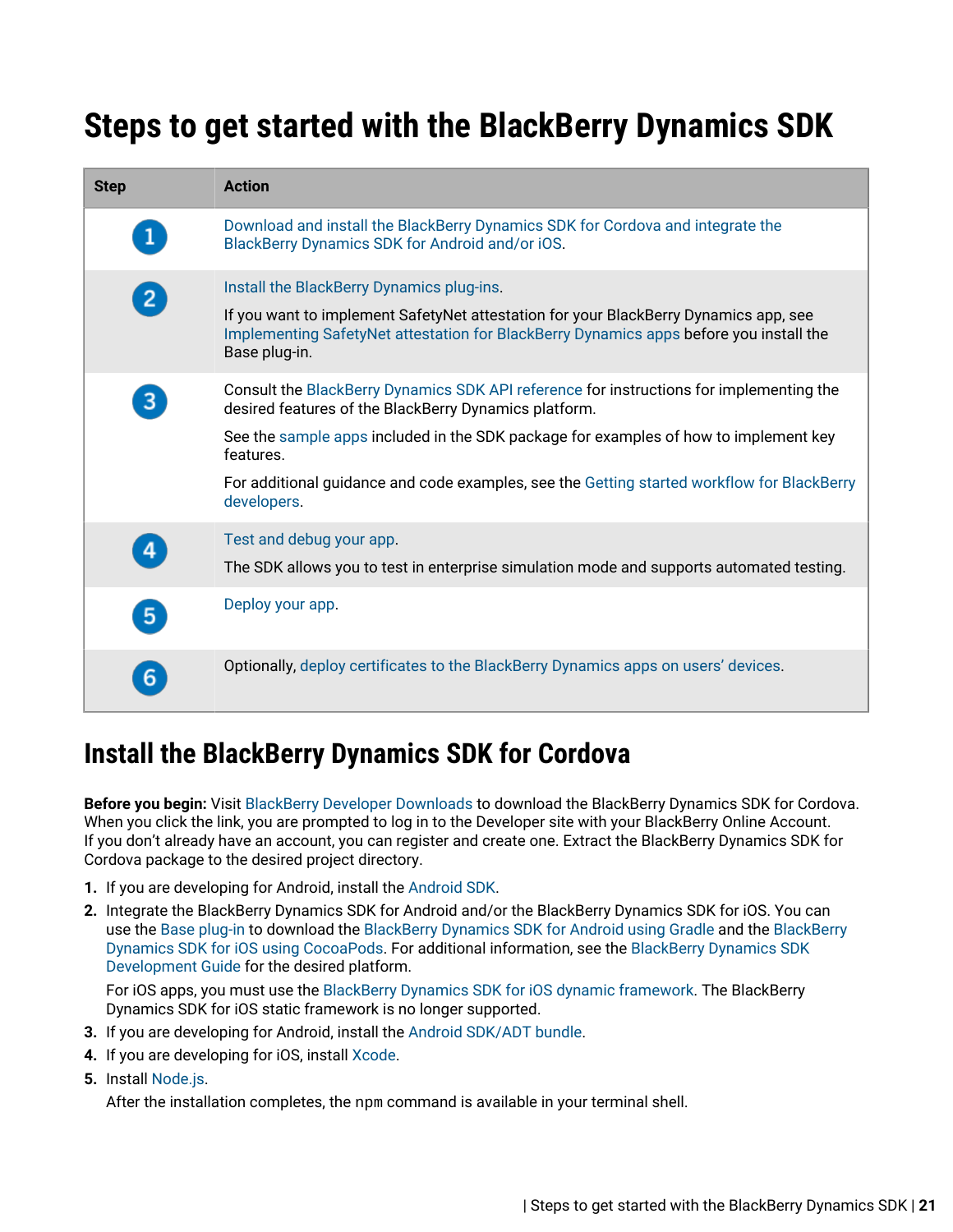#### **After you finish:**

- [Install the BlackBerry Dynamics SDK for Cordova plug-ins](#page-21-0). If you want to implement SafetyNet attestation for your BlackBerry Dynamics app, see [Implementing SafetyNet attestation for BlackBerry Dynamics apps](#page-26-0) before you install the Base plug-in.
- If you are developing for iOS, in the **config.xml** file, set the following to enable the enterprise discovery scheme that is required for key BlackBerry Dynamics features: <preference name="BBD\_Enterprise\_Discovery" value="true" />
- To enable enterprise simulation mode, in the **config.xml** file, set the following: <preference name="GDEnterpriseSimulationMode" value="true" /> For more information about enterprise simulation mode, see the Testing and troubleshooting section of the [BlackBerry Dynamics SDK Development Guide](https://docs.blackberry.com/en/development-tools/blackberry-dynamics-sdk-android/) for the desired platform.

### <span id="page-21-0"></span>**Using plug-ins to enable your apps**

The BlackBerry Dynamics SDK for Cordova comes with Cordova-style plug-ins to enable your apps. Each plugin represents a specific BlackBerry Dynamics feature. For a description of the available plug-ins, see [Plug-ins](#page-21-1) [available in the BlackBerry Dynamics SDK for Cordova](#page-21-1).

The plug-ins are available for local installation only. You cannot install them from NPM. The SDK includes the full set of plug-ins, so you can install them by using the cordova plugin add command and specifying the file system path.

You can use the cordova-plugin-bbd-all plug-in to install all the plug-ins with a single command. You can add plug-ins before or after you add a platform.

In Cordova app development, it is not necessary to use an IDE because Cordova provides command-line tools for compiling, building, and running apps. Android Studio and Xcode are also supported.

### <span id="page-21-1"></span>**Plug-ins available in the BlackBerry Dynamics SDK for Cordova**

The plug-ins are stored in a plugins folder (BlackBerry\_Dynamics\_SDK\_for\_Cordova\_*<version>*/plugins) in the SDK package. Each plug-in folder includes a README.md file that provides installation and implementation details about the plug-in.

| Plug-in                        | <b>Description</b>                                                                                                                                                                                                    |
|--------------------------------|-----------------------------------------------------------------------------------------------------------------------------------------------------------------------------------------------------------------------|
| cordova-plugin-bbd-all         | This plug-in installs all of the BlackBerry Dynamics SDK for Cordova plug-<br>ins.                                                                                                                                    |
| cordova-plugin-bbd-analytics   | This plug-in enables a BlackBerry Dynamics app to record events and<br>send them to the BlackBerry Analytics portal.                                                                                                  |
| cordova-plugin-bbd-appkinetics | This plug-in supports the AppKinectics feature (also known as Inter-<br>Container Communication) that enables the secure exchange of data<br>and commands between two BlackBerry Dynamics apps on the same<br>device. |
| cordova-plugin-bbd-application | This plug-in provides access to information that is globally available to<br>any BlackBerry Dynamics app.                                                                                                             |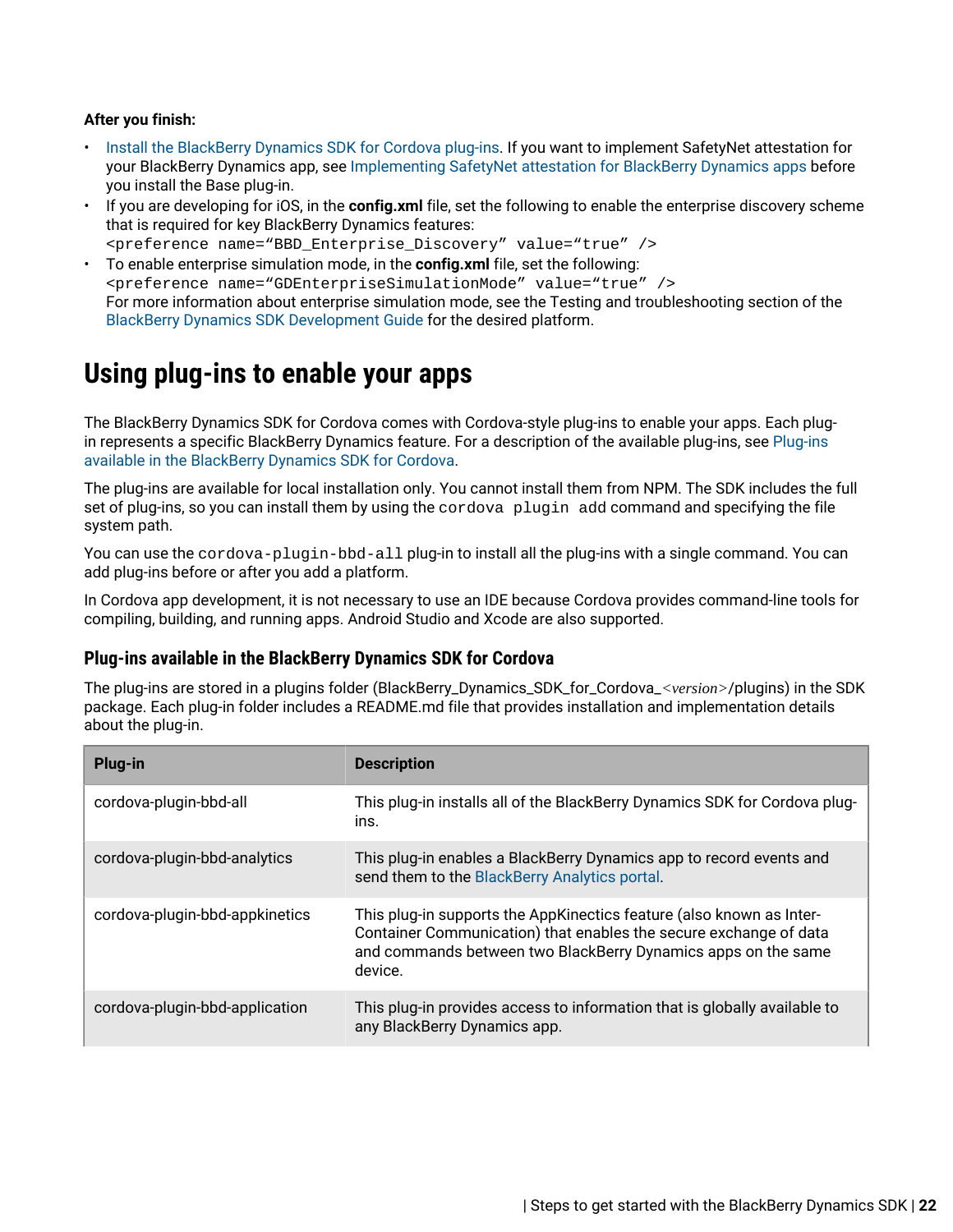| Plug-in                                      | <b>Description</b>                                                                                                                                                                                                                                |
|----------------------------------------------|---------------------------------------------------------------------------------------------------------------------------------------------------------------------------------------------------------------------------------------------------|
| cordova-plugin-bbd-base                      | This is the Base plug-in that provides the necessary configuration that is<br>required for the BlackBerry Dynamics platform. All of the other plug-ins<br>are dependent on this plug-in.                                                          |
| cordova-plugin-bbd-file                      | This plug-in enables read/write access to files on the device.                                                                                                                                                                                    |
|                                              | This plug-in has been removed from the SDK package and is now<br>available on BlackBerry GitHub: cordova-plugin-bbd-file.                                                                                                                         |
| cordova-plugin-bbd-file-transfer             | This plug-in enables the download and upload of files to or from a<br>remote server. This plug-in replaces the deprecated cordova-plugin-bbd-<br>filetransfer.                                                                                    |
|                                              | This plug-in has been removed from the SDK package and is now<br>available on BlackBerry GitHub: cordova-plugin-bbd-file-transfer.                                                                                                                |
| cordova-plugin-bbd-httprequest               | This plug-in is used to send HTTP requests over the Internet.                                                                                                                                                                                     |
| cordova-plugin-bbd-inappbrowser              | This plug-in allows you to securely load articles, videos, and other web<br>resources without the user having to leave the app.                                                                                                                   |
|                                              | This plug-in is available on BlackBerry GitHub: cordova-plugin-bbd-<br>inappbrowser.                                                                                                                                                              |
| cordova-plugin-bbd-<br>interappcommunication | This plug-in is used to return information about a service provider app.                                                                                                                                                                          |
| cordova-plugin-bbd-launcher                  | This plug-in is used to show the BlackBerry Dynamics Launcher in a<br>BlackBerry Dynamics app.                                                                                                                                                    |
| cordova-plugin-bbd-mailto                    | This plug-in supports sending email messages with attachments.                                                                                                                                                                                    |
| cordova-plugin-bbd-media-capture             | This plug-in supports capturing audio, video, and images using the<br>device's camera and stores them in the BlackBerry Dynamics secure<br>container. The plug-in is a fork of cordova-plugin-media-capture and uses<br>a similar JavaScript API. |
|                                              | For iOS and Android 10 and earlier, all media file types are supported. For<br>Android 11 and later, only images are supported.                                                                                                                   |
|                                              | This plug-in is available on BlackBerry GitHub: cordova-plugin-bbd-media-<br>capture.                                                                                                                                                             |
| cordova-plugin-bbd-push                      | This plug-in contains the response returned from the GDPush class.                                                                                                                                                                                |
| cordova-plugin-bbd-<br>serversideservices    | This plug-in provides the ability to use BlackBerry Dynamics server-based<br>services, returning the necessary information about a service in JSON<br>format.                                                                                     |
| cordova-plugin-bbd-socket                    | This plug-in implements the secure socket communication APIs.                                                                                                                                                                                     |
| cordova-plugin-bbd-<br>specificpolicies      | This plug-in is used to read application-specific policies from the UEM<br>management console and return the policies in JSON format.                                                                                                             |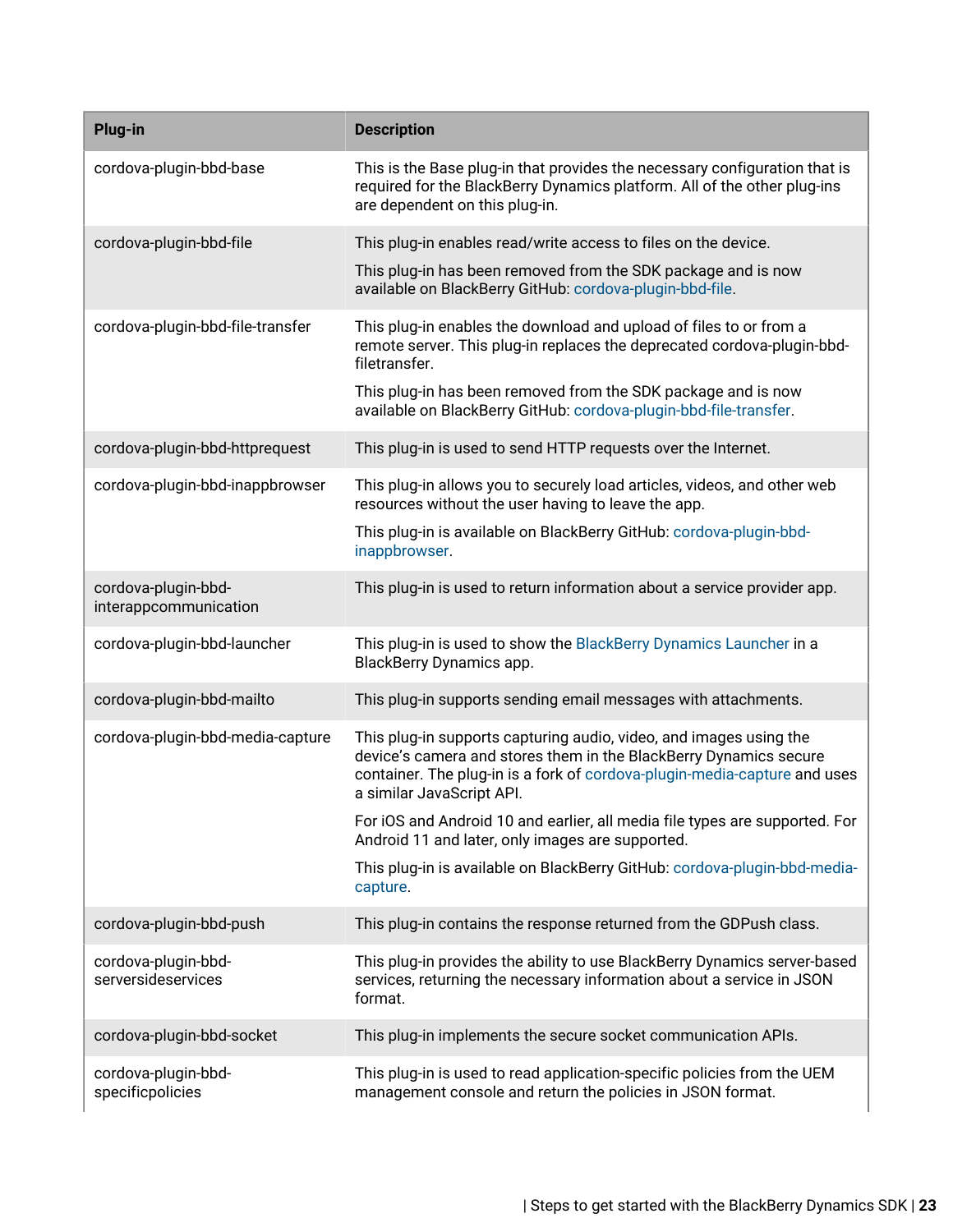| Plug-in                           | <b>Description</b>                                                                                                                                                                           |
|-----------------------------------|----------------------------------------------------------------------------------------------------------------------------------------------------------------------------------------------|
| cordova-plugin-bbd-sqlite-storage | This plug-in is a secure database object that can be used to manipulate<br>data. This plug-in replaces the deprecated cordova-plugin-bbd-sqlite.                                             |
|                                   | This plug-in has been removed from the SDK package and is now<br>available on BlackBerry GitHub: cordova-plugin-bbd-sqlite-storage.                                                          |
| cordova-plugin-bbd-storage        | This plug-in is an interface for the secure file system and secure<br>storage. The localStorage API is dependant on cordova-plugin-bbd-file.                                                 |
| cordova-plugin-bbd-tokenhelper    | This plug-in is used to request a token from the server and to process<br>callback on the response.                                                                                          |
| cordova-plugin-bbd-websocket      | This plug-in implements the secure WebSocket APIs based on the<br>standard WebSocket specification. see https://developer.mozilla.org/en-<br>US/docs/Web/API/WebSocket for more information. |

### <span id="page-23-0"></span>**Installing the Base plug-in**

The Base plug-in (cordova-plugin-bbd-base) is the main and most important plug-in because it adds the configuration that enables the BlackBerry Dynamics SDK in your app. All of the other plug-ins depend on the Base plug-in.

The Base plug-in supports the "mailto:" URL scheme (RFC-2368 and RFC-6068) to allow the app user to compose email messages. To create the email message, the app will use a secure email service provider such as BlackBerry Work, if available, or a native email application, if available and allowed by the enterprise policy.

By default, the Base plug-in does not support email attachments. You can add the MailTo plug-in (cordovaplugin-bbd-mailto) to enable email attachments.

### **Example: Installing the Base plug-in**

```
cd BlackBerry_Dynamics_for_Cordova_<version>/plugins 
cordova create <CordovaApp> <my.company.package.name> <CordovaAppName>
cd <CordovaApp>
cordova plugin add ../cordova-plugin-bbd-base
```
#### **Usage declaration for Face ID**

The BlackBerry Dynamics SDK for iOS version 4.0.0 and later supports Face ID, a facial recognition feature available for some iOS devices. In the BlackBerry Dynamics profile in UEM, the Face ID option is enabled by default. For more details about Face ID, see the [BlackBerry Dynamics SDK for iOS API Reference](https://developers.blackberry.com/us/en/resources/api-reference.html).

BlackBerry Dynamics apps that use Face ID must declare usage of the Face ID capability. The Base plug-in can add a declaration of Face ID usage to an app by inserting the NSFaceIDUsageDescription property into the Info.plist file with the value "Enables authentication without a password."

The Base plug-in adds this declaration by default. To add the declaration manually, either globally or for the iOS platform specifically, set the following preference in the root  $\text{confiq}$ .  $\text{xml}$  file:

```
<preference name="addFaceIDUsage" value="On" />
```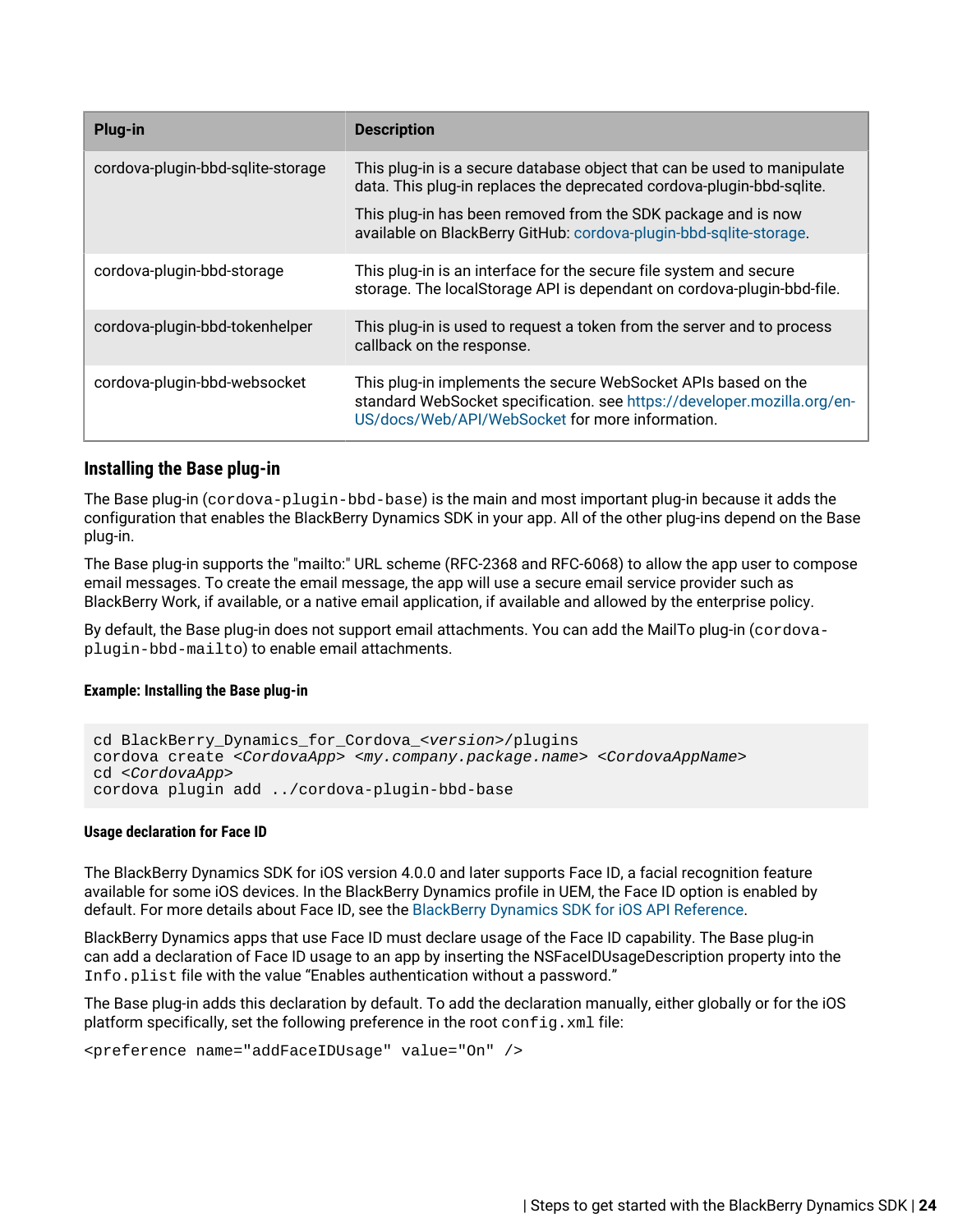You can set the value to "Off" to prevent the automatic addition of the usage declaration. As a best practice, you should only prevent the automatic addition of the usage declaration if the app uses Face ID for a purpose other than BlackBerry Dynamics integration.

Localized versions of the usage message are available as InfoPlist.strings files in cordova-plugin-bbdbase/src/ios/resources/Localization/. To add and use the localized strings, see [About Information Property List](https://developer.apple.com/library/content/documentation/General/Reference/InfoPlistKeyReference/Articles/AboutInformationPropertyListFiles.html) [Files.](https://developer.apple.com/library/content/documentation/General/Reference/InfoPlistKeyReference/Articles/AboutInformationPropertyListFiles.html)

#### **Default webview for BlackBerry Dynamics apps on Android**

When you install the Base plug-in, BBWebView becomes the default webview for BlackBerry Dynamics Cordova apps for Android. When an app uses BBWebView, XMLHttpRequest, fetch ajax requests, and HTML form submissions are intercepted and routed through the secure BlackBerry Dynamics infrastructure.

Local files should be loaded using web-like URLs rather than  $file://$ . For more information, see [WebViewAssetLoader.](https://developer.android.com/reference/androidx/webkit/WebViewAssetLoader)

If you want to revert to the default Cordova webview, remove the following settings from the root config.xml file and rebuild the project:

```
<preference name="webview"
value="com.good.gd.cordova.core.webview.engine.BBDWebViewEngine" />
```
<content src="https://appassets.androidplatform.net/assets/www/\*.html" />

For an Ionic app, you must also remove the following:

```
<preference name="GDWebView-for" value="ionic" />
```
### <span id="page-24-0"></span>**Check the version of installed plug-ins**

To check the version of the plug-ins that you've installed, use either of the following commands:

- cordova plugins list
- cordova plugin

### <span id="page-24-1"></span>**Security of Cordova localStorage**

Take note of the following items about the the security of localStorage in relation to GDSecureStorage. For more information about GDSecureStorage, see the [BlackBerry Dynamics API reference.](#page-4-1)

| <b>Item</b>                                                 | <b>Description</b>                                                                                                                       |
|-------------------------------------------------------------|------------------------------------------------------------------------------------------------------------------------------------------|
| Use<br>localStorage.getLength(), not<br>localStorage.length | To get the length of GDSecureStorage, do not<br>use localStorage. length. Use the following method<br>instead: localStorage.getLength(). |
|                                                             | This method returns the size of "localStorage" (GDSecureStorage).                                                                        |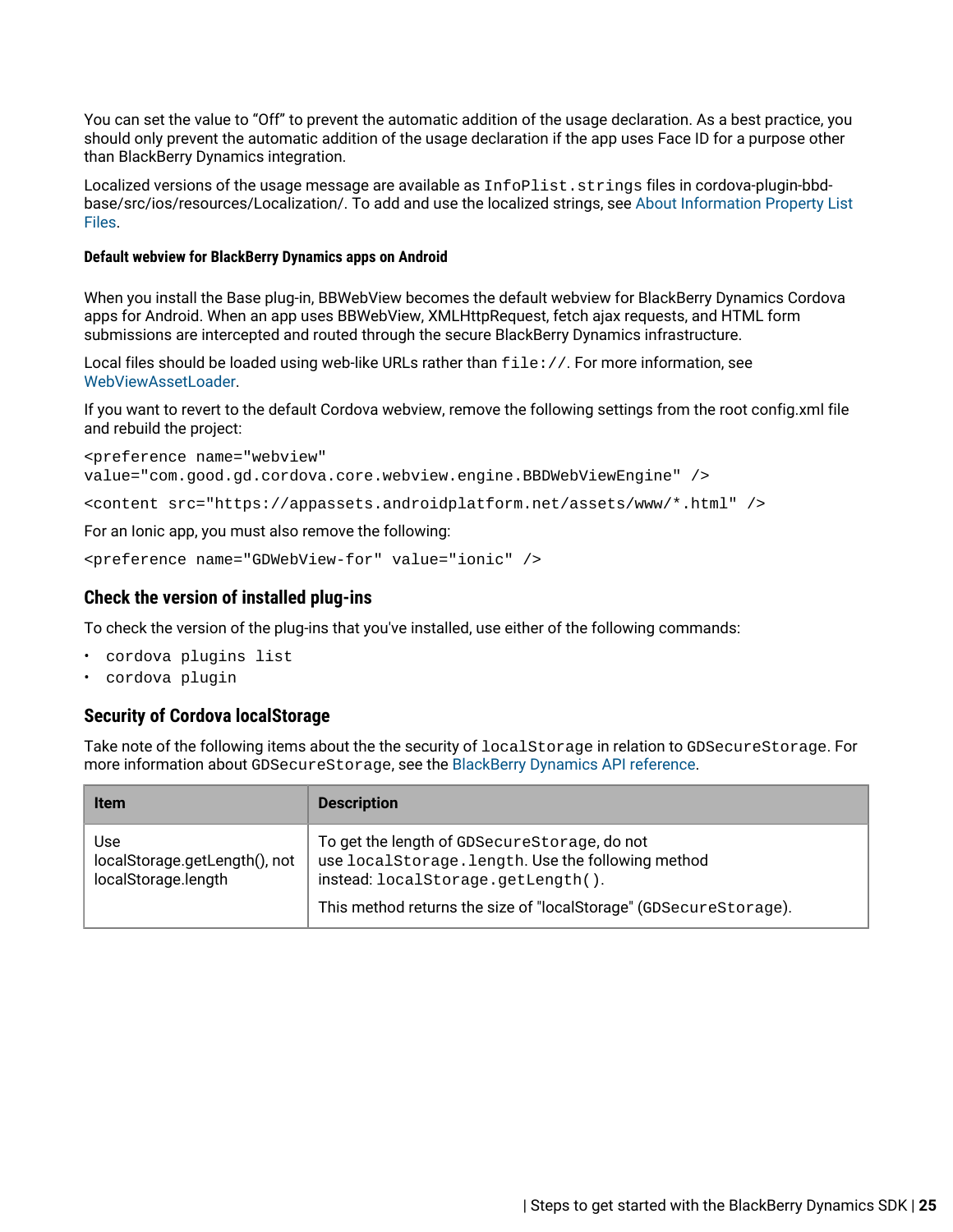| <b>Item</b>                                       | <b>Description</b>                                                                                                                                                                                                                                                                                                                                                                                                                                                                                                                                                                                                                            |
|---------------------------------------------------|-----------------------------------------------------------------------------------------------------------------------------------------------------------------------------------------------------------------------------------------------------------------------------------------------------------------------------------------------------------------------------------------------------------------------------------------------------------------------------------------------------------------------------------------------------------------------------------------------------------------------------------------------|
| localStorage operations<br>secured by the SDK     | If you use local Storage.set I tem (key, value) to write values<br>$\bullet$<br>to localStorage, it is stored in GDSecureStorage and is protected.<br>If you use localStorage.getItem(key) to read values<br>from localStorage, it is read from GDSecureStorage.<br>If you use localStorage.removeItem(key) to remove some value<br>$\bullet$<br>from localStorage, it is removed from GDSecureStorage.<br>If you use localStorage.key(index) to get the key by index<br>$\bullet$<br>from localStorage, the key is retrieved from GDSecureStorage.<br>If you use localStorage.clear() to<br>clear local Storage, GDSecureStorage is cleared. |
| localStorage operations not<br>secured by the SDK | If you write values to local Storage with local Storage [key] =<br>$\bullet$<br>value the value is not stored in GDSecureStorage and is not protected.<br>It is stored in the native Storage object.<br>If you read a value from localStorage with var value<br>$\bullet$<br>= localStorage [key] the value is not retrieved<br>from GDSecureStorage but from the native Storage object.<br>If you use localStorage. length to get the size of localStorage,<br>$\bullet$<br>this returns the length of native Storage object, not the length<br>of GDSecureStorage. Use localStorage.getLength() instead.                                    |

### <span id="page-25-0"></span>**Using a custom Activity subclass**

The BlackBerry Dynamics SDK for Cordova includes an Activity subclass (com.good.gd.cordova.core.MainActivity) that is a subclass of BBDCordovaActivity (com.good.gd.cordova.core.BBDCordovaActivity). BBDCordovaActivity extends CordovaActivity.

com.good.gd.cordova.core.MainActivity is the default main activity in a Cordova app for Android.

If you want to use a custom CordovaActivity subclass, it must

extend com.good.gd.cordova.core.BBDCordovaActivity to ensure proper integration with the BlackBerry Dynamics SDK for Android. To prevent merging issues, in *<app>*/plugins/cordova-plugin-bbd-base/ plugin.xml, in the appropriate edit-config tag, replace com.good.gd.cordova.core.MainActivity with your custom com.good.gd.cordova.core.BBDCordovaActivity subclass. Run the cordova prepare command to apply the changes.

### <span id="page-25-1"></span>**Using a custom Application subclass**

The BlackBerry Dynamics SDK for Cordova includes an Application subclass (com.good.gd.cordova.core.BBDCordovaApp) that is the main application class in a Cordova app for Android.

If you want to use a custom Application subclass, it must

extend com.good.gd.cordova.core.BBDCordovaApp to ensure proper integration with the BlackBerry Dynamics SDK for Android. To prevent merging issues, in <app>/plugins/cordova-plugin-bbd-base/plugin.xml, in the appropriate edit-config tag, replace com.good.gd.cordova.core.BBDCordovaApp with your custom com.good.gd.cordova.core.BBDCordovaApp subclass. Run the cordova prepare command to apply the changes.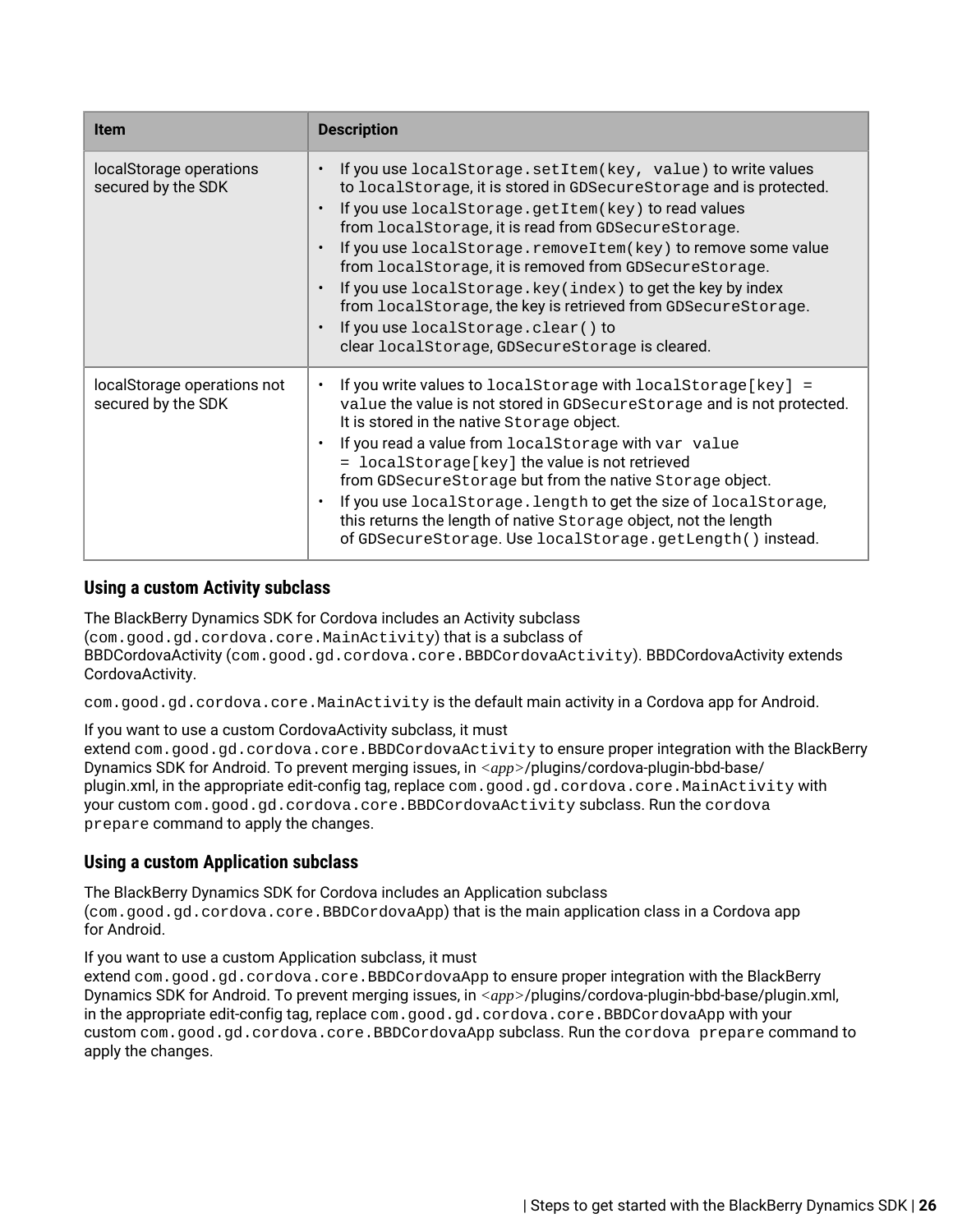## <span id="page-26-0"></span>**Implementing SafetyNet attestation for BlackBerry Dynamics apps**

BlackBerry UEM version 12.10 and later supports [SafetyNet](https://developers.google.com/android/reference/com/google/android/gms/safetynet/SafetyNet) attestation for BlackBerry Dynamics apps. You can use SafetyNet to extend BlackBerry root and exploit detection and to enhance app security and integrity. For more information about SafetyNet attestation, implementation considerations, and instructions for enabling the feature, see the [BlackBerry UEM Configuration Guide](https://docs.blackberry.com/en/endpoint-management/blackberry-uem/current/installation-configuration/configuration). This chapter details considerations for developers who want to enable SafetyNet support for their BlackBerry Dynamics apps.

To support SafetyNet, you must add a new library component to the app project, complete SafetyNet registration, and update the BlackBerry Dynamics application policy file.

### <span id="page-26-1"></span>**Adding the GDSafetyNet library to the app project**

The BlackBerry Dynamics SDK for Android version 5.0 and later includes a GDSafetyNet library. To support SafetyNet, add this library to the app project dependencies along with the main GDLibrary.

The GDSafetyNet library includes all of the client-side source code that is required to support SafetyNet. No additional app code is required. The GDSafetyNet library requires Google Play Services 11.0 or later to use device SafetyNet APIs. Verify that your BlackBerry Dynamics app is dependent on a single version of Google Play Services only.

Add the following to cordova-plugin-bbd-base/scripts/gradle/bbd.gradle before you add the base plug-in to the app:

```
implementation 'com.google.android.gms:play-services-safetynet:xx.x.x'
implementation 'com.blackberry.blackberrydynamics:android_handheld_gd_safetynet:+'
```
### <span id="page-26-2"></span>**Completing SafetyNet registration**

You must [obtain an API key from Google](https://developer.android.com/training/safetynet/attestation#add-api-key) and add it to the app's AndroidManifest.xml file. The API key has a quota limit of 10,000 requests each day. If necessary, you can use [this online form](https://support.google.com/googleplay/android-developer/contact/safetynetqr) to request an increase to this quota.

For the following sections of the form, select these answers:

- Method of validating SafetyNet Attestation API responses: Server side by verifying the signing certificate chain.
- Method of retrying in case of errors: Something else (or unknown). In the "Anything else that you want to tell us" field, type the following: If the SafetyNet Service responds to the device with a transient error, then the device will retry with an exponential back-off. If the SafetyNet Service responds with a valid blob, but the blob is found to contain an error value when it is decoded, then attestation is retried after 15 minutes.

In the AndroidManifest.xml file, add the following to the <application> element:

```
<meta-data android:name="com.blackberry.attestation.ApiKey"
 android:value="YOUR_API_KEY" />
```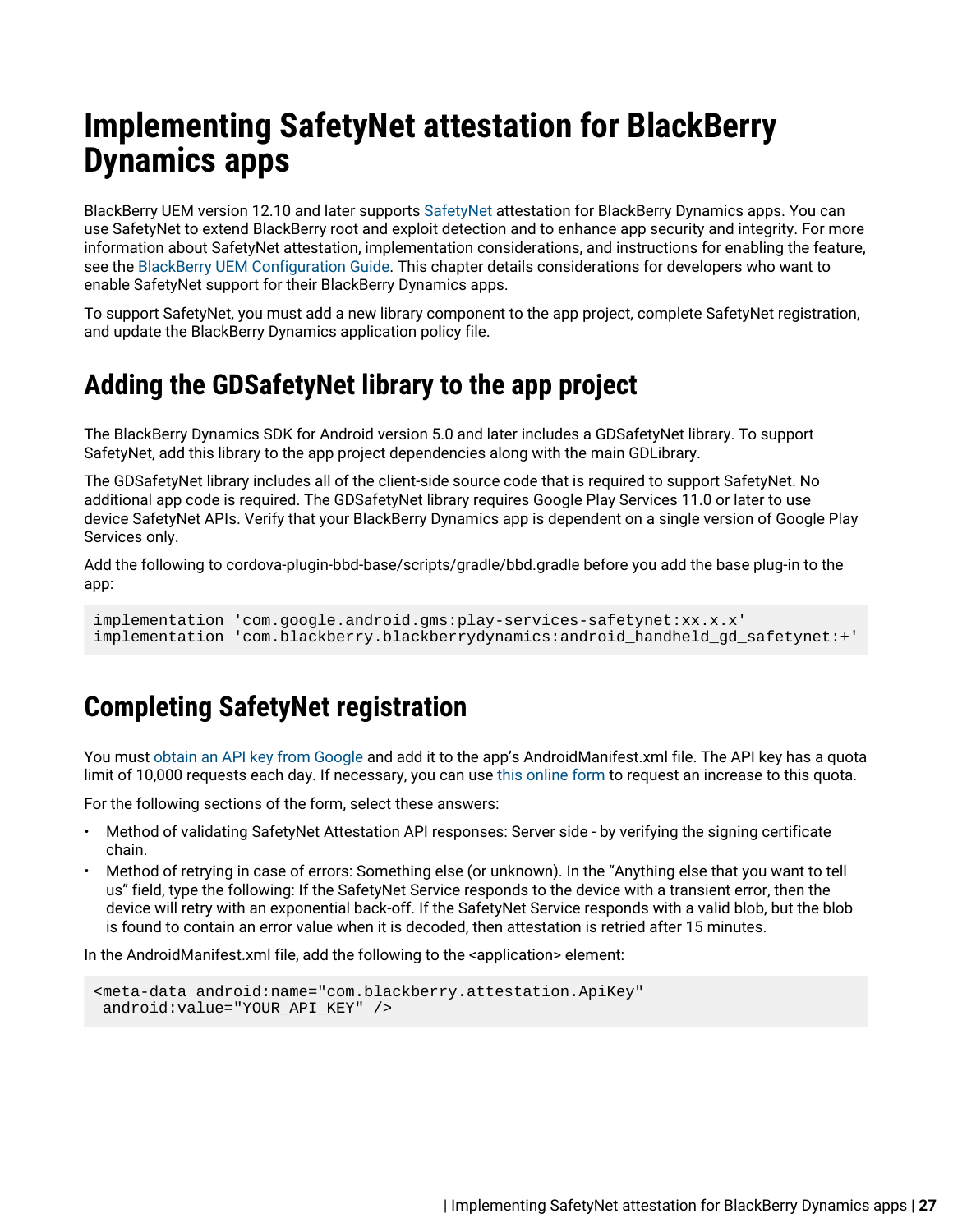### <span id="page-27-0"></span>**Updating the BlackBerry Dynamics application policy file**

During a SafetyNet attestation process, BlackBerry UEM uses the app response to verify that it is communicating with the official version of the app. You must provide this information in the application policy file.

Consider the following example from the Greetings Client sample app in the BlackBerry Dynamics SDK:

```
<?xml version="1.0" encoding="utf-8"?>
<apd:AppPolicyDefinition xmlns:xsi="http://www.w3.org/2001/XMLSchema-instance"
     xmlns:apd="urn:AppPolicySchema1.good.com" 
     xsi:schemaLocation="urn:AppPolicySchema1.good.com AppPolicySchema.xsd" >
     <pview>
         <pview>
             <sendto client="None" />
             <desc>SafetyNet Attestation Supported</desc>
             <pe ref="apkCertificateDigestSha256"/>
             <pe ref="apkPackageName" />
             <pe ref="Description" />
         </pview>
     </pview>
     <setting name="apkCertificateDigestSha256">
         <hidden>
             <key>blackberry.appMetadata.android.apkCertificateDigestSha256</key>
  <value>DD:83:CA:47:09:FA:C5:33:75:FE:F4:A1:B5:FB:F4:A8:E8:C2:7A:DF:AF:24:
0D:7B:E3:BA:BD:FB:A9:2B:F9:D6</value>
     </hidden>
     </setting>
     <setting name="apkPackageName">
         <hidden>
             <key>blackberry.appMetadata.android.apkPackageName</key>
             <value>com.good.gd.example.services.greetings.client</value>
         </hidden>
     </setting>
     <setting name="Description" >
         <text>
             <key>snet</key>
             <label>Safety Net</label>
            <value>Safety Net</value>
         </text>
     </setting>
</apd:AppPolicyDefinition>
```
The app is uniquely identified by the combination of the official package name (in the example above, blackberry.appMetadata.android.apkPackageName) and the digest hash of the official signing key (in the example above, blackberry.appMetadata.android.apkCertificateDigestSha256). To determine the digest hash, you can use the following keytool command, specifying the keystore and key name that was used to sign the app:

keytool -list -v -keystore <KEYSTORE\_NAME> -alias <KEY\_NAME>

This command will provide a response like the following:

```
Creation date: 4-Sep-2018
Entry type: PrivateKeyEntry
Certificate chain length: 1
Certificate[1]:
Owner: CN=Sample
```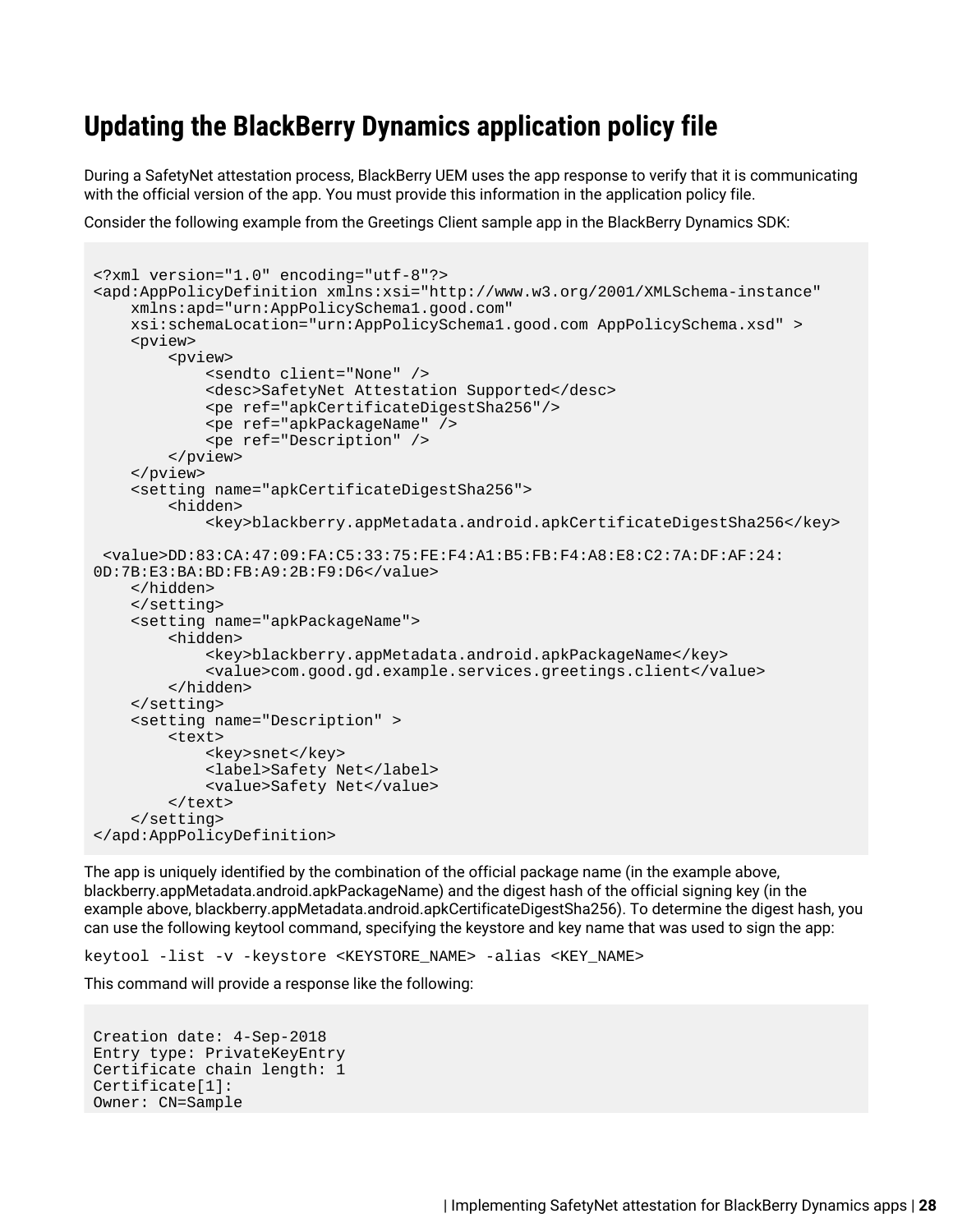```
Issuer: CN=Sample
Serial number: 27c738c9
Valid from: Tue Sep 04 08:28:10 BST 2018 until: Wed Aug 22 08:28:10 BST 2068
Certificate fingerprints:
     MD5: 4C:30:85:93:5E:96:12:90:CF:A0:77:48:A5:CA:63:8F
     SHA1: 3C:52:A0:2A:76:63:15:C9:20:C1:06:D9:4D:75:7C:14:D6:7C:30:BC
     SHA256:
 DD:83:CA:47:09:FA:C5:33:75:FE:F4:A1:B5:FB:F4:A8:E8:C2:7A:DF:AF:24:0D:7B:E3:
BA:BD:FB:A9:2B:F9:D6
Signature algorithm name: SHA256withRSA
Subject Public Key Algorithm: 2048-bit RSA key
```
After you update the application policy file, coordinate with the BlackBerry UEM administrator to upload the app to UEM (see [Deploying your BlackBerry Dynamics app](#page-33-0)) and to upload the application policy file in the management console (see [Manage settings for a BlackBerry Dynamics app](https://docs.blackberry.com/en/endpoint-management/blackberry-uem/12_11/administration/blackberry-dynamics/vvq1471962941016) in the *UEM Administration Guide*). Before the administrator uploads the application policy file, verify that the Android app package ID has been specified or that the [app source file has been uploaded;](https://docs.blackberry.com/en/endpoint-management/blackberry-uem/12_11/administration/blackberry-dynamics/Adding-Dynamics-apps/zjx1471960344735/cfn1476451456557) both settings are configured in the app entitlement settings (Android tab) in the management console.

UEM validates the format of the input package name and digest hash. If you update the application policy file and upload the app again, it can take up to 24 hours for the change to synchronize to all UEM instances. When the app is uploaded again, it is removed from the current list of apps that are enabled for attestation and must be added again.

### <span id="page-28-0"></span>**Using the BlackBerry Web Services REST APIs for SafetyNet attestation and status**

The [BlackBerry Web Services for BlackBerry UEM](https://docs.blackberry.com/en/development-tools/blackberry-web-services-for-blackberry-uem/) are a collection of REST APIs that you can use to execute administrative actions in BlackBerry UEM or to retrieve status information about UEM users, groups, devices, and the overall UEM domain. The BlackBerry Web Services version 12.10 and later provide REST APIs that you can use to both initiate and check the status of SafetyNet attestation.

For an introduction to the BlackBerry Web Services REST APIs, see the [Getting started](https://developer.blackberry.com/files/bws/reference/blackberry_uem_12_13_rest/gettingStarted.html) section in the REST API reference.

You can use the following APIs to initiate attestation for a specific BlackBerry Dynamics app or for a user's device:

- [POST /{tenantGuid}/api/v1/users/{userGuid}/userDevices/{userDeviceGuid}/applications/{appGuid}/](https://developer.blackberry.com/files/bws/reference/blackberry_uem_12_13_rest/resource_Users.html#resource_Users_sendUserDeviceApplicationCommand_POST) [commands](https://developer.blackberry.com/files/bws/reference/blackberry_uem_12_13_rest/resource_Users.html#resource_Users_sendUserDeviceApplicationCommand_POST)
- [POST /{tenantGuid}/api/v1/users/{userGuid}/userDevices/{userDeviceGuid}/commands](https://developer.blackberry.com/files/bws/reference/blackberry_uem_12_13_rest/resource_Users.html#resource_Users_sendUserDeviceCommand_POST)

You can use the following APIs to retrieve the attestation status (as well as other status information) for all of a user's devices, for a specific device, or for all of the apps on a specific device:

- [GET /{tenantGuid}/api/v1/users/{userGuid}/userDevices](https://developer.blackberry.com/files/bws/reference/blackberry_uem_12_13_rest/resource_Users.html#resource_Users_getUserDevices_GET)
- [GET /{tenantGuid}/api/v1/users/{userGuid}/userDevices/{userDeviceGuid}](https://developer.blackberry.com/files/bws/reference/blackberry_uem_12_13_rest/resource_Users.html#resource_Users_getUserDevice_GET)
- [GET /{tenantGuid}/api/v1/users/{userGuid}/userDevices/{userDeviceGuid}/applications](https://developer.blackberry.com/files/bws/reference/blackberry_uem_12_13_rest/resource_Users.html#resource_Users_getUserDeviceApplications_GET)

The returned status information provides the time that an attestation result was last reported. You can establish a trust window in which an attestation call is not required (for example, four hours). If you do use a REST API for an ATTEST call, you must get the attestation status later (asynchronously), as there is no notification that UEM has completed the attestation process.

You can use the REST APIs for various use cases. For example, if you have a server application that is used by your organization's internal mobile apps, you could have the server application use the REST APIs noted above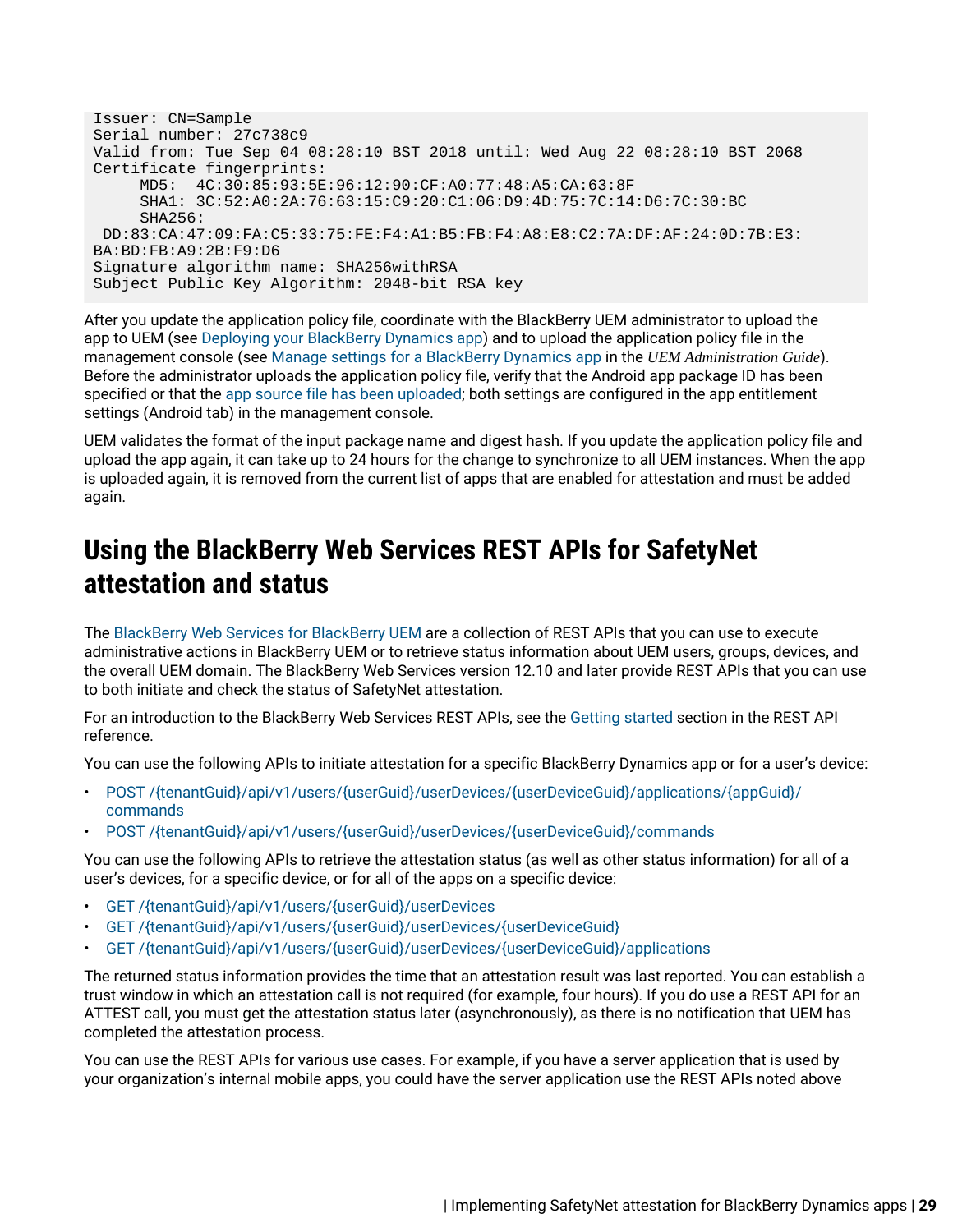to check the app's attestation status (or to initiate an attestation challenge) before releasing data to the app or accepting data from it.

Note the following about the communication channels for the REST APIs:

- The REST APIs that attest the device or get status information for the device communicate with the BlackBerry UEM Client over a direct device channel that doesn't require user authentication.
- The REST APIs that attest a specific BlackBerry Dynamics app remain pending on the UEM server until the app is running on the device. When the app starts and is authenticated, it connects to UEM and the attestation challenge occurs.

### <span id="page-29-0"></span>**Testing the app**

After completing the integration tasks, your app is SafetyNet ready and you can proceed with further testing. Verify that the app displays in the list of SafetyNet capable apps in the UEM management console. If the app does not display in the list, it is likely that UEM was not able to parse the application policy file.

When the app appears in the list of SafetyNet capable apps, the administrator can then enable the app for SafetyNet. For instructions, see the [BlackBerry UEM Configuration Guide](https://docs.blackberry.com/en/endpoint-management/blackberry-uem/current/installation-configuration/configuration). An app that was signed correctly will activate successfully. An app that was not signed correctly will not activate and a SafetyNet validation failure message will display in the app.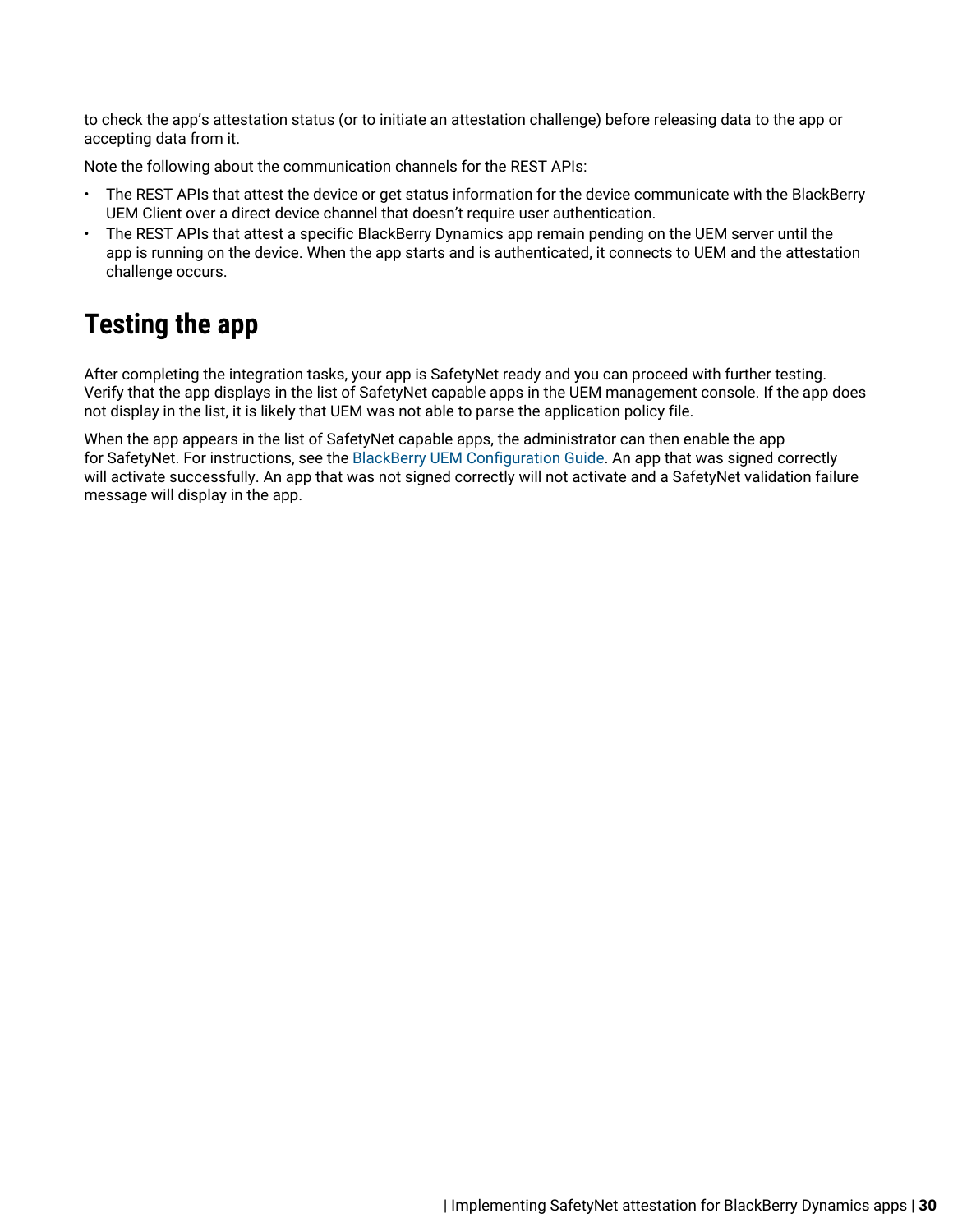## <span id="page-30-0"></span>**Sample apps**

| Sample app                           | <b>Description</b>                                                                                                                                                                                                                                                                          |
|--------------------------------------|---------------------------------------------------------------------------------------------------------------------------------------------------------------------------------------------------------------------------------------------------------------------------------------------|
| ApacheHttp                           | Demonstrates the use of the GDHTTPRequest plug-in APIs.                                                                                                                                                                                                                                     |
| <b>AppKinetics Client and Server</b> | Demonstrates how to use the file transfer service of the AppKinetics APIs.                                                                                                                                                                                                                  |
| <b>Blank</b>                         | Provides an empty skeleton app that you can use as a starting point.                                                                                                                                                                                                                        |
| InAppBrowser                         | Demonstrates how to use the cordova.InAppBrowser.open API of cordova-<br>plugin-bbd-inappbrowser to securely open articles, videos, and other web<br>resources without the user having to leave the app.                                                                                    |
| MailTo                               | Demonstrates how to use the "mailto" service to send email.                                                                                                                                                                                                                                 |
| <b>OnProgress</b>                    | Demonstrates the proper usage of the "onprogress" event of<br>GDFileTransfer plugin APIs.                                                                                                                                                                                                   |
| Policy                               | Demonstrates how to use app-specific policies and server-side services.                                                                                                                                                                                                                     |
| <b>RssReader</b>                     | Demonstrates how to use GDHTTPRequest and GDStorage APIs to fetch<br>RSS feeds.                                                                                                                                                                                                             |
| Secure ICC                           | Demonstrates Secure Inter-Container Communication (ICC) within an Ionic 4<br>app.                                                                                                                                                                                                           |
|                                      | This is an open source app available at https://github.com/blackberry/<br>BlackBerry-Dynamics-Cordova-Samples/tree/master/Secure-ICC.                                                                                                                                                       |
| SQLite                               | Demonstrates how to use secure storage APIs.                                                                                                                                                                                                                                                |
| UnitTest                             | Demonstrates how to use all APIs supported in this version of the SDK.                                                                                                                                                                                                                      |
| WebSocket                            | Demonstrates how to use the WebSocket API to communicate with<br>WebSocket servers using the WebSocket protocol. Both ws:// and wss://<br>schemes are supported. The WebSocket API can send different data types to<br>the server and receives messages of different types from the server. |

Note that in SDK version 6.0 and later, the build workflow has changed. As a result, you must specify npm i before adding an OS platform. For example:

```
$cd <GD_Cordova_Folder>/SampleApplications/com.blackberry.bbd.example.cdv.blank
$npm i
$cordova platform add android
$cordova platform add ios
$cordova build
```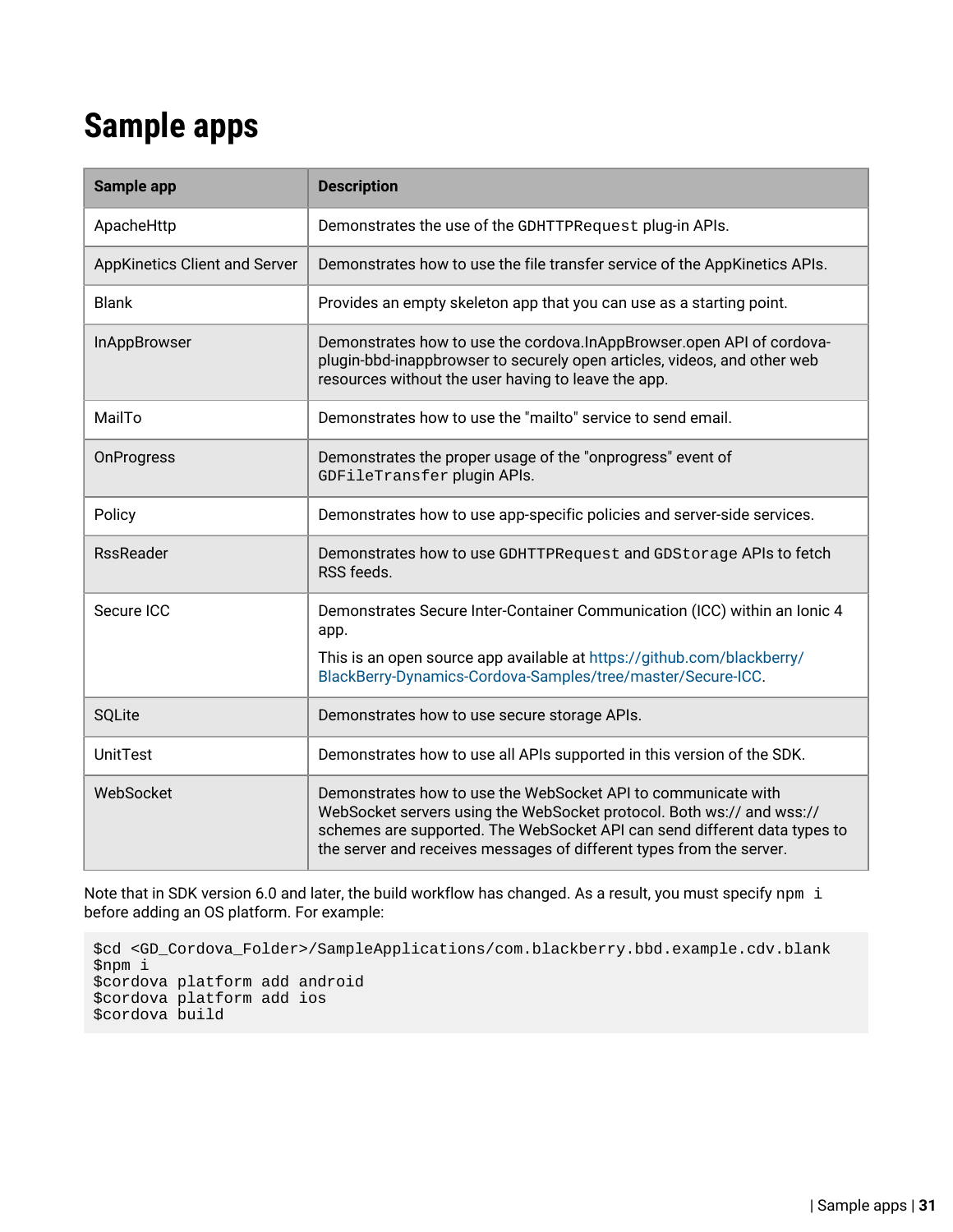## <span id="page-31-0"></span>**Testing and troubleshooting**

This section provides guidance for testing and troubleshooting issues with your BlackBerry Dynamics apps.

The BlackBerry Dynamics SDK for Android and iOS supports automated testing using an Automated Test Support Library. For instructions for implementing automated testing, see the testing and troubleshooting section in the [BlackBerry Dynamics SDK for Android Development Guide](https://docs.blackberry.com/en/development-tools/blackberry-dynamics-sdk-android/) or the [BlackBerry Dynamics SDK for iOS](https://docs.blackberry.com/en/development-tools/blackberry-dynamics-sdk-ios/) [Development Guide.](https://docs.blackberry.com/en/development-tools/blackberry-dynamics-sdk-ios/)

### <span id="page-31-1"></span>**Logging and diagnostics**

The processing activity of the BlackBerry Dynamics Runtime is logged by the runtime itself. The activity log is written to the BlackBerry Dynamics secure container on the device after deployment. You can configure how your BlackBerry Dynamics apps generate console log information. For more information about console logs controlled by developers and container logs controlled by UEM administrators, see the BlackBerry Dynamics Runtime activity log appendix in the API reference [\(Android/](https://developer.blackberry.com/files/blackberry-dynamics/android/logging.html)[iOS](https://developer.blackberry.com/files/blackberry-dynamics/ios/logging.html)).

If your app uses SDK version 5.0 or later, and the UEM administrator has turned off "Enable detailed logging for BlackBerry Dynamics apps" in the BlackBerry Dynamics profile (UEM), the app does not generate console log information. This provides additional protection against attacks by malicious users. This change has no impact on how container logs are generated.

The "Enable detailed logging for BlackBerry Dynamics apps" setting is off by default.

For BlackBerry Dynamics apps running SDK version 5.0 or later, console logs are generated only if this setting is turned on or if the app is running in enterprise simulation mode.

For more information about log management and configuring appropriate log settings for BlackBerry Dynamics Cordova apps, see the Logs management section of the README file for the Base plugin (cordova-plugin-bbdbase).

### <span id="page-31-2"></span>**Configure logging for the Xcode console**

The messages that are printed to the Xcode console can be configured in the build targets of the app project. Different targets can have different activity logging configurations. You can configure the logging to be detailed or selective. Changes to the console logging configuration take effect the next time the target is built and run, and do not affect the container log.

- **1.** Open the app's **Info.plist** file.
- **2.** Perform one of the following tasks: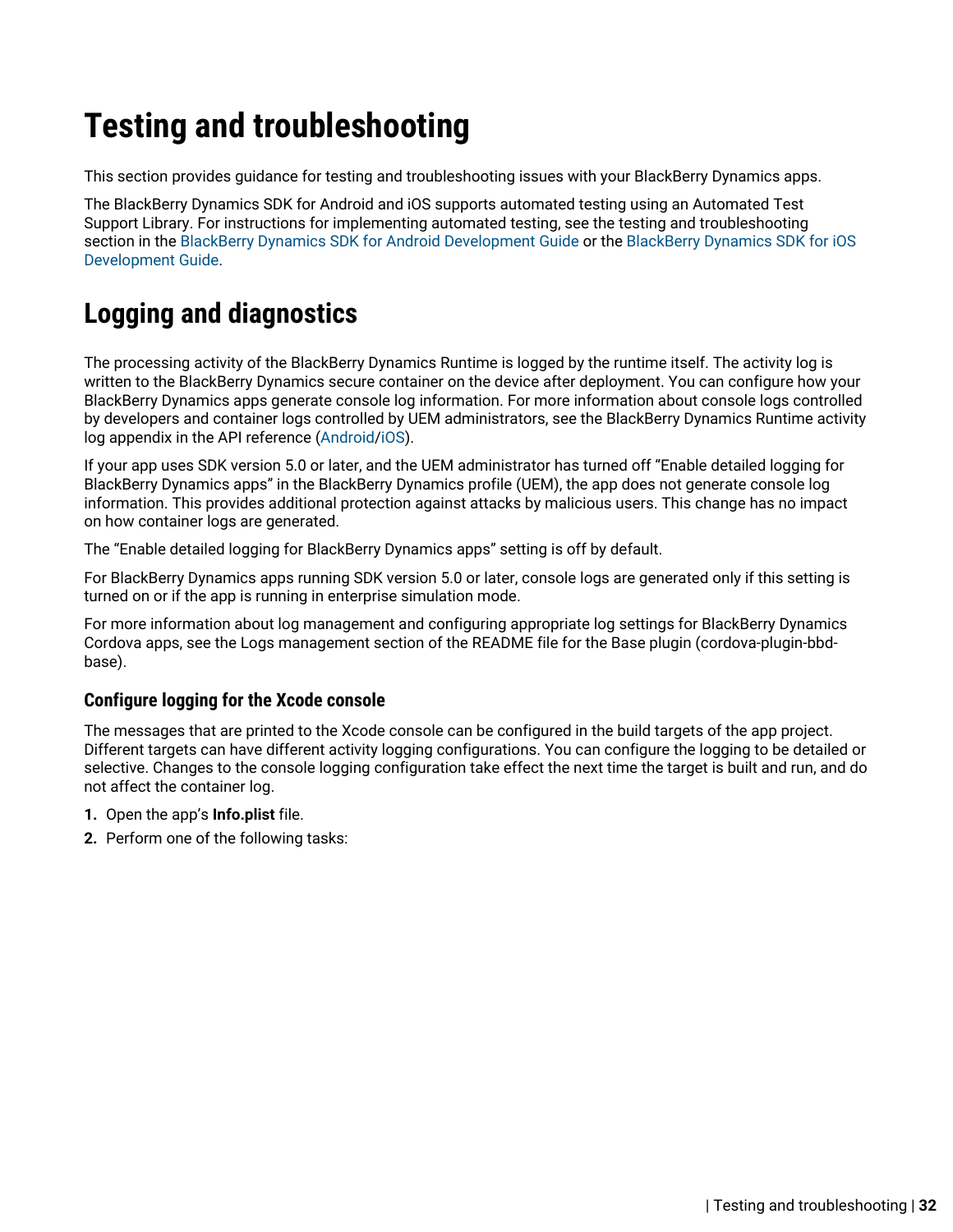| <b>Task</b>                 | <b>Steps</b>                                                                                                                                                                                                                                                                                                                                                                                                           |
|-----------------------------|------------------------------------------------------------------------------------------------------------------------------------------------------------------------------------------------------------------------------------------------------------------------------------------------------------------------------------------------------------------------------------------------------------------------|
| Configure detailed logging  | <b>a.</b> Add a new row with the following values:<br>Key: GDConsoleLogger<br>Type: String<br><b>Value: GDFilterNone</b><br><b>b.</b> In Xcode 9.3 or later, to view the detailed logs, open the console<br>app (Window > Devices and Simulators, or from OSX, Applications<br>> Utilities > Console.app) and enable the following settings in<br>the <b>Action</b> menu:<br><b>Include Info Messages</b><br>$\bullet$ |
|                             | <b>Include Debug Messages</b><br>$\bullet$                                                                                                                                                                                                                                                                                                                                                                             |
| Configure selective logging | <b>a.</b> Add a new row with the following values:<br>Key: GDConsoleLogger<br>Type: Array<br>$\bullet$<br><b>b.</b> For each category that you want to omit from the console log,<br>add a row under the logger row as an item in the logger's array.<br>For each item, set the Type to String and the value to the desired<br>logging level: GDFilterDetailed, GDFilterInfo, GDFilterWarnings,<br>or GDFilterErrors.  |

### <span id="page-32-0"></span>**Monitoring app log uploads by device users**

You can use the GDLogManager class [\(Android](https://developer.blackberry.com/files/blackberry-dynamics/android/classcom_1_1good_1_1gd_1_1log_1_1_g_d_log_manager.html)[/iOS\)](https://developer.blackberry.com/files/blackberry-dynamics/ios/interface_g_d_log_manager.html) to monitor app log file uploads that are initiated by your organization's device users. This class does not manage or display information about log uploads that are initiated by the UEM administrator, or by management console profiles or policies.

GDLogManager provides the following information:

- Upload size
- Amount of data uploaded
- Events that indicate the following states:
	- Upload completed
	- Upload abandoned or canceled
	- Upload suspended
	- Upload resumed after suspension
- Actions for managing a log upload (cancel, suspend, resume)
- Enable detailed logging with detailedLoggingFor ([Android](https://developer.blackberry.com/files/blackberry-dynamics/android/classcom_1_1good_1_1gd_1_1log_1_1_g_d_log_manager.html#a771a122d0e5606b1a1d429423ae5cd42)/[iOS\)](https://developer.blackberry.com/files/blackberry-dynamics/ios/interface_g_d_log_manager.html#a1af99c2bf802b1a62c9b529386638799)

When detailed logging is disabled by the management server profiles or policies, calling any API in the GDLogManager class has no effect. It is a best practice to check this setting using the getApplicationConfig API [\(Android](https://developer.blackberry.com/files/blackberry-dynamics/android/classcom_1_1good_1_1gd_1_1_g_d_android.html#aedeeab3604d3316fee1fda12cda56b8f)[/iOS\)](https://developer.blackberry.com/files/blackberry-dynamics/ios/interface_g_di_o_s.html#adc4112c998ad90c1f7e4fd162424ce1a). If detailed logging is enabled, present the log upload progress UI or any other related UI.

The following sample apps that are included in the BlackBerry Dynamics SDK for iOS demonstrate how to use GDLogManager:

- Objective-C samples: RSSReader, BypassUnlock, GreetingsClient, and GreetingsServer
- All Swift samples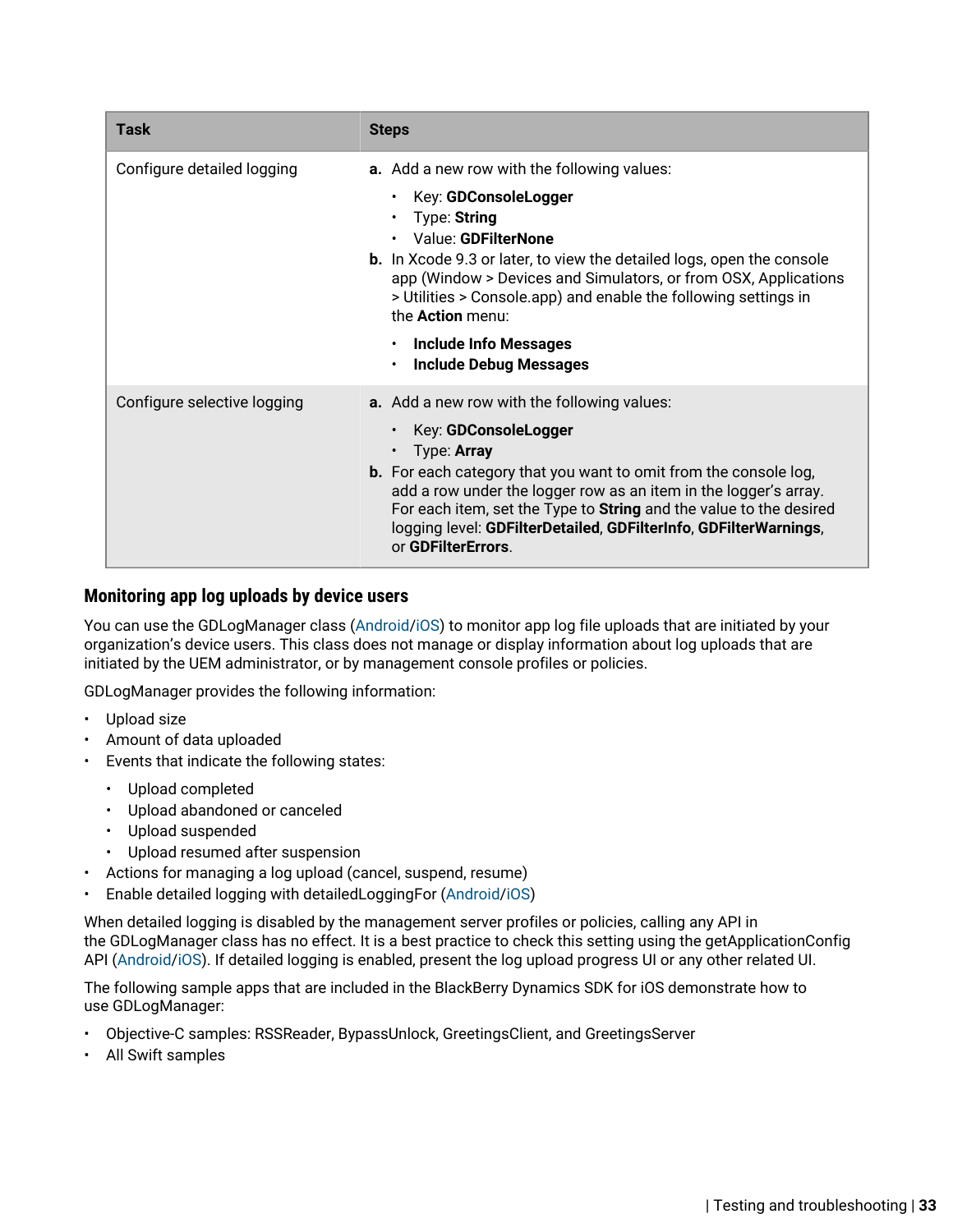## <span id="page-33-0"></span>**Deploying your BlackBerry Dynamics app**

Before you deploy your BlackBerry Dynamics app to your organization's production environment, you should test the app and the deployment process in a BlackBerry UEM environment that is reserved for development testing and evaluation. Coordinate with your organization's administrator to get access to a dedicated test environment.

BlackBerry Dynamics apps are fully supported for BlackBerry UEM. BlackBerry UEM is the recommended enterprise management solution to implement and use going forward, because it provides advanced app and user management features, advanced connectivity and networking options, expanded compliance and integrity checking, and the most recent BlackBerry Web Services REST APIs that your apps can leverage.

See the following resources for more information about distributing and managing your app in a BlackBerry UEM environment:

| <b>Task</b>                                                                           | <b>Resource</b>                                                                                                                                                                                                                              |
|---------------------------------------------------------------------------------------|----------------------------------------------------------------------------------------------------------------------------------------------------------------------------------------------------------------------------------------------|
| Add your app to BlackBerry UEM and distribute it to<br>users                          | See the following topics in the BlackBerry UEM<br>Administration Guide:                                                                                                                                                                      |
|                                                                                       | Apps<br>$\bullet$<br>Add an internal BlackBerry Dynamics app<br>$\bullet$<br>entitlement<br><b>Managing BlackBerry Dynamics apps</b><br>$\bullet$                                                                                            |
| Configure BlackBerry Dynamics profiles that impact<br>app functionality               | See the following topics in the BlackBerry UEM<br>Administration Guide:                                                                                                                                                                      |
|                                                                                       | <b>Controlling BlackBerry Dynamics on users devices</b><br>$\bullet$<br><b>BlackBerry Dynamics profile settings</b><br>$\bullet$<br><b>BlackBerry Dynamics connectivity profile settings</b><br>$\bullet$<br>Assigning profiles<br>$\bullet$ |
| Collect activity and compliance violation information<br>for BlackBerry Dynamics apps | See the following topic in the BlackBerry UEM<br>Administration Guide:                                                                                                                                                                       |
|                                                                                       | Activity and compliance violation reports for<br>$\bullet$<br><b>BlackBerry Dynamics apps</b>                                                                                                                                                |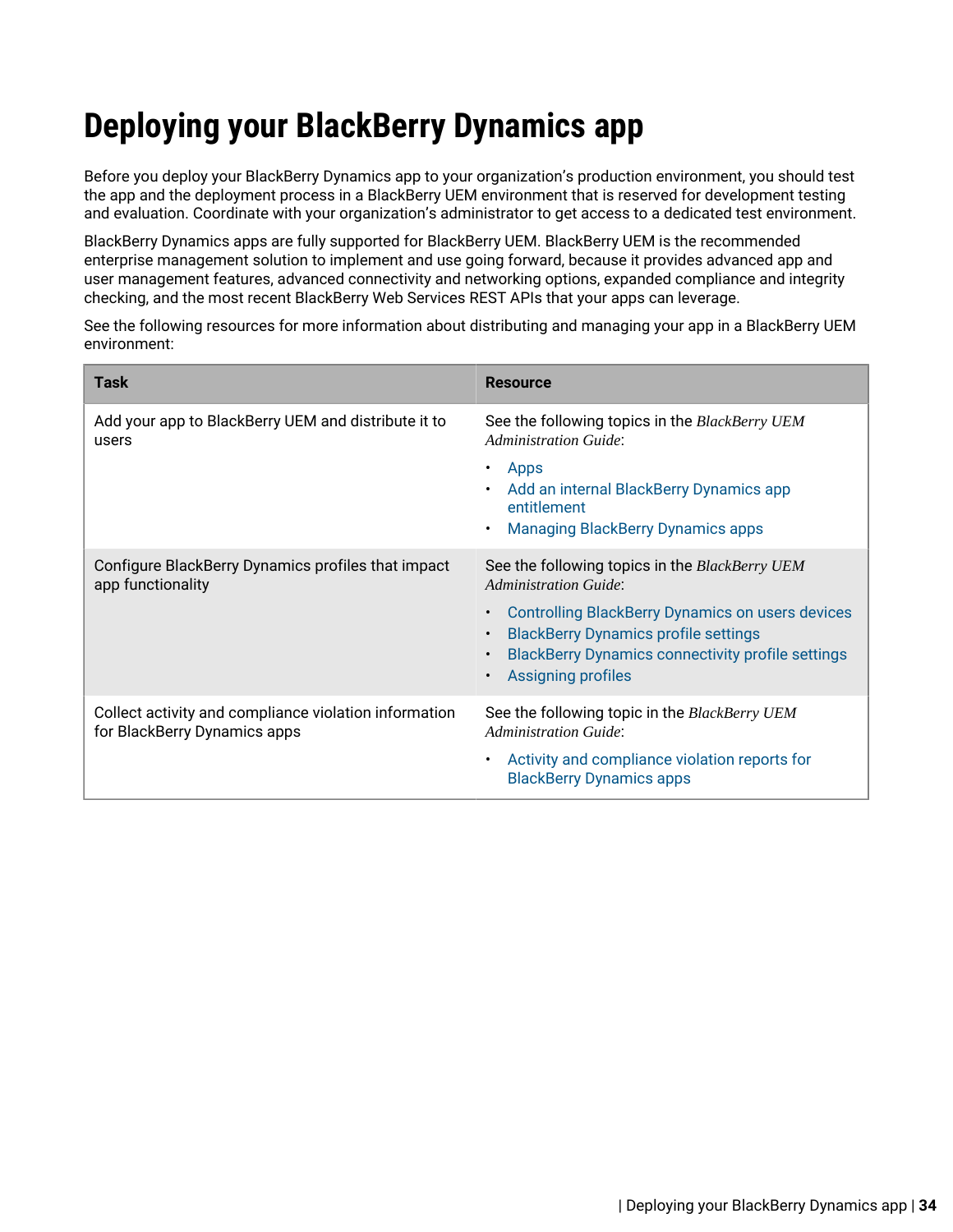## <span id="page-34-0"></span>**Deploying certificates to BlackBerry Dynamics apps**

You can use any of the following options to deploy certificates to BlackBerry Dynamics apps. Each method requires configuration in the management console. Coordinate with your organization's administrator to select and configure the desired option.

| <b>Option</b>                          | For more information                                                                                                   |
|----------------------------------------|------------------------------------------------------------------------------------------------------------------------|
| Personal Information Exchange<br>files | See Using Personal Information Exchange files in this section.                                                         |
| CA certificate profile                 | See Sending CA certificates to devices and apps in the UEM<br>Administration Guide.                                    |
| User credential profile                | See Sending client certificates to devices and apps using user credential<br>profiles in the UEM Administration Guide. |
| SCEP profile                           | See Sending client certificates to devices and apps using SCEP in the<br><b>UEM</b> Administration Guide.              |
| Shared certificate profile             | See Sending the same client certificate to multiple devices in the UEM<br>Administration Guide.                        |

After certificates are distributed to a user's device, those certificates are shared and used by all of the BlackBerry Dynamics apps on the device. No additional programming is required by the app developer to support client certificates.

The management server and BlackBerry Dynamics apps also support the use of Kerberos for service authentication. For more information, see [Using Kerberos](#page-36-0) in this section.

The SDK also provides a Crypto C language programming interface that allows an app to retrieve public key certificates that are stored in the BlackBerry Dynamics credentials store and use those certificates for signing and verification of messages and documents such as PDFs. Note that BlackBerry Infrastructure certificates cannot be retrieved from the store and that the private key will remain inaccessible. For more information, see the Crypto C Programming Interface appendix ([Android](https://developer.blackberry.com/files/blackberry-dynamics/android/crypto.html)/[iOS\)](https://developer.blackberry.com/files/blackberry-dynamics/ios/crypto.html) in the API reference.

### <span id="page-34-1"></span>**Using Personal Information Exchange files**

An organization can deploy corporate services that require two-way SSL/TLS authentication for users. A user is issued a password-protected Personal Information Exchange file (PKCS12 format, .p12 or .pfx) containing an SSL/TLS client certificate and a private key. This file can be provided to BlackBerry Dynamics apps to grant access to secure corporate services.

The BlackBerry Dynamics SDK supports the use of Personal Information Exchange files to authenticate BlackBerry Dynamics apps and to access secure services. All of the required operations to support client certificates are carried out by the BlackBerry Dynamics Runtime, with no additional programming required. The app can use client certificates if:

- The app uses the BlackBerry Dynamics Secure Communication Networking APIs.
- The device user's UEM account is [configured to support certificates](#page-35-0).
- The certificates satisfy the [certificate requirements](#page-35-1).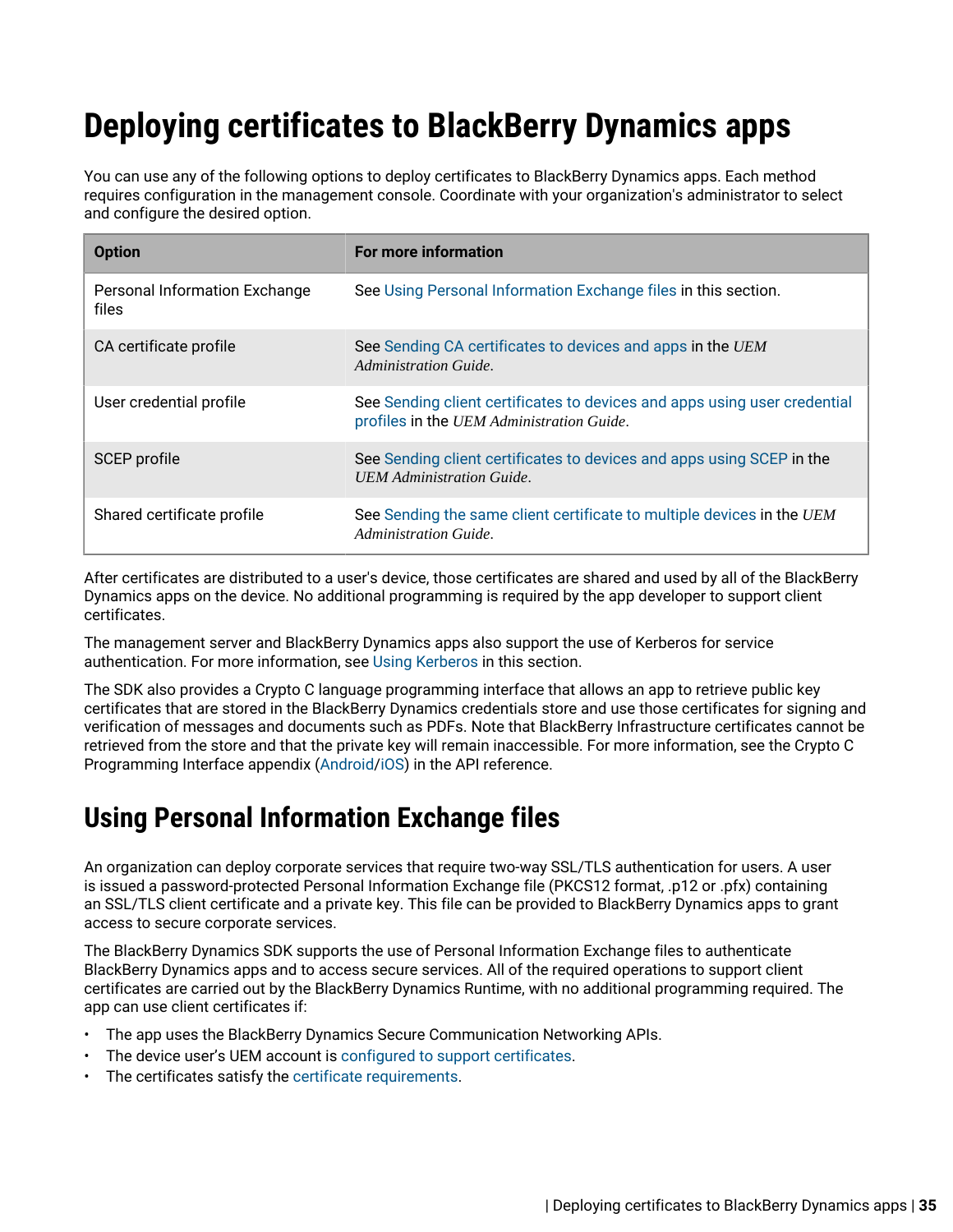After a user activates a BlackBerry Dynamics app, the app receives the Personal Information Exchange files. For each file, the user is prompted to provide the issued password so that the files and identification material can be installed. When this process is complete, the app can access the server resources that require two-way SSL/TLS authentication.

If more than one Personal Information Exchange file is required per user, the BlackBerry Dynamics Runtime selects the appropriate certificate using the following criteria:

- **1.** Only client certificates that are suitable for SSL/TLS client authentication are eligible to send to the server. Certificates must have no Key Usage or Extended Key Usage, or Key Usage that contains "Digital Signature" or "Key Agreement", or Extended Key Usage that contains "TLS Web Client Authentication". Key Usages and Extended Key Usages must not contradict allowances for SSL/TLS client authentication.
- **2.** If the server advertises the client certificate authority in the SSL/TLS handshake, only client certificates that have been issued by that authority are considered.
- **3.** Expired certificates and certificates that are not yet valid cannot be selected.
- **4.** If more than one certificate satisfies the above criteria, the BlackBerry Dynamics Runtime selects the most recently issued certificate.

### <span id="page-35-0"></span>**Configuring support for client certificates**

Certificate support is configured in the management console by the administrator. Contact your organization's administrator to configure certificate support for BlackBerry Dynamics apps.

For more information about configuring certificate support in BlackBerry UEM, see the following:

- [Manage settings for a BlackBerry Dynamics app](https://docs.blackberry.com/en/endpoint-management/blackberry-uem/current/administration/blackberry-dynamics/vvq1471962941016) in the *UEM Administration Guide*
- [Sending certificates to devices using profiles](https://docs.blackberry.com/en/endpoint-management/blackberry-uem/current/administration/pki-certificates/amo1418143666469) in the *UEM Administration Guide*
- [Connect BlackBerry UEM to a BlackBerry Dynamics PKI Connector](https://docs.blackberry.com/en/endpoint-management/blackberry-uem/current/administration/pki-certificates/pki-software/blackberry-dynamics-pki-connector) in the *UEM Administration Guide*

### <span id="page-35-1"></span>**Certificate requirements**

- Client certificates must be in PKCS12 format, with the Certificate Authority (CA), public key, and private key in the same file.
- The PKCS12 file must have a .p12 or .pfx extension
- The PKCS12 file must be password-protected
- The source of the certificate can be your own internal CA, a well-known public CA, or an online tool such as OpenSSL or the Java keytool. You can use the following keytool example to generate a certificate, substituting your own values as required:

```
keytool -genkeypair -alias good123 -keystore good123.pfx -storepass good123 -
validity 365 -keyalg RSA -keysize 2048 -storetype pkcs12
```
• If the organization's security policy uses FIPS standards, Personal Information Exchange files must be encrypted with FIPS-strength ciphers. If Personal Information Exchange files use a weak cipher, which is common for third-party applications when exporting identity material, you can use a tool like OpenSSL to reencrypt the files with a FIPS-strength cipher. See the following example:

```
openssl pkcs12 -in weak.p12 -nodes -out decrypted.pem
         <enter password>
         openssl pkcs12 -export -in decrypted.pem -keypbe AES-128-CBC -certpbe 
  AES-128-CBC -out strong.p12
        <enter password>
            rm decrypted.pem
```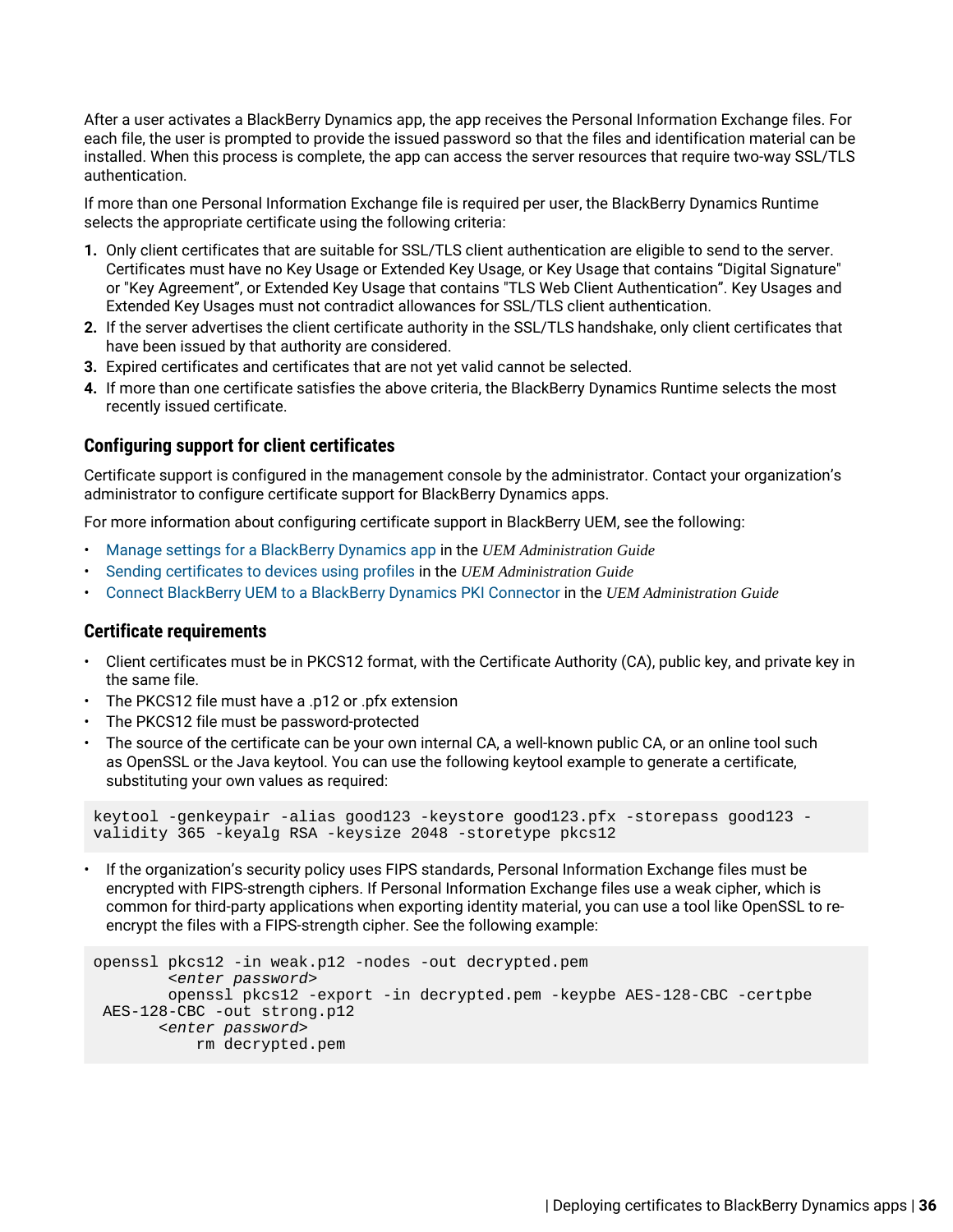### <span id="page-36-0"></span>**Using Kerberos**

BlackBerry Dynamics apps support both Kerberos PKINIT with PKI certificates and Kerberos Constrained Delegation. Kerberos PKINIT and Kerberos Constrained Delegation are distinct implementations of Kerberos. You can support one or the other for BlackBerry Dynamics apps, but not both.

With Kerberos PKINIT, authentication occurs directly between the BlackBerry Dynamics app and the Windows Key Distribution Center (KDC). User authentication is based on certificates that are issued by Microsoft Active Directory Certificate Services. No additional programming is required by the app developer to use Kerberos PKINIT.

With Kerberos Constrained Delegation, authentication is based on a trust relationship between the management server (BlackBerry UEM and a KDC. The management server communicates with the service on behalf of the app.

For more information about how to configure the desired Kerberos implementation in UEM, including requirements and prerequisites, see [Configuring Kerberos for BlackBerry Dynamics apps](https://docs.blackberry.com/en/endpoint-management/blackberry-uem/current/installation-configuration/configuration/ski1473699481442/Kerberos-Constrained-Delegation) in the *UEM Administration Guide*.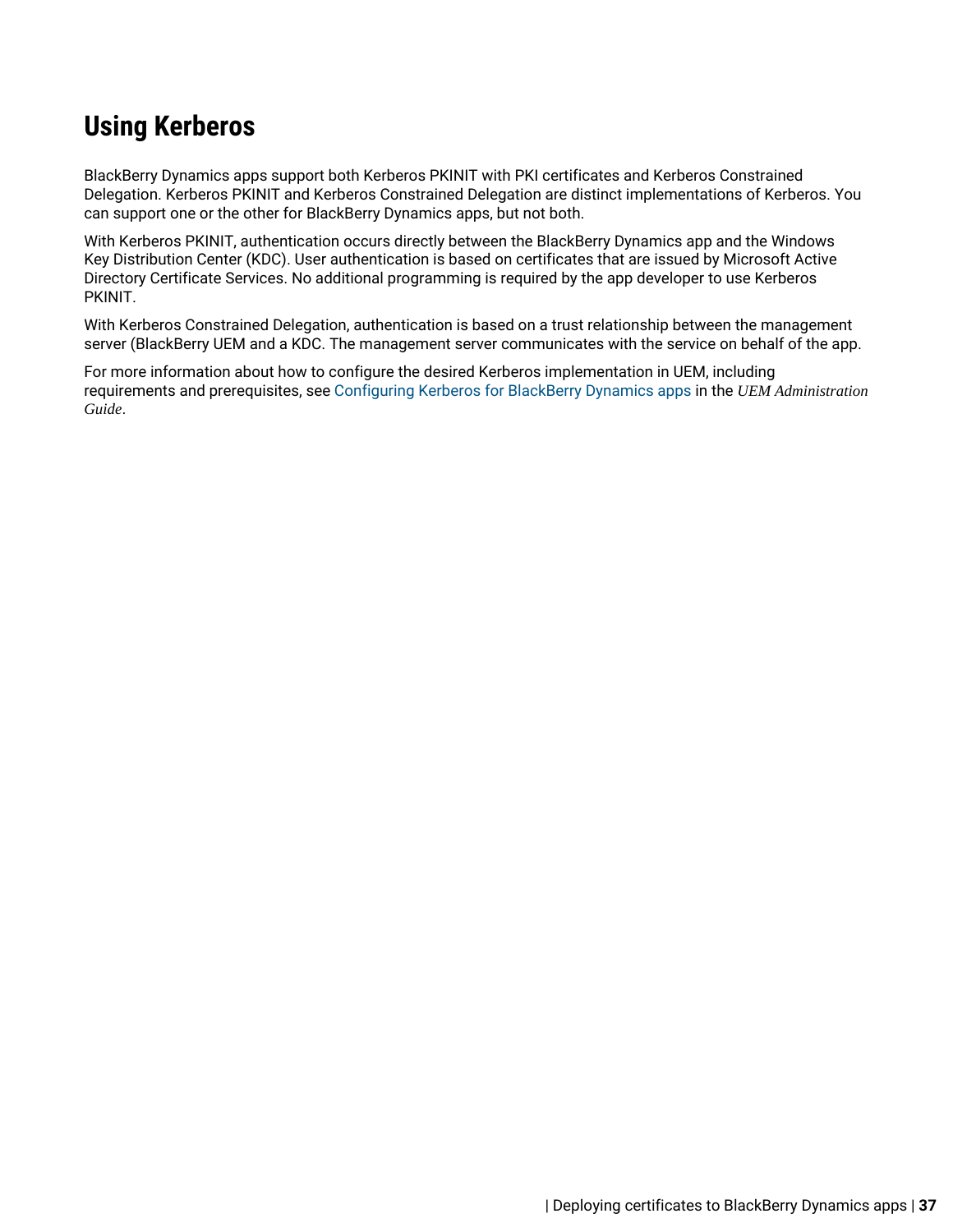## <span id="page-37-0"></span>**Legal notice**

©2021 BlackBerry Limited. Trademarks, including but not limited to BLACKBERRY, BBM, BES, EMBLEM Design, ATHOC, CYLANCE and SECUSMART are the trademarks or registered trademarks of BlackBerry Limited, its subsidiaries and/or affiliates, used under license, and the exclusive rights to such trademarks are expressly reserved. All other trademarks are the property of their respective owners.

This documentation including all documentation incorporated by reference herein such as documentation provided or made available on the BlackBerry website provided or made accessible "AS IS" and "AS AVAILABLE" and without condition, endorsement, guarantee, representation, or warranty of any kind by BlackBerry Limited and its affiliated companies ("BlackBerry") and BlackBerry assumes no responsibility for any typographical, technical, or other inaccuracies, errors, or omissions in this documentation. In order to protect BlackBerry proprietary and confidential information and/or trade secrets, this documentation may describe some aspects of BlackBerry technology in generalized terms. BlackBerry reserves the right to periodically change information that is contained in this documentation; however, BlackBerry makes no commitment to provide any such changes, updates, enhancements, or other additions to this documentation to you in a timely manner or at all.

This documentation might contain references to third-party sources of information, hardware or software, products or services including components and content such as content protected by copyright and/or thirdparty websites (collectively the "Third Party Products and Services"). BlackBerry does not control, and is not responsible for, any Third Party Products and Services including, without limitation the content, accuracy, copyright compliance, compatibility, performance, trustworthiness, legality, decency, links, or any other aspect of Third Party Products and Services. The inclusion of a reference to Third Party Products and Services in this documentation does not imply endorsement by BlackBerry of the Third Party Products and Services or the third party in any way.

EXCEPT TO THE EXTENT SPECIFICALLY PROHIBITED BY APPLICABLE LAW IN YOUR JURISDICTION, ALL CONDITIONS, ENDORSEMENTS, GUARANTEES, REPRESENTATIONS, OR WARRANTIES OF ANY KIND, EXPRESS OR IMPLIED, INCLUDING WITHOUT LIMITATION, ANY CONDITIONS, ENDORSEMENTS, GUARANTEES, REPRESENTATIONS OR WARRANTIES OF DURABILITY, FITNESS FOR A PARTICULAR PURPOSE OR USE, MERCHANTABILITY, MERCHANTABLE QUALITY, NON-INFRINGEMENT, SATISFACTORY QUALITY, OR TITLE, OR ARISING FROM A STATUTE OR CUSTOM OR A COURSE OF DEALING OR USAGE OF TRADE, OR RELATED TO THE DOCUMENTATION OR ITS USE, OR PERFORMANCE OR NON-PERFORMANCE OF ANY SOFTWARE, HARDWARE, SERVICE, OR ANY THIRD PARTY PRODUCTS AND SERVICES REFERENCED HEREIN, ARE HEREBY EXCLUDED. YOU MAY ALSO HAVE OTHER RIGHTS THAT VARY BY STATE OR PROVINCE. SOME JURISDICTIONS MAY NOT ALLOW THE EXCLUSION OR LIMITATION OF IMPLIED WARRANTIES AND CONDITIONS. TO THE EXTENT PERMITTED BY LAW, ANY IMPLIED WARRANTIES OR CONDITIONS RELATING TO THE DOCUMENTATION TO THE EXTENT THEY CANNOT BE EXCLUDED AS SET OUT ABOVE, BUT CAN BE LIMITED, ARE HEREBY LIMITED TO NINETY (90) DAYS FROM THE DATE YOU FIRST ACQUIRED THE DOCUMENTATION OR THE ITEM THAT IS THE SUBJECT OF THE CLAIM.

TO THE MAXIMUM EXTENT PERMITTED BY APPLICABLE LAW IN YOUR JURISDICTION, IN NO EVENT SHALL BLACKBERRY BE LIABLE FOR ANY TYPE OF DAMAGES RELATED TO THIS DOCUMENTATION OR ITS USE, OR PERFORMANCE OR NON-PERFORMANCE OF ANY SOFTWARE, HARDWARE, SERVICE, OR ANY THIRD PARTY PRODUCTS AND SERVICES REFERENCED HEREIN INCLUDING WITHOUT LIMITATION ANY OF THE FOLLOWING DAMAGES: DIRECT, CONSEQUENTIAL, EXEMPLARY, INCIDENTAL, INDIRECT, SPECIAL, PUNITIVE, OR AGGRAVATED DAMAGES, DAMAGES FOR LOSS OF PROFITS OR REVENUES, FAILURE TO REALIZE ANY EXPECTED SAVINGS, BUSINESS INTERRUPTION, LOSS OF BUSINESS INFORMATION, LOSS OF BUSINESS OPPORTUNITY, OR CORRUPTION OR LOSS OF DATA, FAILURES TO TRANSMIT OR RECEIVE ANY DATA, PROBLEMS ASSOCIATED WITH ANY APPLICATIONS USED IN CONJUNCTION WITH BLACKBERRY PRODUCTS OR SERVICES, DOWNTIME COSTS, LOSS OF THE USE OF BLACKBERRY PRODUCTS OR SERVICES OR ANY PORTION THEREOF OR OF ANY AIRTIME SERVICES, COST OF SUBSTITUTE GOODS, COSTS OF COVER, FACILITIES OR SERVICES, COST OF CAPITAL, OR OTHER SIMILAR PECUNIARY LOSSES, WHETHER OR NOT SUCH DAMAGES